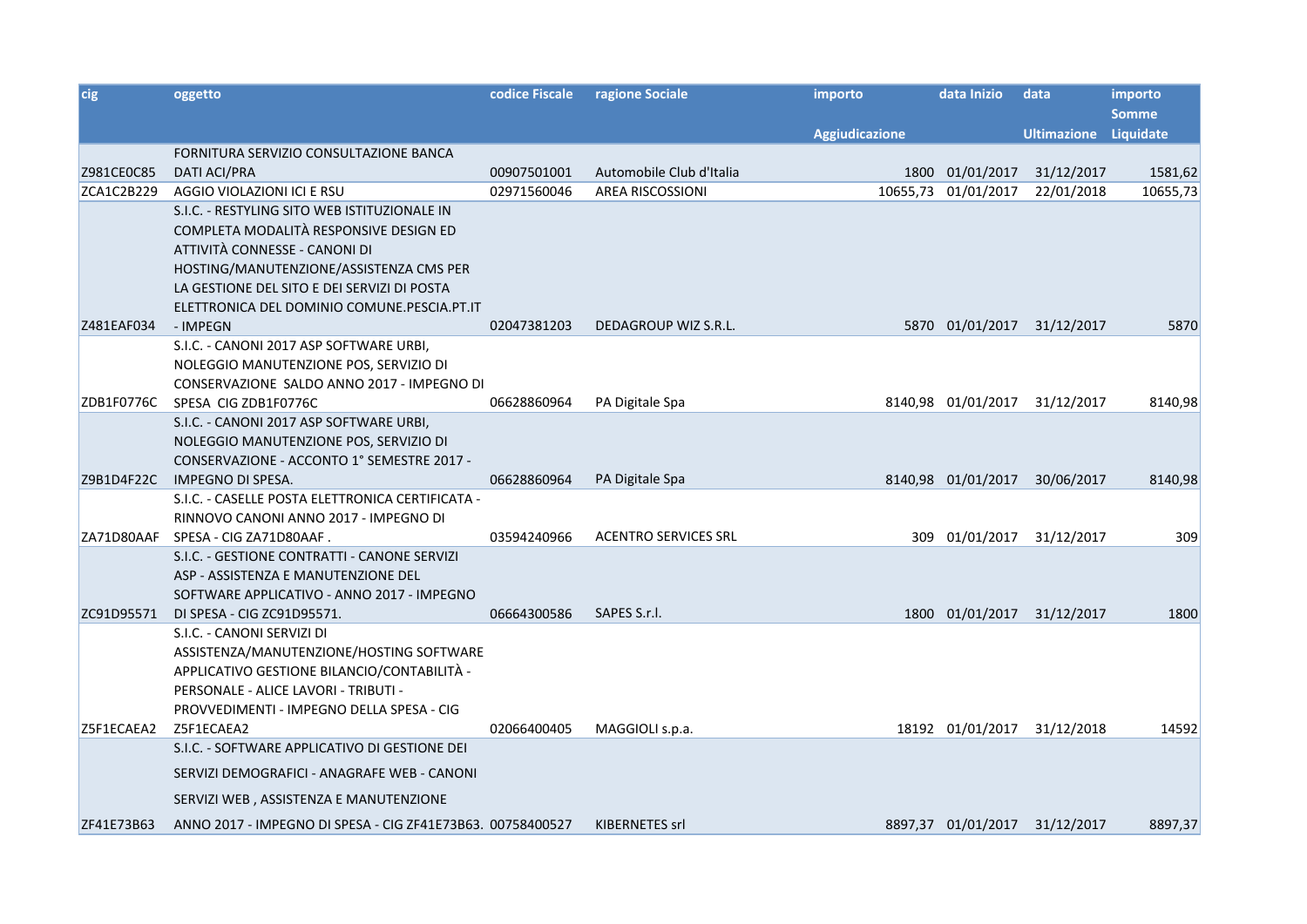|            | ATTIVITA' DI SUPPORTO ALL'A.O. ENTRATE                |                         |                             |       |                          |            |          |
|------------|-------------------------------------------------------|-------------------------|-----------------------------|-------|--------------------------|------------|----------|
| ZEC1C2B280 | COMUNALI                                              | 02460390376             | CO.SE.A.                    |       | 11027,09 01/01/2017      | 28/02/2017 | 11027,09 |
|            | SERVIZIO DI STAMPA, IMBUSTAMENTO E                    |                         |                             |       |                          |            |          |
|            | POSTALIZZAZIONE DEI MODELLI PER IL                    |                         |                             |       |                          |            |          |
| Z661E6A652 | PAGAMENTO DELLA TASSA RIFIUTI ANNO 2017               | 05883740481             | <b>ETRURIA PA</b>           |       | 2253,51 01/01/2017       | 31/12/2017 | 2253,51  |
|            | S.I.C. - AFFIDAMENTO DEI SERVIZI ASSISTENZA           |                         |                             |       |                          |            |          |
|            | SISTEMISTICA HARDWARE E SOFTWARE ON SITE              |                         |                             |       |                          |            |          |
|            | SULLE POSTAZIONI LAVORO, SERVER E                     |                         |                             |       |                          |            |          |
|            | NETWORKING - ACQUISTO TRAMITE MEPA                    |                         |                             |       |                          |            |          |
| Z8E19BC431 | IMPEGNO DI SPESA - CIG Z8E19BC431.                    | 01415840477             | <b>SYSTEM CHECK</b>         |       | 3800 01/01/2017          | 28/02/2017 |          |
|            | S.I.C. - SISTEMA DEI PAGAMENTI INFORMATICI            |                         |                             |       |                          |            |          |
|            | PAGOPA- INTERMEDIAZIONE REGIONE TOSCANA               |                         |                             |       |                          |            |          |
|            | TRAMITE PIATTAFORMA IRIS - APPROVAZIONE               |                         |                             |       |                          |            |          |
|            | SCHEMA ATTO DI ADESIONE AL CONTRATTO                  |                         |                             |       |                          |            |          |
|            | PRESENTE SU START - IMPEGNO DI SPESA - CIG            |                         | TAS TECNOLOGIA AVANZATA DEI |       |                          |            |          |
| Z071B14E3D | DERIVATO Z071B14E3D.                                  | 03984951008             | SISTEMI S.P.A.              |       | 100 01/01/2017           | 31/12/2017 | 100      |
|            | FORNITURA SERVIZIO CONSULTAZIONE BANCA                |                         |                             |       |                          |            |          |
| Z131CE0FE4 | <b>DATI ANCITEL</b>                                   | 01718201005             | <b>ANCITEL SPA</b>          | 207   | 01/01/2017               | 31/12/2017 | $\Omega$ |
|            | ATTIVITA' DI SUPPORTO ALL'A.O. ENTRATE                |                         |                             |       |                          |            |          |
| 7020035C22 | <b>COMUNALI</b>                                       | 02460390376             | CO.SE.A.                    |       | 46440 01/01/2017         | 18/06/2017 | 17841,97 |
|            | fornitura energia elettrica Altri usi in AT/MT (lotto |                         |                             |       |                          |            |          |
| Z0A1D27210 | 1 consorzio energia Toscana (CET)                     | 06832931007             | GALA S.P.A.                 |       | 3738,42 10/01/2017       | 02/01/2018 | 3738,42  |
|            | ROGITO CONTRATTI A SEGUITO DI ESPROPRIO               |                         | NOTAIO CLAUDIA COPPOLA      |       |                          |            |          |
| ZC11CF07C9 |                                                       | CPPCLD65D61F8: BOTTAZZI |                             |       | 9213,11 16/01/2017       |            | 0        |
|            | UTENZE ACQUA PERIODO 01/09/2016 - 12/09/2016          |                         |                             |       |                          |            |          |
| Z5C1D12441 |                                                       | 05175700482             | <b>ACQUE SPA</b>            |       | 13151,9 25/01/2017       | 25/01/2017 | 13151,9  |
| ZE21CF6114 | FORNITURA SALE PER STRADA                             | 01674170475             | C.M. Chimica                |       | 2196 25/01/2017          | 12/04/2017 | 2194,78  |
|            | FORNITURA REGISTRI CIMITERIALI E BUONI PASTO          |                         |                             |       |                          |            |          |
| Z881CD7EF1 |                                                       | 05883740481             | ETRURIA P.A. SRL            | 630   | 26/01/2017               | 27/02/2017 | 630      |
| ZDB1CD74F5 | FORNITURA CARTA A4 UFFICI COMUNALI                    | 09521810961             | VALSECCHI CANCELLERIA SRL   | 584,7 | 26/01/2017               | 29/03/2017 | 584,7    |
| ZCF1CED798 | <b>REVISIONE ETILOMETRO</b>                           | 03084000128             | <b>B.M. SERVIZI SRL</b>     |       | 370 26/01/2017           | 26/07/2017 | 370      |
|            | SERVIZIO DI CONSULENZA E SUPPORTO                     |                         |                             |       |                          |            |          |
|            | ALL'ELABORAZIONE E DEFINIZIONE DEL P.E.F. E           |                         |                             |       |                          |            |          |
|            | DELLA SIMULAZIONE FINALIZZATA ALLA                    |                         |                             |       |                          |            |          |
|            | PREDISPOSIZIONE DEL PIANO TARIFFARIO TA.RI.           |                         |                             |       |                          |            |          |
| Z8A1D27435 | 2017                                                  | 02460390376             | CO.SE.A.                    |       | 3050 31/01/2017          | 31/12/2017 | 3050     |
|            | RIPARAZIONE LAVATRICE ASILO NIDO IL CUCCIOLO          |                         |                             |       |                          |            |          |
| Z6F1D32D1A |                                                       | 00496240466             | <b>MARCHESCHI MAURIZIO</b>  |       | 78 02/02/2017 14/02/2017 |            | 78       |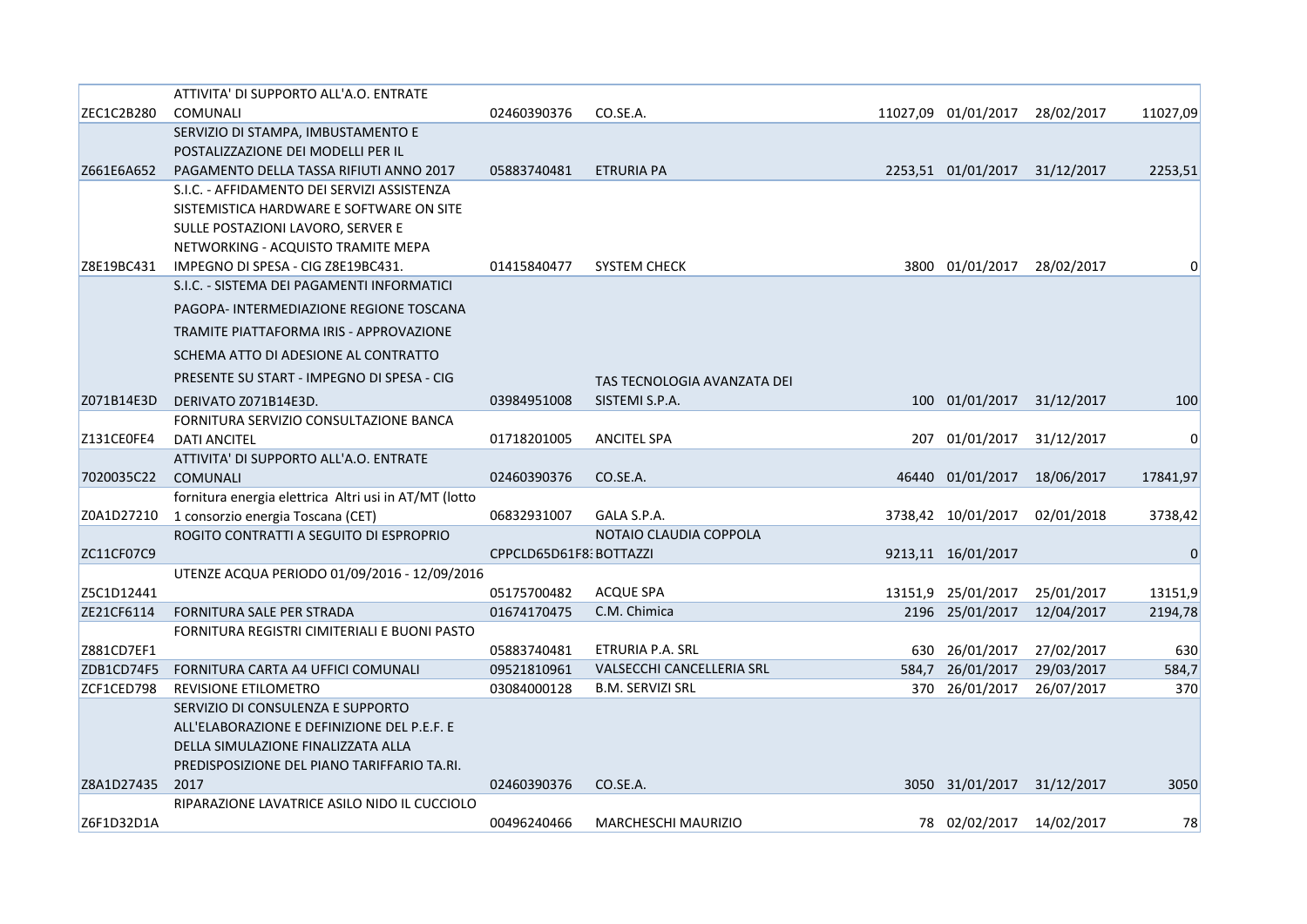|            | NOLEGGIO PROVVISORIO DI URGENZA DI UN FORD            |             |                              |      |                    |            |         |
|------------|-------------------------------------------------------|-------------|------------------------------|------|--------------------|------------|---------|
|            | CONNECT TARGATO EH467XD CON LA DITTA                  |             | PROGRAM DI AUTONOL. F.NO SRL |      |                    |            |         |
| Z391D349B0 | PROGRAM                                               | 04435420486 | <b>SOC UNIPERS</b>           |      | 840 02/02/2017     | 27/04/2017 | 840     |
|            | UTENZE ACQUA PERIODO 13/09/2016 - 17/10/2016          |             |                              |      |                    |            |         |
| Z801D387F7 |                                                       | 05175700482 | <b>ACQUE SPA</b>             |      | 2786,45 03/02/2017 | 03/02/2017 | 2786,45 |
|            | ABBONAMENTO ENTI ON LINE SOCIETA' ETRURIA             |             |                              |      |                    |            |         |
| Z0E1D36842 | P.A. SRL                                              | 05883740481 | ETRURIA P.A. SRL             |      | 610 06/02/2017     | 08/05/2017 | 610     |
| Z531D3EC97 | ACQUISTO FORNITURA MATERIALE                          | 01493130460 | DITTA OTTAVIO CECCHI         |      | 150 06/02/2017     |            | 28,64   |
|            | SEGRETERIA - ABBONAMENTO AI SERVIZI DI BASE           |             |                              |      |                    |            |         |
|            | ANCITEL IN MODALITA' INTERNET ANNO 2017 -             |             |                              |      |                    |            |         |
| ZB11D35862 | <b>IMPEGNO DI SPESA</b>                               | 07196850585 | <b>ANCITEL SPA</b>           |      | 1462,78 07/02/2017 | 07/02/2017 | 1462,78 |
|            | SINISTRO SARA ASS. - PAGAMENTO FRANCHIGIA             |             |                              |      |                    |            |         |
| Z131D3DE48 |                                                       | 04133770372 | <b>CRIBIS TELESERVICE</b>    | 2960 | 07/02/2017         | 09/02/2017 | 2960    |
|            | PAGAMENTO FATTURE KRATOS SPA N.865/FE DEL             |             |                              |      |                    |            |         |
|            | 30.04.2016-2608/FE E 2609/FE DEL 30.09.2016 E         |             |                              |      |                    |            |         |
| ZB41D465D7 | <b>SPESE LEGALI</b>                                   | 02683390401 | KRATOS S.P.A.                |      | 570,04 09/02/2017  | 02/03/2017 | 570,04  |
| ZF01D5529E | VISITA MEDICA DOMICILIARE DI CONTROLLO                | 80078750587 | <b>INPS</b>                  |      | 65,3 10/02/2017    | 10/02/2017 | 65,3    |
| ZDE1D59070 | VERSAMENTO CONTRIBUTI LEGGE 336/70                    | 80078750587 | <b>INPS</b>                  |      | 1253,96 13/02/2017 | 13/02/2017 | 1253,96 |
|            | SEGRETERIA - ABBONAMENTO ALLE ATTIVITA' DI            |             |                              |      |                    |            |         |
|            | PROMO P.A. FONDAZIONE - PARTNER CARD PER              |             |                              |      |                    |            |         |
| ZA61D508BF | L'ANNO 2017 - IMPEGNO DI SPESA                        | 01922510464 | PROMO PA FONDAZIONE          |      | 2379 14/02/2017    | 14/02/2017 | 2379    |
| Z5D1D58533 | PROGETTO BULLISMO                                     | 00000000000 | <b>COOP.LA FENICE</b>        |      | 3566,06 14/02/2017 | 17/04/2018 | 3566,06 |
|            | SEGRETERIA - QUOTA NAZIONALE A.N.C.I.                 |             |                              |      |                    |            |         |
|            | ASSOCIAZIONE NAZIONALE COMUNI ITALIANI PER            |             | ANCI ASSOCIAZIONE NAZIONALE  |      |                    |            |         |
| ZA41D4D925 | L'ANNO 2017 - IMPEGNO DI SPESA                        | 80118510587 | <b>COMUNI ITALIANI</b>       |      | 5075,75 14/02/2017 | 14/02/2017 | 5075,75 |
|            | FORNITURA GAS METANO PER AUTOMEZZI (GS                |             |                              |      |                    |            |         |
| Z641D6359C | SERVICE PT)                                           | 01552250472 | <b>G.S. SERVICE SRL</b>      |      | 2622,95 15/02/2017 |            | 2136,47 |
|            | PARTECIPAZIONE AN. 2 GIORNATE FORMATIVE -             |             |                              |      |                    |            |         |
|            | ORGANIZZATE DA AZIENDA PUBLIKA SEDE DI                |             |                              |      |                    |            |         |
| ZBE1D654BB | MANTOVA                                               | 02213820208 | PUBLIKA                      |      | 612 15/02/2017     | 15/02/2017 | 288     |
|            | il nuovo accesso civico c.d. " generalizzato" e linee |             |                              |      |                    |            |         |
| Z911D4AFBF | guida ANAC impegno di spesa                           | 01710310978 | LA SCUOLA ANCI Toscana       |      | 160 16/02/2017     | 21/12/2017 | 160     |
|            | CONTRIBUTO SUA PER AFF.PROC.GARA                      |             |                              |      |                    |            |         |
| Z571D412ED | RISTORAZ.SCOLAS.                                      | 00000000000 | <b>SUA</b>                   |      | 4199,15 17/02/2017 | 17/05/2017 | 4199,15 |
|            | CONTRIBUTO ANAC PER AFF.PROC.GARA                     |             |                              |      |                    |            |         |
| Z111D412B0 | RIST.SCOL.                                            | 00000000000 | ANAC                         | 600  | 17/02/2017         | 17/05/2017 | 600     |
|            | ADESIONE AL NETWORK BANDIERE ARANCIONI                |             |                              |      |                    |            |         |
| Z7B1D7281A |                                                       | 00856710157 | TOURING CLUB ITALIANO        |      | 1230 20/02/2017    | 01/02/2018 | 1230    |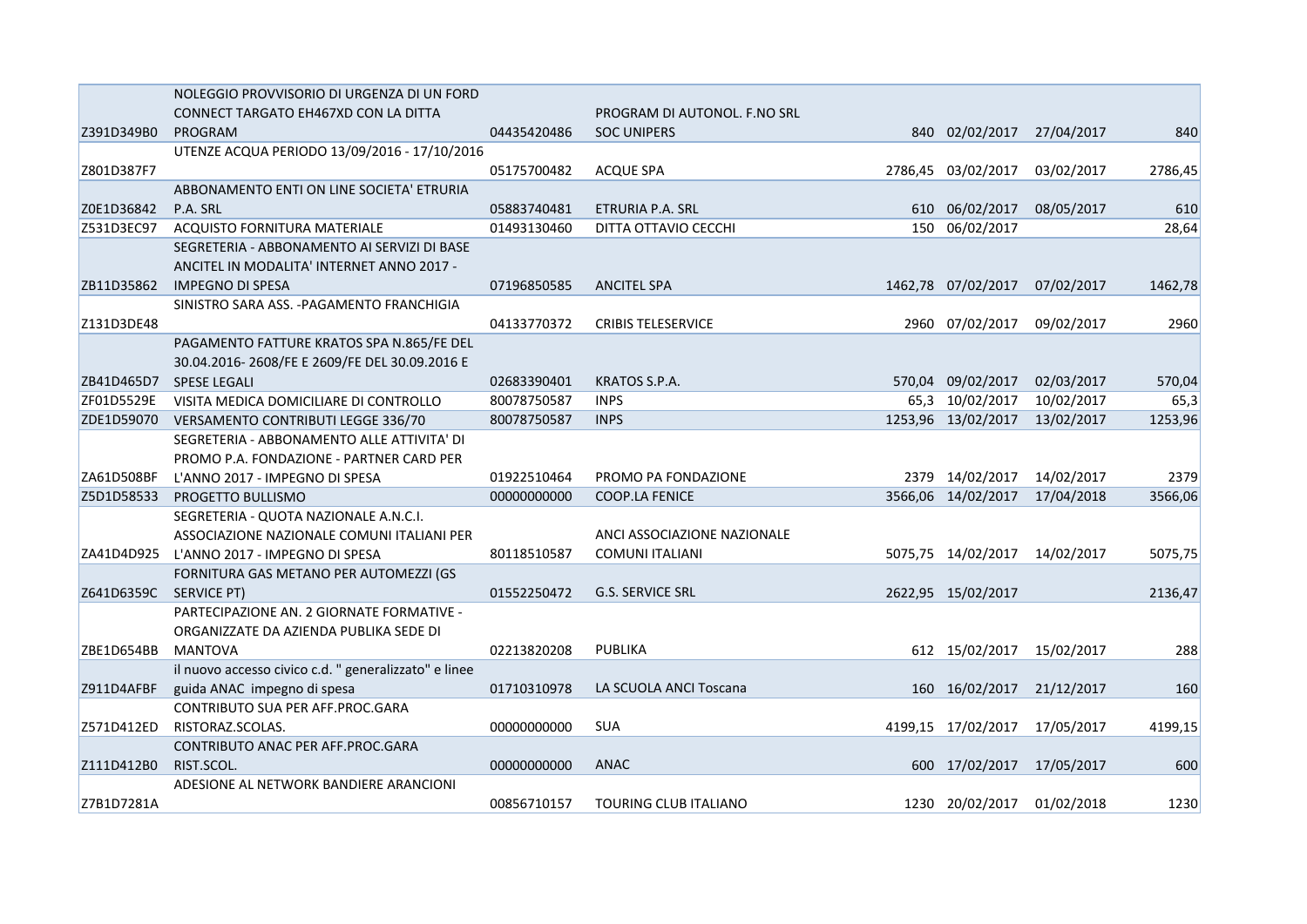|            | ELABORAZIONE PROTOCOLLI DI RISTORAZIONE              |                       |                                             |       |                     |            |          |
|------------|------------------------------------------------------|-----------------------|---------------------------------------------|-------|---------------------|------------|----------|
| Z061D6862A | <b>SCOLASTICA</b>                                    |                       | BRDGLI82B65D61BARDUCCI GIULIA               | 3100  | 20/02/2017          | 03/04/2017 | 1400     |
|            | ACQUISTO QUOTIDIANI SEGRETERIA 1° IMPEGNO            |                       |                                             |       |                     |            |          |
| Z771D72AF2 | DI SPESA 2017                                        |                       | CEISFN69C48E62 EDICOLA ALMA DI CEI STEFANIA |       | 650 20/02/2017      | 05/10/2017 | 650      |
| ZC41D85DFF | VERSAMENTO ONERI CONTRATTUALI                        | 80078750587           | <b>INPS</b>                                 |       | 535,88 23/02/2017   | 28/02/2017 | 535,88   |
|            | SERVIZIO MENSA DIPENDENTI AFFIDAMENTO                |                       |                                             |       |                     |            |          |
|            | CAFFE SOTTO I PORTICI DI INCERPI SIMONETTA.          |                       | SIMONETTA INCERPI "CAFFE"                   |       |                     |            |          |
| Z871D8A4D1 | LIQUIDAZIONE FATTURA 1/1 DEL 31/01/2017              |                       | NCRSNT44B46L5; SOTTO I PORTICI"             |       | 814,73 24/02/2017   | 02/03/2017 | 814,73   |
|            | REALIZZAZIONE FOGNATURA E MARCIAPIEDI                |                       |                                             |       |                     |            |          |
| ZOC1D3EB1A | LUNGO VIA DEL CASTELLARE                             | 01319390462           | ESMOTER COSTRUZIONI S.R.L.                  |       | 21029,58 24/02/2017 | 24/05/2017 | 21026,08 |
|            | COMPENSO PROFESSIONALE NOTULA AVV                    |                       |                                             |       |                     |            |          |
| Z101D84408 | GIOVANNELLI RICORSO TAR FARMAGRUPPO                  |                       | GVNGNN44D10GAVV. GIOVANNELLI GIOVANNI       |       | 8783,42 27/02/2017  |            | 0        |
| Z511D7579C | FORNITURA REGISTRO UNIONI CIVILI                     | 06188330150           | <b>MAGGIOLI SPA</b>                         |       | 39 28/02/2017       | 21/03/2017 | 39       |
|            | FORNITURA 2 TONER MP2000 UFFICIO                     |                       | F.T.S. DI FERRI SERGIO E TIZIANO            |       |                     |            |          |
| ZA71D8DB86 | <b>URBANISTICA</b>                                   | 01577580473           | S.N.C.                                      |       | 40 28/02/2017       | 18/05/2017 | 40       |
|            | integrazione fornitura energia elettrica 2017. Altri |                       |                                             |       |                     |            |          |
|            | usi in AT/MT (lotto 1 consorzio energia Toscana      |                       |                                             |       |                     |            |          |
| ZA41D92440 | (CET)                                                | 06832931007           | GALA S.P.A.                                 |       | 4160,65 28/02/2017  | 02/01/2018 | 2838,21  |
|            | ATTIVITA' DI SUPPORTO ALL'A.O. ENTRATE               |                       |                                             |       |                     |            |          |
| Z1F1AE5114 | COMUNALI                                             | 02460390376           | CO.SE.A.                                    |       | 461,96 01/03/2017   | 31/03/2017 | 461,96   |
|            | FORNITURA TONER VARI UFFICI MONDO STAMPA             |                       | MONDO STAMPA DI DICUONZO                    |       |                     |            |          |
| Z541D9DD91 | <b>DICUONZO CRISTINA</b>                             | DCNCST85M65G CRISTINA |                                             |       | 352,8 03/03/2017    | 15/05/2017 | 352,8    |
|            | FORNITURA TIMBRI DIRIGENTI VARI SERVIZI              |                       |                                             |       |                     |            |          |
| Z261DC894D |                                                      | 01418050470           | ELIOGRAFICA VALDINIEVOLE SAS                |       | 80,32 03/03/2017    | 11/07/2017 | 80,32    |
|            | S.I.C. - SISTEMA DI REGISTRAZIONE -                  |                       |                                             |       |                     |            |          |
|            | VERBALIZZAZIONE - VIDEOSTREAMING -                   |                       |                                             |       |                     |            |          |
|            | ARCHIVIAZIONE SEDUTE CONSILIARI -                    |                       |                                             |       |                     |            |          |
|            | MANUTENZIONE ED ASSISTENZA - ACCONTO ANNO            |                       |                                             |       |                     |            |          |
| Z9F1DAB5E0 | 2017 - IMPEGNO DI SPESA - CIG Z9F1DAB5E0.            | 01322700749           | CEDAT 85 srl                                |       | 1992 07/03/2017     | 07/03/2017 | 1494     |
|            | ABBONAMENTO PRONTUARI DELLE VIOLAZIONI               |                       |                                             |       |                     |            |          |
|            |                                                      |                       |                                             |       |                     |            |          |
| Z0D1DB653F | ALLA CIRCOLAZIONE STRADALE ANNO 2017                 | 06188330150           | <b>MAGGIOLI SPA</b>                         |       | 347,1 08/03/2017    | 02/05/2017 | 347,1    |
| Z681DB80B7 | <b>TELECOM NUMERO VERDE</b>                          | 00488410010           | TELECOM ITLAIA S.P.A.                       |       | 370 08/03/2017      | 27/11/2017 | 309,31   |
|            | Z4B1DBD706 1° IMP.SPESA 2017 ALFEA (TEATRO PACINI)   | 00836880504           | ALFEA CINEMATOGRAFICA                       | 24000 | 09/03/2017          | 17/03/2017 | 24000    |
|            | LIQUIDAZIONE FATTURE INPS DI PISTOIA PER VMCF        |                       |                                             |       |                     |            |          |
| Z101DDEF20 |                                                      | 80078750587           | <b>INPS</b>                                 |       | 142 09/03/2017      | 24/03/2017 | 142      |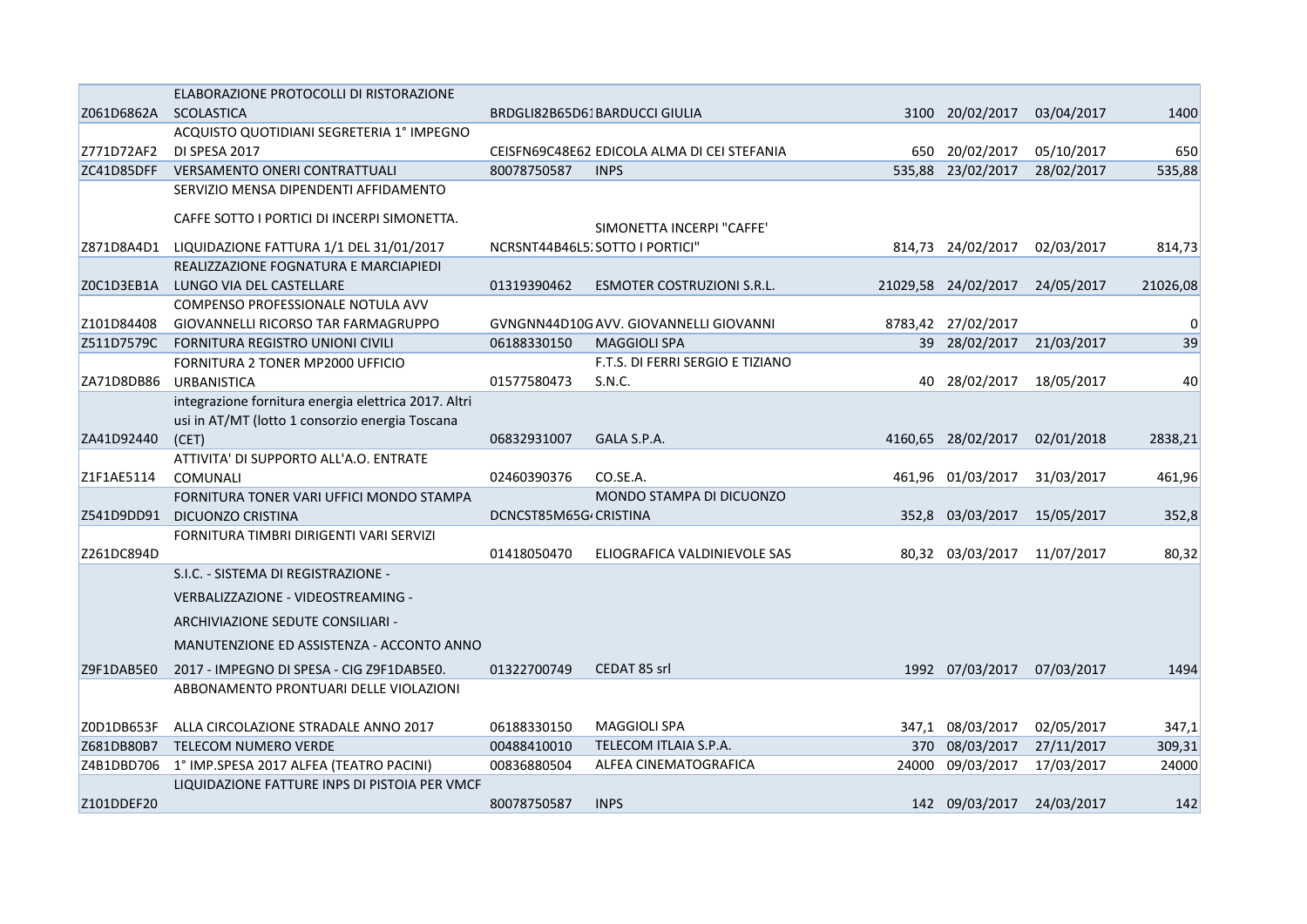|            | FORNITURA IN NOLEGGIO DI COPIATORE A COLORI              |             |                                       |         |                               |            |          |
|------------|----------------------------------------------------------|-------------|---------------------------------------|---------|-------------------------------|------------|----------|
| ZC41DC346D | COSTO COPIE SOCIETA' KRATOS SPA                          | 02683390401 | KRATOS S.P.A.                         |         | 102,69 10/03/2017             | 06/06/2017 | 102,69   |
|            | FORNITURA FOTOUNITA' E SOSTITUZIONE GRUPPO               |             | F.T.S. DI FERRI SERGIO E TIZIANO      |         |                               |            |          |
| ZD81DBD7C5 | PRESA CARTA BY PASS TASKALFA 181                         | 01577580473 | S.N.C.                                |         | 108,5 10/03/2017              | 04/05/2017 | 108,5    |
| Z1C20A5FCC | LIBRI DI TESTO A.S. 2017-18                              | 02467840464 | LIBRERIA DANIELA                      |         | 48,63 13/03/2017              | 18/01/2018 | 48,63    |
|            | ACQUISTO FASCICOLI DI MORTE E MATRIMONI E                |             |                                       |         |                               |            |          |
|            | FASCICOLI PER AUTORIZZAZIONE TRASPORTO RESTI             |             |                                       |         |                               |            |          |
| Z0E1DCC38B | <b>MORTALI FUORI COMUNE</b>                              | 05883740481 | ETRURIA P.A. SRL                      |         | 350,5 14/03/2017              | 04/05/2017 | 350,5    |
|            | FORNITURA TONER ORIGINALI UFFICIO PM E                   |             |                                       |         |                               |            |          |
|            | UFFICIO ANAGRAFE E CANCELLERIA VARIA ALTRI               |             |                                       |         |                               |            |          |
| ZF91DCBD45 | <b>UFFICI</b>                                            | 03222970406 | MYO SPA                               |         | 485,81 14/03/2017             | 18/05/2017 | 485,81   |
|            | CANONE ADSL EX SCUOLA DI CASTELVECCHIO                   |             | <b>CLOUDITALIA</b>                    |         |                               |            |          |
|            |                                                          |             | TELECOMUNICAZIONI S.P.A. A            |         |                               |            |          |
| Z441DE04FC |                                                          | 07543230960 | SOCIO                                 |         | 491,81 17/03/2017             | 06/12/2017 | 468,1    |
|            | INTERVENTI MANUTENZIONE STRAORDINARIA                    |             |                                       |         |                               |            |          |
|            |                                                          |             |                                       |         |                               |            |          |
| Z531DE3C03 | COMICENT PROGETTETTAZIONE PRELIMINARE                    |             | SDVFNC66S10A6 ING. FRANCESCO SADOVSKY |         | 32759,17 20/03/2017           | 09/10/2017 | 32759,17 |
|            | MANUTENZIONE PUNTI LUCE (ENEL SOLE) -                    |             |                                       |         |                               |            |          |
| Z781DE4ECF | ILLUMINAZIONE PUBBLICA                                   | 02322600541 | <b>ENEL SOLE SRL</b>                  |         | 115,46 21/03/2017             | 21/03/2017 | 115,46   |
|            | SERVIZIO MENSA DIPENDENTI AFFIDAMENTO                    |             |                                       |         |                               |            |          |
|            |                                                          |             |                                       |         |                               |            |          |
|            | CAFFE SOTTO I PORTICI DI INCERPI SIMONETTA.              |             | SIMONETTA INCERPI "CAFFE"             |         |                               |            |          |
| Z531DF09E9 | LIQUIDAZIONE FATTURA 10/1 DEL 28/02/2017                 |             | NCRSNT44B46L5, SOTTO I PORTICI"       |         | 751,45 22/03/2017             | 30/03/2017 | 751,45   |
|            | S.I.C. - AFFIDAMENTO DEI SERVIZI ASSISTENZA              |             |                                       |         |                               |            |          |
|            | SISTEMISTICA HARDWARE E SOFTWARE ON SITE                 |             |                                       |         |                               |            |          |
|            | SULLE POSTAZIONI LAVORO, SERVER E                        |             |                                       |         |                               |            |          |
|            | NETWORKING - ACQUISTO TRAMITE MEPA                       |             |                                       |         |                               |            |          |
|            |                                                          |             |                                       |         |                               |            |          |
| Z781DBF4CD | ACCONTO - IMPEGNO DI SPESA - CIG Z781DBF4CD. 01415840477 |             | <b>SYSTEM CHECK</b>                   |         | 7600 24/03/2017               | 24/03/2017 | 7600     |
| ZC01E00EAE | RIMBORSO QUOTE ACCANTONAMENTO TFR                        | 00110500493 | <b>HOTEL BIODOLA SRL</b>              | 2081,27 | 28/03/2017                    | 28/03/2017 | 2081,27  |
|            | ACQUISTO MODELLI IN BIANCO CARTE DI IDENTITA'            |             |                                       |         |                               |            |          |
| Z781E0642F | PREFETTURA DI PISTOIA                                    |             |                                       |         | 440 29/03/2017                | 31/05/2017 | 440      |
|            | SERVIZIO DI SORVEGLIANZA PRESSO LA BIBLIOTECA            |             |                                       |         |                               |            |          |
| Z9B1E12FC0 | COMUNALE                                                 | 03182700488 | <b>CORPO VIGILI GIURATI SPA</b>       |         | 1512,36 31/03/2017            | 29/09/2017 | 1512,36  |
| ZBF1E0F7C3 | CANONE SERVIZIO TELEPASS AUTOMEZZI                       | 09771701001 | <b>TELEPASS SPA</b>                   |         | 163,93 31/03/2017             |            | 75,92    |
|            | SERVIZIO PEDAGGIO AUTOSTRADALE AUTOMEZZI                 |             |                                       |         |                               |            |          |
| ZE31E0F5B3 | COMUNALI (AUTOSTRADE)                                    | 07516911000 | <b>AUTOSTRADE SPA</b>                 |         | 860,66 31/03/2017             |            | 809,14   |
| Z651E12EEC | SERVIZIO DI SORVEGLIANZA MUSEO CIVICO                    | 03182700488 | CORPO VIGILI GIURATI SPA              |         | 1431,84 31/03/2017 29/09/2017 |            | 1431,94  |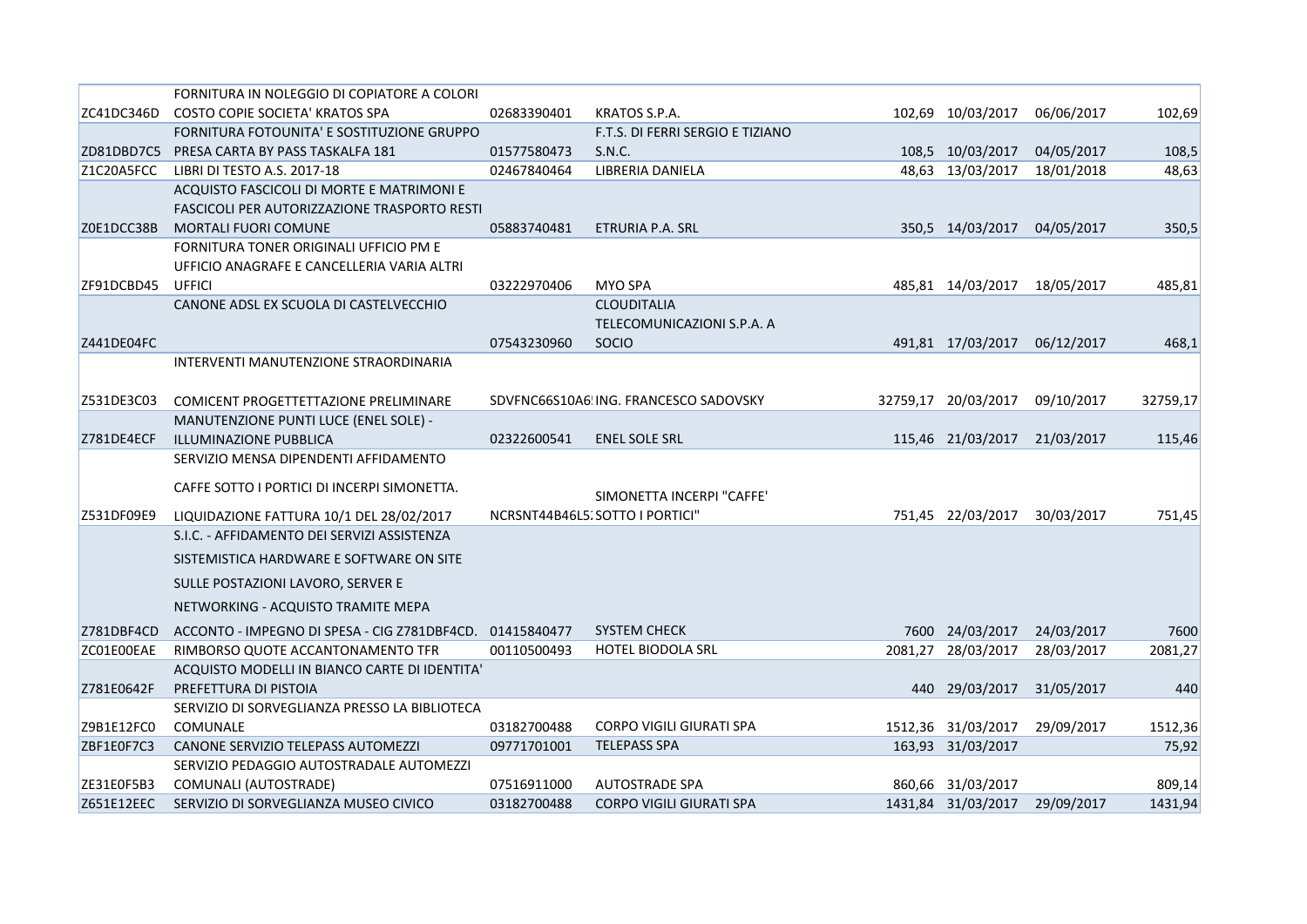|            | ATTIVITA' DI SUPPORTO ALL'A.O. ENTRATE          |             |                                  |      |                             |            |           |
|------------|-------------------------------------------------|-------------|----------------------------------|------|-----------------------------|------------|-----------|
| Z541E4496C | <b>COMUNALI</b>                                 | 02460390376 | CO.SE.A.                         |      | 14754,1 01/04/2017          | 31/07/2017 | 14754,1   |
|            | ATTIVITA' DI SUPPORTO ALL'A.O. ENTRATE          |             |                                  |      |                             |            |           |
| Z491F1D747 | <b>COMUNALI</b>                                 | 02460390376 | CO.SE.A.                         | 6080 | 01/04/2017                  | 30/04/2017 | 6080      |
|            | SERVIZIO DI CUSTODIA E SORVEGLIANZA             |             |                                  |      |                             |            |           |
| Z031E17498 | <b>GIPSOTECA</b>                                | 01807190473 | COOPERATIVA PUNTO E A CAPO       |      | 13054 03/04/2017            | 07/07/2017 | 5350      |
| Z471E1CF7A | FORNITURA MATERIALE TIPOGRAFICO                 | 01418050470 | ELIOGRAFICA VALDINIEVOLE         |      | 221,3 04/04/2017            | 14/04/2017 | 221,3     |
| Z461E1E1D6 | OSPITALITA' CONVEGNISTI                         | 00218290476 | <b>IMPIANTI SPORTIVI SRL</b>     |      | 2027,27 04/04/2017          | 22/05/2017 | 2027,27   |
|            | SERVIZIO DI AGGIORNAMENTO BANCA DEL             |             |                                  |      |                             |            |           |
| Z3D1E22AE8 | PATRIMONIO IMMOBILIARE DELL'ENTE                |             | <b>GIES SRL</b>                  |      | 2314 05/04/2017             | 06/07/2017 | 2314      |
| ZAF1E1F164 | <b>FORNITURA N. 2 FIORIERE</b>                  | 07320640969 | Benito Arredo s.r.l.             |      | 690,52 05/04/2017           | 06/06/2017 | 690,52    |
|            | RIFACIMENTO TRATTO MARCIAPIEDI VIA              |             |                                  |      |                             |            |           |
| Z1B1E1F0B8 | MODIGLIANI                                      | 01319390462 | ESMOTER COSTRUZIONI S.R.L.       |      | 12776,99 05/04/2017         | 24/05/2017 | 12773,12  |
|            | ACQUISTO ARTICOLI PER L'IGIENE, LA CURA E IL    |             |                                  |      |                             |            |           |
|            |                                                 |             |                                  |      |                             |            |           |
| Z5C1E17026 | PRIMO SOCCORSO - ASILO NIDO IL CUCCIOLO         | 01621350477 | FARMACIA LAVORINI                |      | 128,25 06/04/2017           | 23/01/2018 | 128,25    |
|            | <b>GESTIONE DELLE PROCEDURE INCENTIVAZIONE</b>  |             | <b>GRUPPO EDEN SRL VIA DELLA</b> |      |                             |            |           |
| Z641DD3BCA | <b>CONTO TERMICO</b>                            | 03275221202 | BARCA 24/3 BOLOGNA               |      | 9688,87 06/04/2017          |            | $\pmb{0}$ |
|            | PAGAMENTO NOTULA PROCEDIMENTO COMUNE            |             |                                  |      |                             |            |           |
|            |                                                 |             |                                  |      |                             |            |           |
| Z361E1E463 | DI PESCIA /TONTI-AVV. RICCARDO GUIDI            |             | GDURCR64E11E7 AVV RICCARDO GUIDI |      | 700 06/04/2017              | 09/06/2017 | 700       |
|            | IMMOBILE USO DI SOTTO -FORNITURA GAS GPL        |             |                                  |      |                             |            |           |
| ZE31E221B9 | 2017 (TOSCOGAS)                                 | 00247300460 | TOSCOGAS S.P.A.                  |      | 327,87 06/04/2017           | 19/01/2018 | 125,01    |
|            | SERVIZIO DI ELABORAZIONE PAGHE PER GLI ANNI     |             |                                  |      |                             |            |           |
|            |                                                 |             |                                  |      |                             |            |           |
| Z631E315AD | 2017 E 2018 SOC. MAGGIOLI SPA. SEDE IN RIMINI   | 06188330150 | <b>MAGGIOLI SPA</b>              |      | 11419,2 10/04/2017          | 10/04/2018 | 7195,5    |
|            | IMPEGNO DI SPESA PER ACQUISTO ALLORO DALLA      |             |                                  |      |                             |            |           |
| ZC01E2ED0D | AZIENDA AGRICOLA BARTOLINI DAVIDE               | 01766530479 | <b>BARTOLINI DAVIDE</b>          |      | 775 10/04/2017              | 10/04/2017 | 775       |
|            | LAVORI DI COMPARTECIPAZIONE CON ACQUE SPA       |             |                                  |      |                             |            |           |
|            | PER REALIZZAZIONE FONTANELLO ACQUA BUONA        |             |                                  |      |                             |            |           |
| Z231E36774 | <b>QUALITA'</b>                                 | 05175700482 | <b>ACQUE SPA</b>                 |      | 20000 11/04/2017            | 26/10/2017 | 20000     |
|            | S.I.C. - ACQUISTO DISPOSITIVI DI FIRMA DIGITALE |             |                                  |      |                             |            |           |
|            | MEDIANTE ADESIONE AI CONTRATTI PRESENTI SUL     |             |                                  |      |                             |            |           |
|            | NEGOZIO ELETTRONICO REGIONE TOSCANA -           |             |                                  |      |                             |            |           |
| Z4E1E32691 | IMPEGNO DI SPESA.                               | 01573850516 | ARUBA S.p.A.                     |      | 72,8 11/04/2017 11/04/2017  |            | 72,8      |
|            | S.I.C. - ACQUISTO DISPOSITIVI DI FIRMA DIGITALE |             |                                  |      |                             |            |           |
|            | MEDIANTE ADESIONE AI CONTRATTI PRESENTI SUL     |             |                                  |      |                             |            |           |
|            | NEGOZIO ELETTRONICO REGIONE TOSCANA -           |             |                                  |      |                             |            |           |
| Z9F1E326D4 | IMPEGNO DI SPESA.                               | 01573850516 | ARUBA S.p.A.                     |      | 134,4 11/04/2017 11/04/2017 |            | 67,2      |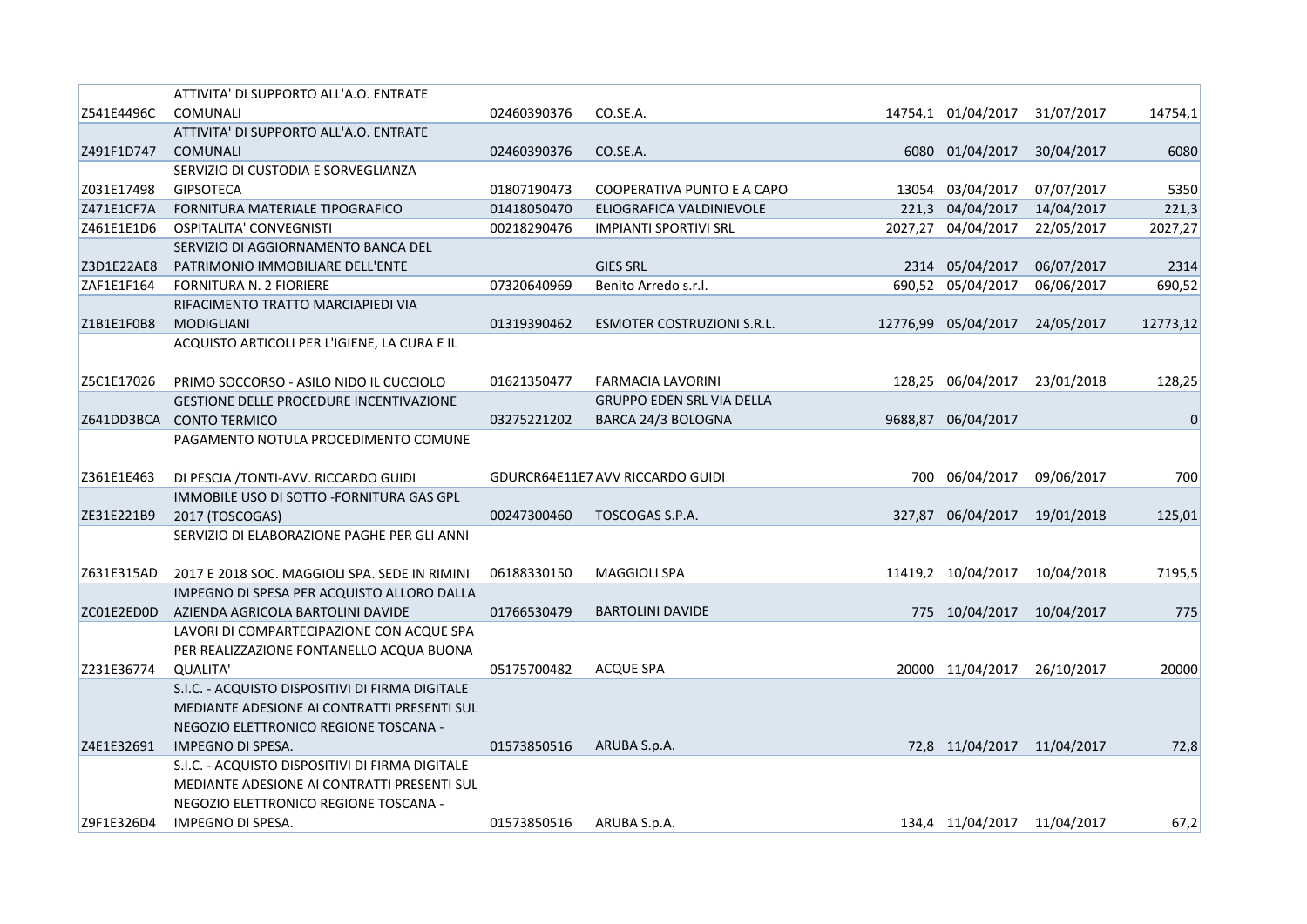|            | AFFIDAMENTO INCARICO SERVIZIO DI                          |             |                                  |                    |            |          |
|------------|-----------------------------------------------------------|-------------|----------------------------------|--------------------|------------|----------|
| Z631E315AD | ELABORAZIONE PAGHE PER GLI ANNI 2017-2018                 | 06188330150 | Società Maggioli SPA             | 18720 11/04/2017   | 11/04/2017 | 11934,65 |
|            | MAUTENZIONE MONTAFERETRI CIMITERO URBANO                  |             |                                  |                    |            |          |
| Z4E1E3D321 |                                                           | 00359760477 | Sama e Prato Ascensori S.r.l.    | 1434,72 12/04/2017 | 10/01/2018 | 1434,72  |
|            | SERVIZIO MANUTENZIONE MONTACARICHI NIDO,                  |             |                                  |                    |            |          |
| Z581E3D137 | MATERNA E ELEMENTARE VALCHIUSA                            | 01729590032 | Otis Servizi s.r.l.              | 1244 12/04/2017    | 29/01/2018 | 1244     |
|            | SEGRETERIA - QUOTA ASSOCIATIVA A.I.C.C.R.E. PER           |             |                                  |                    |            |          |
| ZB01D50785 | L'ANNO 2017 - IMPEGNO DI SPESA E LIQUIDAZIONE 80205530589 |             | A.I.C.C.R.E.                     | 621,39 12/04/2017  | 12/04/2017 | 621,39   |
|            | MANUTENZIONE ASCENSORE BIBLIOTECA                         |             |                                  |                    |            |          |
| ZE81E3D470 | <b>COMUNALE</b>                                           | 02412910461 | MORA & C. S.r.l.                 | 823,5 12/04/2017   | 10/01/2018 | 411,75   |
|            | SEGRETERIA - AMMINISTRATORI COMUNALI -                    |             |                                  |                    |            |          |
|            | RIMBORSO ONERI AI DATORI DI LAVORO ANNO                   |             |                                  |                    |            |          |
|            | 2017 - SERGIO LUNATICI SPA - IMPEGNO DI SPESA E           |             |                                  |                    |            |          |
| ZDB1E34B97 | LIQUIDAZIONE                                              | 00526610464 | SERGIO LUNATICI SPA              | 1287,72 12/04/2017 | 12/04/2017 | 1287,72  |
|            | SEGRETERIA - FORNITURA BOTTIGLIE DI ACQUA                 |             |                                  |                    |            |          |
|            | MINERALE PER SEDUTE DI GIUNTA E CONSIGLIO                 |             |                                  |                    |            |          |
| ZA41E3F9FF | COMUNALE DA ERRESSE SOC. COOP. A RL                       | 01884280478 | ERRESSE SOC. COOP. A RL          | 81,4 13/04/2017    | 13/04/2017 | 81,4     |
|            | NOLEGGIO MULTIFUNZIONE PER POLIZIA                        |             |                                  |                    |            |          |
|            | MUNICIPALE DA F.T.S. DI FERRI SERGIO E TIZIANO            |             | F.T.S. DI FERRI SERGIO E TIZIANO |                    |            |          |
| ZF01E3290D | <b>SNC</b>                                                | 01577580473 | S.N.C.                           | 450 13/04/2017     | 12/12/2017 | 450      |
|            | ASSISTENZA TECNICA PER FOTOCOPIATORI                      |             | F.T.S. DI FERRI SERGIO E TIZIANO |                    |            |          |
| ZEA1E32A60 |                                                           | 01577580473 | <b>S.N.C.</b>                    | 200 13/04/2017     | 26/06/2017 | 200      |
|            | NOLEGGIO MULTIFUNZIONE PER 12 MESI UFFICIO                |             | F.T.S. DI FERRI SERGIO E TIZIANO |                    |            |          |
| Z5D1E329A1 | <b>TECNICO</b>                                            | 01577580473 | S.N.C.                           | 1200 13/04/2017    | 14/03/2018 | 1200     |
|            | NOLEGGIO FOTOCOPIATRICE PER 12 MESI                       |             | F.T.S. DI FERRI SERGIO E TIZIANO |                    |            |          |
| Z511E32956 | PORTINERIA F.T.S.                                         | 01577580473 | S.N.C.                           | 300 13/04/2017     | 30/04/2018 | 300      |
|            | SEGRETERIA - CANONE ANNO 2017 GESTIONE E                  |             |                                  |                    |            |          |
|            | DEPOSITO DOCUMENTI ARCHIVIATI IN                          |             |                                  |                    |            |          |
| Z151E4338A | OUTSOURCING DITTA ARCHIVI SPA                             | 01849570971 | <b>ARCHIVI SPA</b>               | 828 14/04/2017     | 18/04/2017 | 828      |
| Z1E1E77A4E | SPESE POSTALI DELL'ENTE MESE DI MAGGIO                    | 97103880585 | POSTE ITALIANE SPA               | 1366,93 18/04/2017 | 23/08/2017 | 1300     |
| Z2D1E42957 | SPESE POSTALI DELL'ENTE                                   | 97103880585 | POSTE ITALIANE SPA               | 2824,58 18/04/2017 | 23/05/2017 | 2705,58  |
| Z811E42F50 | SPESE POSTALI SERVIZIO MESE APRILE                        | 97103880585 | POSTE ITALIANE SPA               | 1363,57 18/04/2017 | 23/08/2017 | 1255,62  |
|            | S.I.C. - CONTRATTO CONNETTIVITA' RTRT3                    |             |                                  |                    |            |          |
| ZD41E2CA3E | PRESENTE SUL NEGOZIO ELETTRONICO R.T.R.T.                 | 00488410010 | Telecom Italia SpA               | 544 19/04/2017     | 18/08/2017 | 0        |
| Z611E41CE2 | VERIFICHE PRIODICHE ASCENSORI ANNO 2017                   | 04991600489 | <b>EUCERT S.R.L.</b>             | 600,52 19/04/2017  | 11/01/2018 | 296,3    |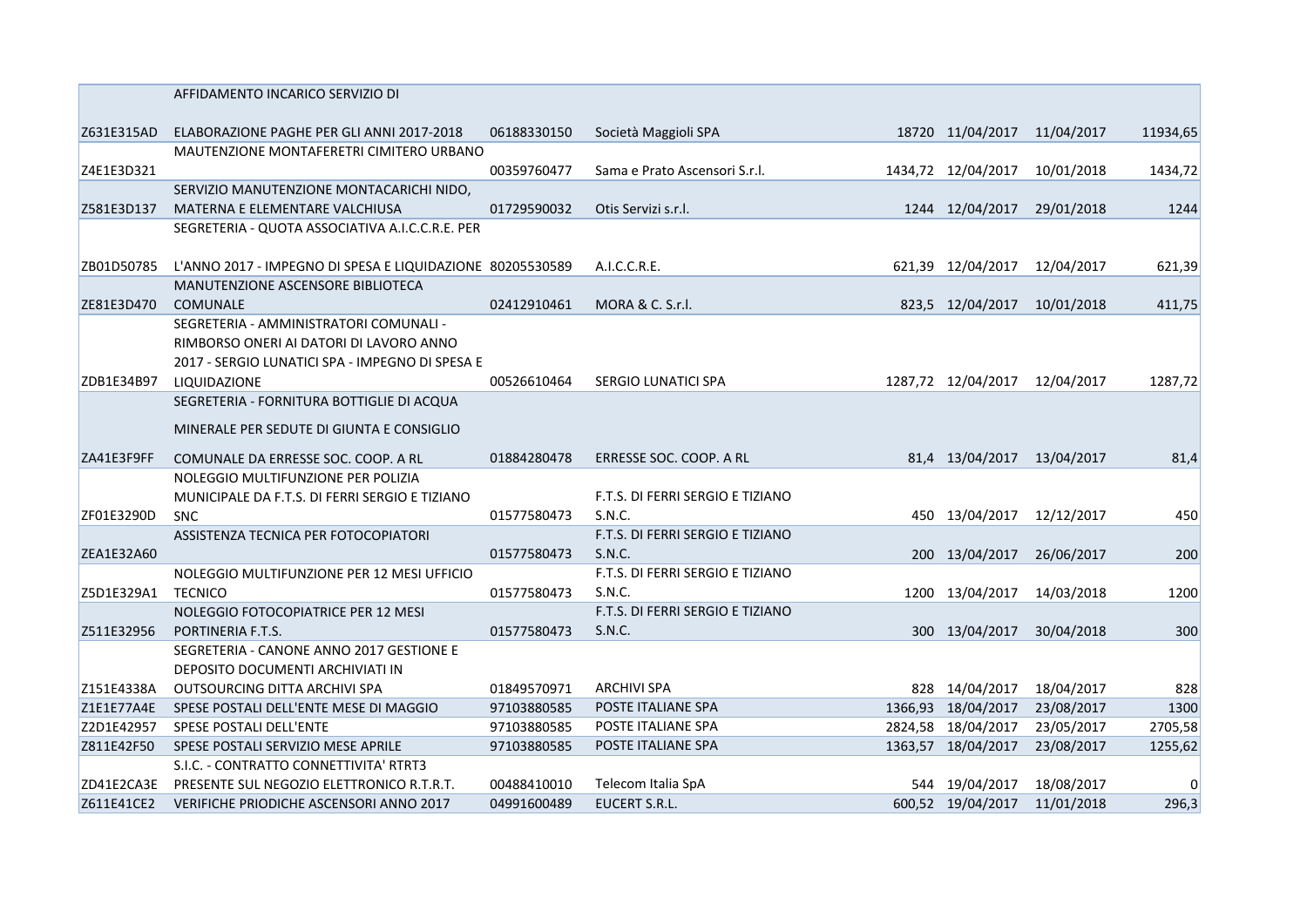|            | PARTECIPAZIONE A CORSO DI FORAMZIONE                    |             |                                    |         |                     |            |          |
|------------|---------------------------------------------------------|-------------|------------------------------------|---------|---------------------|------------|----------|
|            | ORGANIZZATO DA PUBBLIFORMEZ CON SEDE IN                 |             |                                    |         |                     |            |          |
| ZE31E50CD7 | <b>CATANIA</b>                                          | 03635090875 | PUBBLIFORMEZ                       |         | 300 20/04/2017      | 21/04/2017 | 300      |
|            | SPOSTAMENTO/DEMOLIZIONE IMPIANTI DI RETE IN             |             | E-DISTRIBUZIONE CASELLA            |         |                     |            |          |
| Z961E52435 | <b>BASSA TENSIONE</b>                                   | 05779711000 | POSTALE 5555 POTENZA               |         | 100 21/04/2017      | 03/08/2017 | 100      |
|            | MANUTENZIONE ANNUALE DELLE POMPE DELLE                  |             | RAGIONIERI LORIANO DI              |         |                     |            |          |
| ZBD1E4C3D9 | <b>FONTANE</b>                                          |             | RGNLSN69C18D8 RAGIONIERI ALESANDRO |         | 2440 21/04/2017     | 08/06/2017 | 2200     |
|            | FORNITURA MANIFESTI PER CONSIGLIO COMUNALE              |             |                                    |         |                     |            |          |
|            | E MANIFESTI TRICOLORE STAMPERIA BENEDETTI               |             | STAMPERIA BENEDETTI SNC DI         |         |                     |            |          |
| Z8B1DF075B | <b>SNC</b>                                              | 00977010479 | NECCIARI ROBERTA E C.              |         | 966,6 21/04/2017    | 07/07/2017 | 966,6    |
|            | SERVIZIO MENSA DIPENDENTI AFFIDAMENTO                   |             |                                    |         |                     |            |          |
|            | CAFFE SOTTO I PORTICI DI INCERPI SIMONETTA.             |             | SIMONETTA INCERPI "CAFFE"          |         |                     |            |          |
| Z7F1E55CC2 | LIQUIDAZIONE FATTURA 3/1                                |             | NCRSNT44B46L5. SOTTO I PORTICI"    |         | 814,73 21/04/2017   | 03/05/2017 | 814,73   |
|            | MANUTENZIONI IMPIANTO ELEVATORE ASILO NIDO              |             |                                    |         |                     |            |          |
|            | IL CUCCIOLO, SCUOLE ELEMENTARI COLLODI E                |             |                                    |         |                     |            |          |
| ZA91E3D034 | ALBERGHI                                                | 00842990152 | Schindler S.p.A.                   |         | 1493,28 22/04/2017  | 18/01/2018 | 1218,78  |
|            | ACQUISTO ARREDI PER SCUOLA MATERNA                      |             | SPAZIO ARREDO SRL VIA ALDO         |         |                     |            |          |
|            |                                                         |             | MORO 4/11 LOC. SOCI BIBBIENA       |         |                     |            |          |
| Z531E1C6F2 | PESCIAMORTA                                             | 00360710511 | AR                                 |         | 4759,5 24/04/2017   | 01/06/2017 | 4759,5   |
| ZEA1E5A5B8 | ACQUISTO FORNITURA MATERIALE                            | 01493130460 | DITTA OTTAVIO CECCHI               |         | 163,53 26/04/2017   | 11/12/2017 | 163,53   |
|            | MANUTENZIONE SISTEMA RILEVAMENTO                        |             |                                    |         |                     |            |          |
| Z541E61543 | INFRAZIONI SEMAFORICHE IN ALBERGHI.                     | 01180690479 | <b>MICROREX SPA</b>                | 1689    | 27/04/2017          | 31/12/2017 | 1689     |
|            | PROGETTO CONCORSO FOTOGRAFICO                           |             | ASSOCIAZIONE FOTOCLUB IL           |         |                     |            |          |
| ZC71E60532 |                                                         | 91033390476 | <b>CIRCOLO DI CONFUSIONE</b>       |         | 300 27/04/2017      | 27/04/2017 | 300      |
|            | REALIZZAZIONE ALLESTIMENTO A VERDE PONTE                |             |                                    |         |                     |            |          |
| Z331E5DD4E | <b>EUROPA</b>                                           | 01306980473 | AZ AGRICOLA BARIGNANO              |         | 12832,57 28/04/2017 | 28/06/2017 | 12832,57 |
|            | SEGRETERIA - RIMBORSO ONERI DATORI DI                   |             |                                    |         |                     |            |          |
|            |                                                         |             |                                    |         |                     |            |          |
| Z8D1E65C83 | LAVORO AMMINISTRATORI A SERGIO LUNATICI SPA 00526610464 |             | SERGIO LUNATICI SPA                |         | 408,44 28/04/2017   | 03/05/2017 | 408,44   |
| Z711E65FC0 | FORNITURA MATERIALE PER AREE A VERDE                    | 00977790476 | AGRARIA DI VITA S.R.L.             |         | 1159 28/04/2017     | 25/07/2017 | 1159     |
| 7050339BC9 | AGGIO VIOLAZIONI ICI E RSU                              | 02971560046 | <b>AREA RISCOSSIONI</b>            | 5327,86 | 01/05/2017          | 22/01/2018 | 5327,86  |
|            | CANONE OCCUPAZIONE SPAZI ED AREE PUBBLICHE              |             |                                    |         |                     |            |          |
| Z2A1F4550D |                                                         | 02478610583 | ICA                                |         | 8124,93 01/05/2017  | 31/05/2017 | 1186,3   |
|            | BENEFICI LEGGE 336/70 ART.2 A FAVORE DELL'INPS          |             |                                    |         |                     |            |          |
| Z211E6D374 | DI PISTOIA                                              | 80078750587 | <b>INPS</b>                        |         | 166,14 02/05/2017   | 10/05/2017 | 166,14   |
|            | MANUTENZIONE PUNTI LUCE (ENEL SOLE) -                   |             |                                    |         |                     |            |          |
| ZC11E697A1 | ILLUMINAZIONE PUBBLICA ANNO 2017                        | 02322600541 | <b>ENEL SOLE SRL</b>               |         | 461,84 02/05/2017   | 09/02/2018 | 461,84   |
| Z161E6CB96 | LIQUIDAZIONE FATTURE INPS                               | 80078750587 | <b>INPS</b>                        |         | 65,43 02/05/2017    | 03/05/2017 | 65,43    |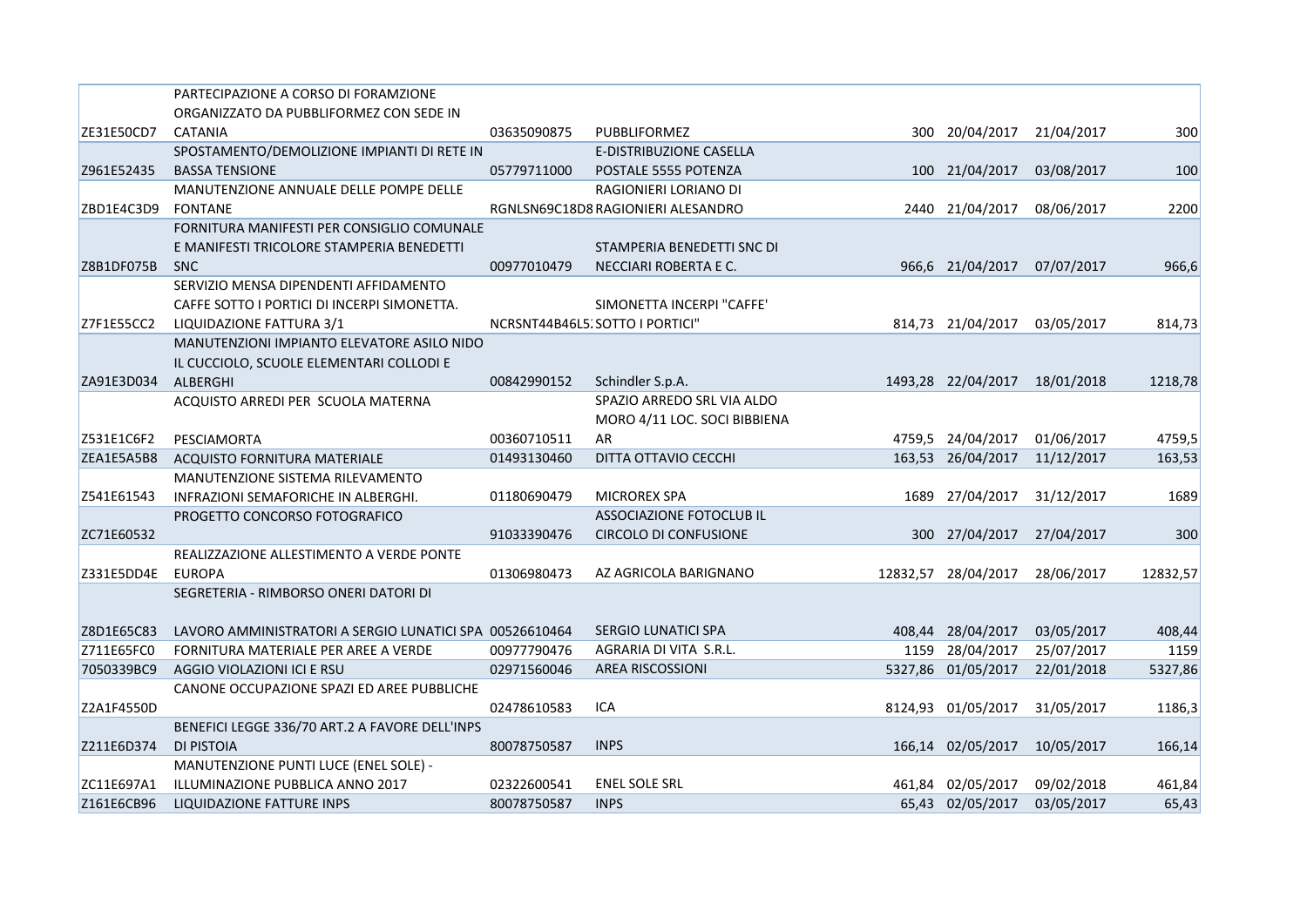|            | MANUTENZIONE IMPIANTO ELEVATORE PALAZZO      |             |                                    |        |                      |            |             |
|------------|----------------------------------------------|-------------|------------------------------------|--------|----------------------|------------|-------------|
| Z961E3D5DE | <b>PALAGIO</b>                               | 01424200507 | Baglini Ascensori Group s.r.l.     |        | 850 03/05/2017       | 17/10/2017 | 850         |
| Z911E6E6DB | PAGAMENTO QUOTE ASSOCIATIVE                  | 01639630472 | <b>MUSEO DELLA CARTA</b>           | 1050   | 03/05/2017           | 03/05/2017 | 1050        |
|            | MANUTENZIONE ASCENSORE PRETURA E CIMITERO    |             |                                    |        |                      |            |             |
| ZAA1E3D560 | <b>URBANO</b>                                | 01424200507 | Baglini Ascensori Group s.r.l.     |        | 1776,32 03/05/2017   | 19/01/2018 | 888,26      |
|            | VISITE MEDICINA DEL LAVORO AL PERSONALE      |             |                                    |        |                      |            |             |
| ZE01E78B4C | DIPEDENTE ANNO 2017                          |             | NRCCML56B07HS NUCERA CARMELO       | 2000   | 04/05/2017           | 31/12/2017 | $\mathbf 0$ |
|            | PUBBLICITA' GARA REFEZIONE SCOLASTICA GURI   |             |                                    |        |                      |            |             |
| ZB51E6A415 |                                              | 00399810589 | <b>GURI</b>                        |        | 740,98 04/05/2017    | 05/06/2017 | 903,99      |
| Z051E6A4B0 | SPESE DI PUBBLICITA' PER GARA REF.SCOL.      | 12086540155 | <b>RCS</b>                         |        | 1032 04/05/2017      | 23/06/2017 | 1259,04     |
| Z051E6A4B0 | SPESE DI PUBBLICITA' PER GARA REF.SCOL.      | 00326930377 | SPEED                              |        | 1032 04/05/2017      | 23/06/2017 | 1259,04     |
|            | FORNITURA GAS IMMOBILE VIA SAN MARTINO EX    |             |                                    |        |                      |            |             |
|            | SCUOLA COLLODI ESTRA ENERGIE SRL PERIODO     |             |                                    |        |                      |            |             |
| ZEB1E71996 | RIFERIMENTO MARZO 2017                       | 01219980529 | <b>ESTRA ENERGIE SRL</b>           |        | 35,63 04/05/2017     | 09/05/2017 | 35,63       |
|            | TINTEGGIATURA PARETI INTERNE E FORMAIZONE    |             |                                    |        |                      |            |             |
|            | CONTROSOFFITTATURA SCUOLA MATERNA            |             | MACAR di Carli Roberto, Stefanelli |        |                      |            |             |
| ZA91E4C552 | SORANA                                       | 00352880470 | Riccardo & C. s.a.s.               |        | 7930 05/05/2017      | 19/06/2017 | 7930        |
| Z731E4C579 | LAVORI SCUOLA MATERNA SORANA                 | 01904540463 | <b>COSTRUIRE S.R.L.</b>            | 15250  | 05/05/2017           | 06/06/2017 | 15250       |
|            | AFFIDAMENTO INCARICO PER ATTIVITA' DI        |             |                                    |        |                      |            |             |
|            | SUPPORTO ALLA PROMOZIONE DI MUSEI E DELLE    |             |                                    |        |                      |            |             |
|            | ISTITUZIONI CULTURALI DEL TERRITORIO         |             |                                    |        |                      |            |             |
| Z611E75A5C | <b>COMUNALE</b>                              |             | TNGFNC87D17G4TANGANELLI FRANCESCO  |        | 2537,6 05/05/2017    | 14/12/2017 | 2537,6      |
|            | SERVIZIO DI GESTIONE DEGLI ATTI SANZIONATORI |             |                                    |        |                      |            |             |
| 68378758F3 |                                              | 02638260402 | M.T. SPA                           |        | 108411,98 05/05/2017 | 02/10/2019 | 75931,48    |
|            | SERVIZIO EROGAZIONE BUONI FARMACEUTI PER     |             |                                    |        |                      |            |             |
|            | ZDD210DEBA FAMIGLIE INDIGENTI                | 01621350477 | <b>FARMACIA LAVORINI</b>           | 500    | 05/05/2017           | 01/12/2017 | 500         |
|            | RIPRODUZIONE FOTOGRAFICA DI MATERIALE        |             |                                    |        |                      |            |             |
| ZC21E81066 | PRESSO L'ARCHIVIO DI STATO                   |             | PNDDNT59M17D DONATO PINEIDER       | 139,5  | 08/05/2017           | 27/06/2017 | 139,5       |
|            | <b>MANUTENZIONE MONTACARICHI SCUOLA</b>      |             |                                    |        |                      |            |             |
| ZDC1E82813 | <b>MATERNA VALCHIUSA</b>                     | 01729590032 | Otis Servizi s.r.l.                | 1683,6 | 08/05/2017           | 27/12/2017 | 1683,6      |
| ZBE1E825DF | MANUTENZIONE IMPIANTI ELEVATORI              | 00842990152 | SCHINDLER S.P.A.                   | 420,29 | 08/05/2017           | 12/07/2017 | 420,29      |
|            | FORNITURA GAS CON ESTRA ENERGIE SRL          |             |                                    |        |                      |            |             |
| Z3D1E78790 | ADESIONE CONSIP CIG GARA 6644207D0E          | 01219980529 | <b>ESTRA ENERGIE SRL</b>           |        | 8196,72 08/05/2017   | 24/09/2018 | 4469,92     |
|            | PARTECIPAZIONE CORSO DI FORMAZIONE           |             | AGENZIA FORMATIVA ANCI             |        |                      |            |             |
|            |                                              |             | TOSCANA VIALE GIOVINE ITALIA,      |        |                      |            |             |
| ZBD1E80E12 |                                              | 01710310978 | 17 FIRENZE                         |        | 160 09/05/2017       | 06/06/2017 | 160         |
|            | PARTECIPAZIONE CORSO DI FORMAZIONE           |             | AGENZIA FORMATIVA ANCI             |        |                      |            |             |
|            |                                              |             | TOSCANA VIALE GIOVINE ITALIA,      |        |                      |            |             |
| ZCB1E80AFB |                                              | 01710310978 | 17 FIRENZE                         |        | 400 09/05/2017       | 05/12/2017 | 400         |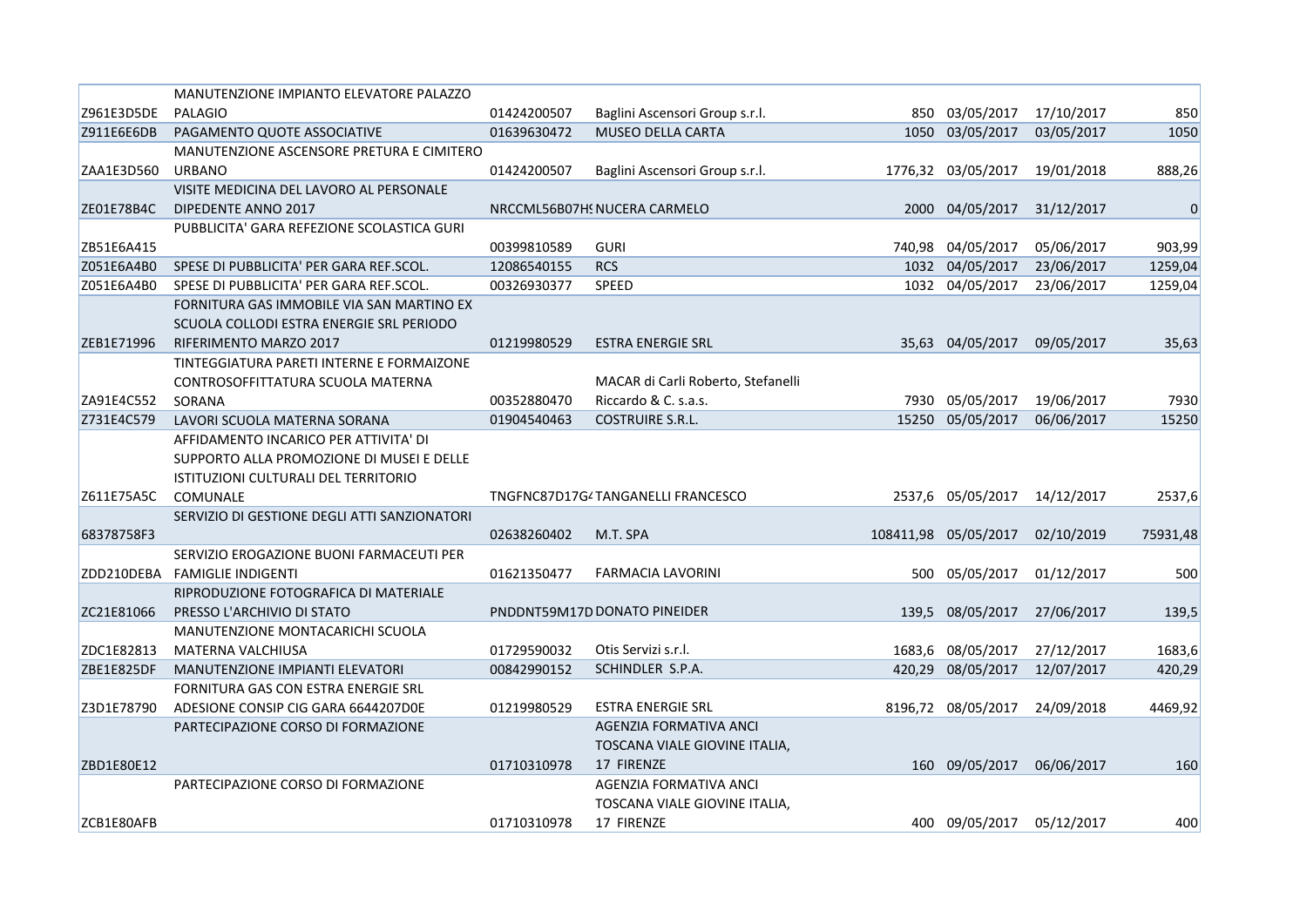|            | PAGAMENTO PRESENZE COMPONENTI                  |             |                              |                            |            |          |
|------------|------------------------------------------------|-------------|------------------------------|----------------------------|------------|----------|
| Z041E8065E | <b>COMMISSIONE PER IL PAESAGGIO</b>            |             |                              | 2000 09/05/2017            |            | 1149,7   |
|            | PAGAMENTO PRESENZE COMPONENTI                  |             |                              |                            |            |          |
| Z041E8065E | COMMISSIONE PER IL PAESAGGIO                   |             |                              | 2000 09/05/2017            |            | 1149,7   |
|            | PAGAMENTO PRESENZE COMPONENTI                  |             |                              |                            |            |          |
| Z041E8065E | <b>COMMISSIONE PER IL PAESAGGIO</b>            |             |                              | 2000 09/05/2017            |            | 1149,7   |
|            | PAGAMENTO PRESENZE COMPONENTI                  |             |                              |                            |            |          |
| Z041E8065E | <b>COMMISSIONE PER IL PAESAGGIO</b>            |             |                              | 2000 09/05/2017            |            | 1149,7   |
|            | PAGAMENTO PRESENZE COMPONENTI                  |             |                              |                            |            |          |
| Z041E8065E | <b>COMMISSIONE PER IL PAESAGGIO</b>            |             |                              | 2000 09/05/2017            |            | 1149,7   |
|            | ATTIVITA' DI SUPPORTO IN MATERIA               |             |                              |                            |            |          |
|            | PREVIDENZIALE E PENSIONISTICA ANNUALITA' 2017  |             |                              |                            |            |          |
| ZDC1E88B1A | $-2018$                                        | 01710310978 | ANCI TOSCANA                 | 8214 09/05/2017            | 31/12/2018 | 1500     |
| Z851E866E8 | <b>MANUTENZIONE ESTINTORI</b>                  | 00392780482 | Mantes Estintori Nuti s.r.l. | 2270 09/05/2017            | 04/01/2018 | 1499,84  |
|            | S.I.C. - SOFTWARE APPLICATIVO URBI - SERVIZI A |             |                              |                            |            |          |
|            | DOMANDA INDIVIDUALE - INTEGRAZIONE COL         |             |                              |                            |            |          |
|            | NODO DEI PAGAMENTI PAGO-PA MEDIANTE            |             |                              |                            |            |          |
|            | INTERMEDIAZIONE TECNOLOGICA REGIONALE SU       |             |                              |                            |            |          |
|            | PIATTAFORMA IRIS - IMPEGNO DI SPESA - CIG      |             |                              |                            |            |          |
| Z571E89265 | Z571E89265                                     | 06628860964 | PA Digitale Spa              | 2000 10/05/2017            | 10/05/2017 | 2000     |
|            | NOLEGGIO PROVVISORIO DI URGENZA DI UN FORD     |             |                              |                            |            |          |
|            | CONNECT TARGATO EH467XD CON LA DITTA           |             | PROGRAM DI AUTONOL. F.NO SRL |                            |            |          |
|            | Z411E8AADC PROGRAM FINO AL 30/11/2017          | 04435420486 | <b>SOC UNIPERS</b>           | 1260 10/05/2017            | 01/09/2017 | 1260     |
|            | PROROGA NOLEGGIO AUTO PM E UFFICIO TECNICO     |             | PROGRAM DI AUTONOL. F.NO SRL |                            |            |          |
| Z7F1E8B4B5 | FINO AL 31/08/2017                             | 04435420486 | <b>SOC UNIPERS</b>           | 6699,45 10/05/2017         | 03/01/2018 | 6699,45  |
|            | S.I.C. - SOFTWARE APPLICATIVO GESTIONE         |             |                              |                            |            |          |
|            | BILANCIO E CONTABILITA' - MIGRAZIONE A NUOVE   |             |                              |                            |            |          |
|            | PROCEDURE WEB CONFORME AI NUOVI PRINCIPI E     |             |                              |                            |            |          |
|            | RECOLE CONTABILI DELLA P.A. - IMPEGNO DI SPESA |             |                              |                            |            |          |
| ZB41E73BC9 | - CIG. ZB41E73BC9.                             | 02066400405 | MAGGIOLI s.p.a.              | 6250 10/05/2017            | 10/05/2017 | 5850     |
| Z7D1E79BC1 | FORNITURA CARTA A3 UFFICI COMUNALI             | 03222970406 | <b>MYO SPA</b>               | 161,4 11/05/2017           | 20/07/2017 | 161,4    |
|            | INCARICO MEDICO COMPETENTE DEL COMUNE DI       |             |                              |                            |            |          |
|            | PESCIA (D.LGS. 81/2008 E SUCCESSIVE MODIFICHE  |             |                              |                            |            |          |
| Z8D1E78B7A | ED INTEGRAZIONI).                              |             | NCRCML56B07HS CARMELO NUCERA | 2000 11/05/2017 11/05/2017 |            | 1596     |
|            | FORNITURA DI CARTELLINI, ETICHETTE BIADESIVE   |             |                              |                            |            |          |
|            | PER FOTO E PELLICOLE SALVA FOTO PER RILASCIO   |             |                              |                            |            |          |
| Z121E9A7E6 | CARTE DI IDENTITA'.                            | 02066400405 | MAGIOLI S.P.A.               | 591 15/05/2017             |            | $\Omega$ |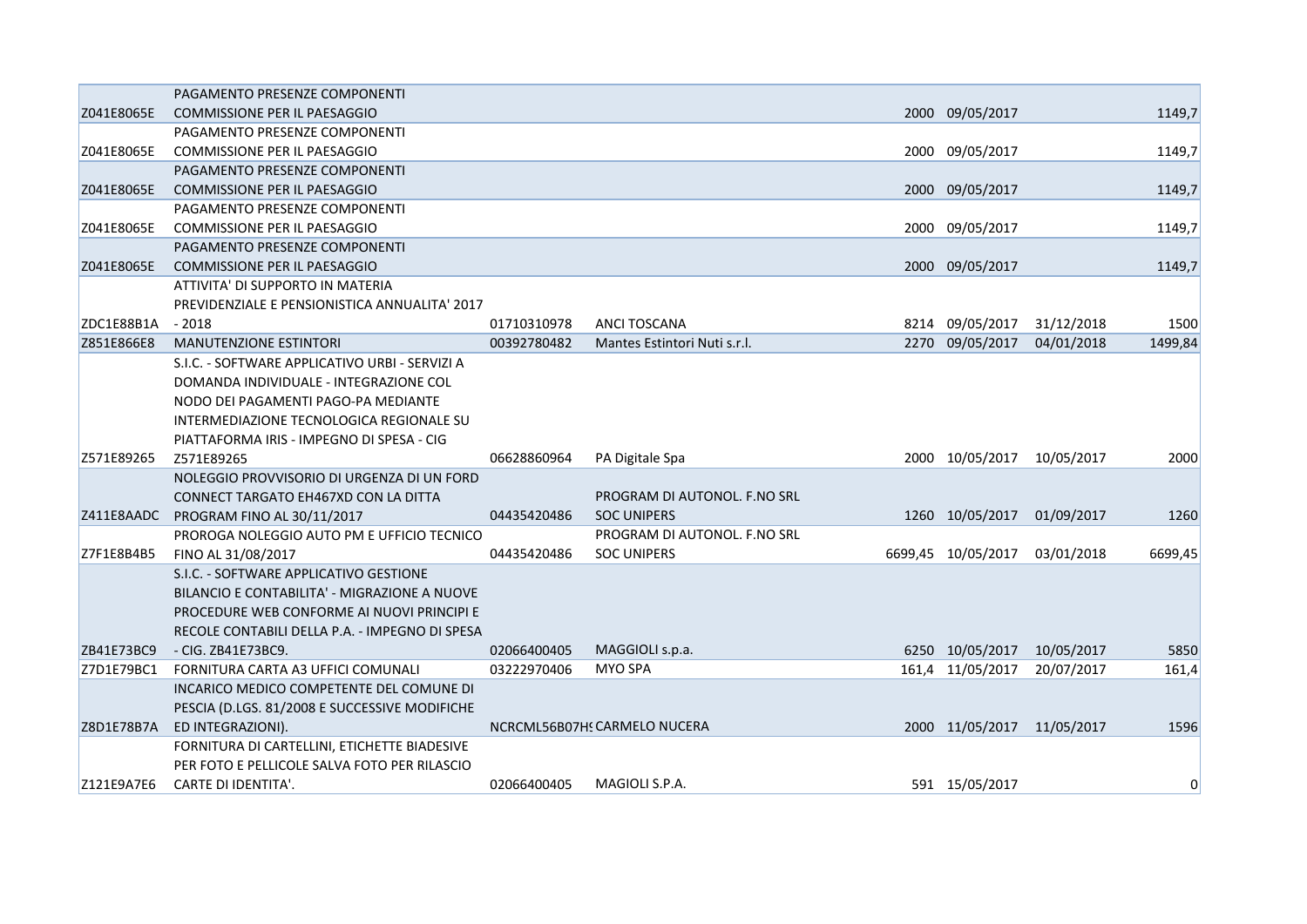|            | S.I.C. - ANPR (ANAGRAFE NAZIONALE DELLA       |             |                                   |                            |            |          |
|------------|-----------------------------------------------|-------------|-----------------------------------|----------------------------|------------|----------|
|            | POPOLAZIONE RESIDENTE) EX ART.62 DEL CODICE   |             |                                   |                            |            |          |
|            | DELL'AMMINISTRAZIONE DIGITALE - SERVIZI ED    |             |                                   |                            |            |          |
|            | ATTIVITÀ DI SUBENTRO - IMPEGNO DI SPESA - CIG |             |                                   |                            |            |          |
| Z991E93355 | Z991E93355.                                   | 00758400527 | KIBERNETES srl                    | 3230 15/05/2017 15/05/2017 |            | 3230     |
|            | SERVIZIO MENSA DIPENDENTI AFFIDAMENTO         |             |                                   |                            |            |          |
|            | CAFFE SOTTO I PORTICI DI INCERPI SIMONETTA.   |             | SIMONETTA INCERPI "CAFFE"         |                            |            |          |
| ZA11E9C0B7 | LIQUIDAZIONE FATTURA 4/1                      |             | NCRSNT44B46L5. SOTTO I PORTICI"   | 545,79 15/05/2017          | 07/06/2017 | 545,79   |
| Z171E93E60 | <b>STAMPANTE URP</b>                          | 00304720287 | GBR ROSSETTO S.P.A.               | 429 16/05/2017             |            | 429      |
|            | REDAZIONE PROGETTO ESECUTIVO LAVORI DI        |             |                                   |                            |            |          |
|            | ABBATTIMENTO BARRIERE ARCHITETTONICHE VA      |             |                                   |                            |            |          |
| Z3A1DF6538 | AMENDOLA                                      | 01852880473 | ING. GIOVANNI CARDELLI            | 13304,64 16/05/2017        | 07/09/2017 | 6652,32  |
|            | INTERVENTO RIPARAZIONE E RISANAMENTO          |             |                                   |                            |            |          |
| ZCF1E38DF8 | TRATTO FOGNATURA BIANCA IN VELLANO            | 01712790508 | PARRI COSTRUZIONI S.R.L.          | 10386,18 16/05/2017        | 23/08/2017 | 10386,18 |
|            | AFFIDAMENTO PER LA STESURA DEL PIANO          |             |                                   |                            |            |          |
| Z5C1E7ED10 | STRATEGICO DELLA CULTURA                      | 01922510464 | PROMO P.A.                        | 11000 16/05/2017           | 30/08/2017 | 7700     |
|            | INCARICO PROFESSIONALE AVV. PAOLO CARROZZA    |             |                                   |                            |            |          |
| ZC21EA667C |                                               |             | CRRPLA53R09G7IAVV. PAOLO CARROZZA | 5935,62 17/05/2017         |            | 2000     |
| Z991E889B6 | NOLEGGIO FIAT PANDA E DOBLO                   | 06496050151 | LEASE PLAN ITALIA SPA             | 24767,8 17/05/2017         |            | $\Omega$ |
|            | CONTRATTP POSTE VARI SERVIZI-PERIODO GIUGNO   |             |                                   |                            |            |          |
| Z831EC5B31 | 2017-MAGGIO 2018                              | 97103880585 | POSTE ITALIANE SPA                | 19633,5 17/05/2017         |            | 16103,32 |
|            | FORNITURA IN NOLEGGIO DI COPIATORE A COLORI   |             |                                   |                            |            |          |
| Z721E959D8 | COSTO COPIE SOCIETA' KRATOS SPA               | 02683390401 | KRATOS S.P.A.                     | 129,88 18/05/2017          | 27/10/2017 | 129,88   |
|            | LIQUIDAZIONE FATTURA PER INPS PER FISITA      |             |                                   |                            |            |          |
| ZE31EB0950 | <b>MEDICA DI CONTROLLO</b>                    | 80078750587 | <b>INPS</b>                       | 81,38 19/05/2017           | 22/05/2017 | 81,38    |
| ZB11EB5414 | TRASPORTO MATERIALE FOTOGRAFICO               | 06608340482 | <b>INTERNATIONAL FIRENZE SRL</b>  | 2523 22/05/2017            | 18/08/2017 | 2523     |
|            | PARTECIPAZIONE A CORSO DI FORMAZIONE          |             | PROVINCIA DI PISTOIA PIAZZA SAN   |                            |            |          |
| ZE81E8B493 |                                               | 00236340477 | LEONE, 1 51100 PISTOIA            | 20 22/05/2017              | 22/05/2017 | 20       |
|            | COPERTURA ASSICURATIVA OPERE DEL PALAGIO      |             |                                   |                            |            |          |
| ZCF1EB5452 |                                               | 01561950476 | A.I.B. ALL INSURANCE              | 100 22/05/2017             | 27/06/2017 | 100      |
|            | ATTIVITA' DI ASSISTENZA E SUPPORTO IN MATERIA |             |                                   |                            |            |          |
|            | PREVIDENZIALE E PENSIONISTICA - APPROVAZIONE  |             |                                   |                            |            |          |
|            | SCHEMA DI CONVENZIONE E IMPEGNO DI SPESA A    |             |                                   |                            |            |          |
| ZDC1E88B1A | FAVORE DI ANCI TOSCANA                        | 01710310978 | ANCI TOSCANA FI                   | 3366,39 23/05/2017         | 23/05/2017 | 1642,12  |
| Z2C1EB8A6F | <b>FORNITURA STABILIZZATO</b>                 | 01676800475 | SORINI S.R.L.                     | 669,78 24/05/2017          | 26/10/2017 | 501,1    |
|            | LAVORI CIMITERO VELLANO - MANUTENZIONE        |             |                                   |                            |            |          |
| ZB11EAD78F | <b>GRONDA</b>                                 | 01673020473 | La Ferla s.r.l.                   | 1177,3 24/05/2017          | 24/08/2017 | 1177,3   |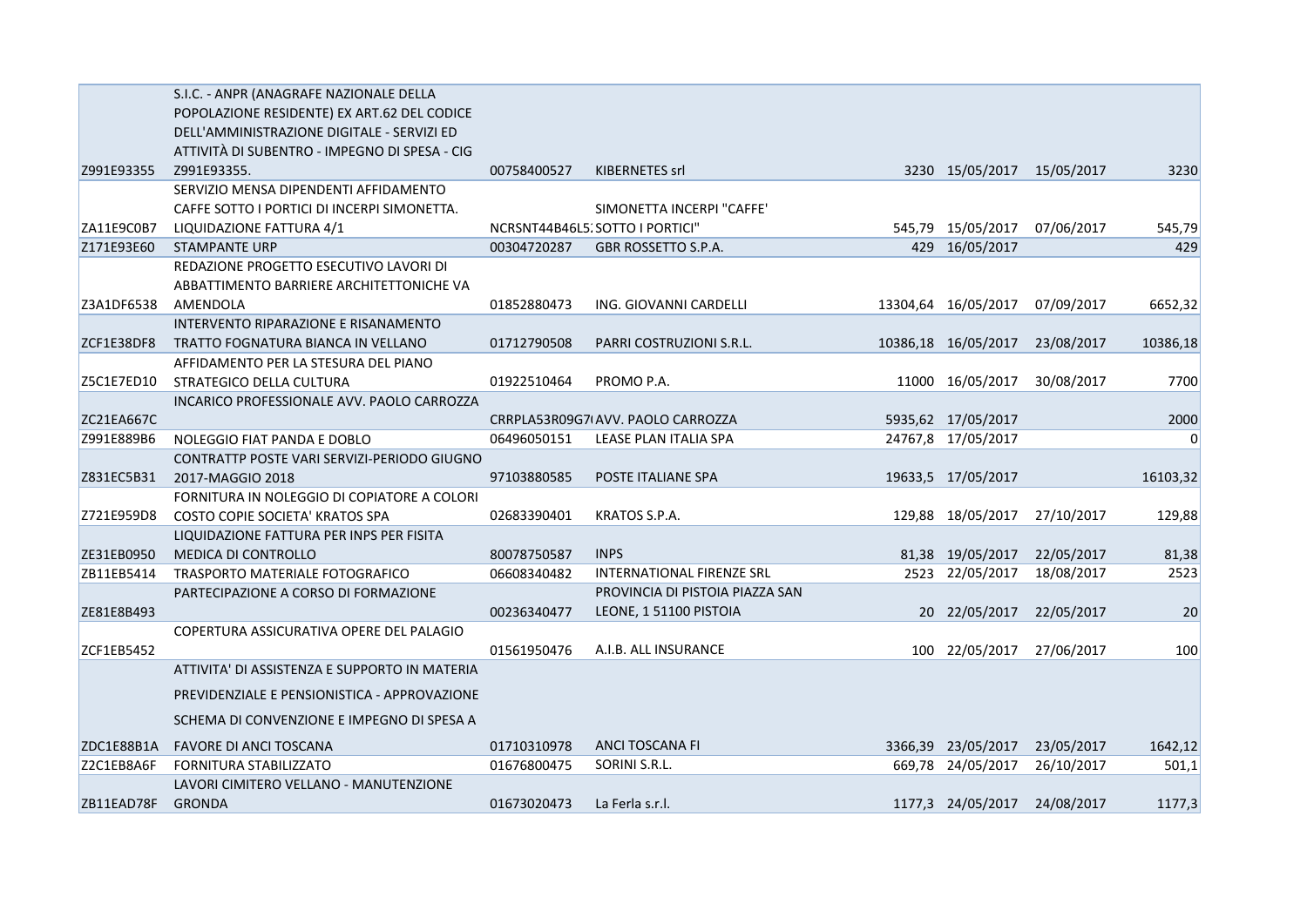|            | RIPARAZIONE E RIPRISTINO IMPIANTO FONTANA   |             | Nuova A. Guastapaglia LIrrigazione          |         |                    |            |                |
|------------|---------------------------------------------|-------------|---------------------------------------------|---------|--------------------|------------|----------------|
| Z391E900F2 | SCENOGRAFICA GIARDINI PUBBLICI              | 01736870476 | s.r.l.                                      |         | 3352,56 24/05/2017 | 05/09/2017 | 3352,56        |
| Z031E90214 | FORNITURA MATERIALE DI MESTICHERIA          |             | CCCTTV58H25E7: CECCHI OTTAVIO               |         | 1122,4 24/05/2017  | 12/07/2017 | 1121,84        |
| ZF01E9023A | FORNITURA MATERIALE ELETTRICO               | 03804730483 | L'ELETTRICA S.P.A.                          |         | 1195,6 24/05/2017  | 18/01/2018 | 1171,46        |
| ZE21E90260 | <b>FORNITURA MATERIALE UTENSILE</b>         | 01736090471 | ATUM di Sergio Pizza & C. S.a.S.            |         | 475,8 24/05/2017   | 03/08/2017 | 260,21         |
| Z2F1EAA1E4 | FORNITURA MATERIALE MESTICHERIA             | 01493130460 | CECCHI OTTAVIO                              |         | 1171,2 24/05/2017  | 25/07/2017 | 1171,18        |
| ZAF1EAA30E | FORNITTURA MATERIALE ELETTRICO              | 03804730483 | L'ELETTRICA S.P.A.                          |         | 1110,2 24/05/2017  | 23/08/2017 | 1109,14        |
| Z421EAA412 | FORNITURA MAETRIALE IDRAULICO               |             | DLPCLD63D51A5 IDRO.COMM. di Dal Poggetto C. |         | 402,6 24/05/2017   | 19/01/2018 | 252,97         |
| ZA21EAA860 | FORNITURA MATERIALE ELETTRICO               | 03804730483 | L'ELETTRICA S.P.A.                          |         | 976 24/05/2017     | 23/08/2017 | 966,84         |
|            | INTERVENTO MANUTENTIVO AUTOCARRRO CON       |             |                                             |         |                    |            |                |
| Z4D1E58E08 | <b>CESTELLO</b>                             | 01671750477 | SUPER ASSISTENZA S.N.C.                     |         | 304,95 24/05/2017  | 05/09/2017 | 304,95         |
| Z7C1EAA7F0 | FORNITURA MATERIA DI MESTICHERIA            |             | CCCTTV58H25E7: CECCHI OTTAVIO               |         | 841,8 24/05/2017   | 25/08/2017 | 841,63         |
| ZD61EAAAA0 | PULIZIA E SPURGO TUBAZIONI E POZZETTI       | 01816790461 | Ecospurghi S.r.l.                           |         | 1207,8 24/05/2017  | 23/08/2017 | 1207,8         |
|            | LAVORI POMPA PILOTA E VASI ESPANSIONE       |             |                                             |         |                    |            |                |
|            | IMPAINTO RISCALDAMENTO PALAZZETTO DELLO     |             | CASTELLARE IMPIANTI snc di                  |         |                    |            |                |
| Z011E58E23 | <b>SPORT</b>                                | 00419390471 | Mariottini Daniele & C.                     |         | 2684 24/05/2017    | 06/07/2017 | 2684           |
| Z431E902A9 | <b>FORNITURA LEGNAME</b>                    | 01577380478 | VALDINIEVOLE LEGNAMI S.R.L.                 |         | 317,2 24/05/2017   |            | $\overline{0}$ |
|            | INTERVENTO RIPRISTINO SERVIZIO IGIENICO     |             | Termoidraulica Nini di Michelotti           |         |                    |            |                |
| Z841EAAC0E | PLESSO SCOLASTICO VALCHIUSA                 | 01337910473 | Michele & C. S.A.S.                         |         | 1366,4 24/05/2017  |            | $\mathbf 0$    |
| Z681EB5BDB | FORNITURA CARTA A4 UFFICI COMUNALI          | 00936630151 | <b>CORPORATE EXPRESS SRL</b>                | 588     | 24/05/2017         | 30/06/2017 | 588            |
|            | INCARICO PROFESSIONALE PER LA REDAZIONE DEL |             |                                             |         |                    |            |                |
| ZAA1E3AE28 | PIANO DELLA SICUREZZA                       |             | BNFGRL75D11G4 BONOFIGLIO GABRIELE           |         | 306 25/05/2017     | 30/06/2017 | 306            |
|            | TAGLIO ERBA SU STRADE COMUNALI              |             |                                             |         |                    |            |                |
| Z261EC9963 |                                             | 01204450470 | Valdinievole Coop. Sociale a r.l.           |         | 1756,8 26/05/2017  | 29/01/2018 | 1756,8         |
|            | RIPARAZIONE E RIPRISTINO IMPIANTO           |             |                                             |         |                    |            |                |
| Z221E58E35 | RISCALDAMENTO SCUOLA PRIMARIA COLLODI       | 08786190150 | SIRAM S.P.A.                                | 3488,83 | 26/05/2017         | 23/08/2017 | 3488,83        |
| Z051EAC2B1 | FORNITURA MATERIALE EDILE                   | 01150840476 | F.LLI CARALLI S.R.L.                        |         | 976 26/05/2017     | 12/01/2018 | 951,96         |
|            | <b>FORNITURA VESTIARIO</b>                  |             | CONFEZIONI ORSI SNC DI ORSI                 |         |                    |            |                |
| Z241EC5532 |                                             | 02289740488 | MARCO E C.                                  |         | 6065,57 29/05/2017 | 31/12/2017 | 5542,44        |
|            | CORSO OBBLIGATORIO DI TIRO CON L'ARMA       |             | TIRO A SEGNO NAZIONALE                      |         |                    |            |                |
| ZBF1ECEEBF |                                             | 01583020472 | SEZIONE DI PESCIA                           |         | 1195,87 29/05/2017 | 31/12/2017 | 1148,87        |
|            | AFFIDAMENTO INDAGINI VULNERABILITA' SISMICA |             | UNIVERSITA' DI FIRENZE FACOLTA'             |         |                    |            |                |
|            |                                             |             | DI ARCHITETTURA VIA RICASOLI, 66            |         |                    |            |                |
| Z351EC6D63 | <b>PATRIMONIO</b>                           | 01279680480 | 50122 FIRENZE                               |         | 20000 30/05/2017   |            | $\mathbf 0$    |
| Z801EB0724 | FORNITURA SPUMANTE PER MATRIMONI            | 01884280478 | <b>ERRESSE</b>                              |         | 81,6 31/05/2017    | 23/06/2017 | 81,6           |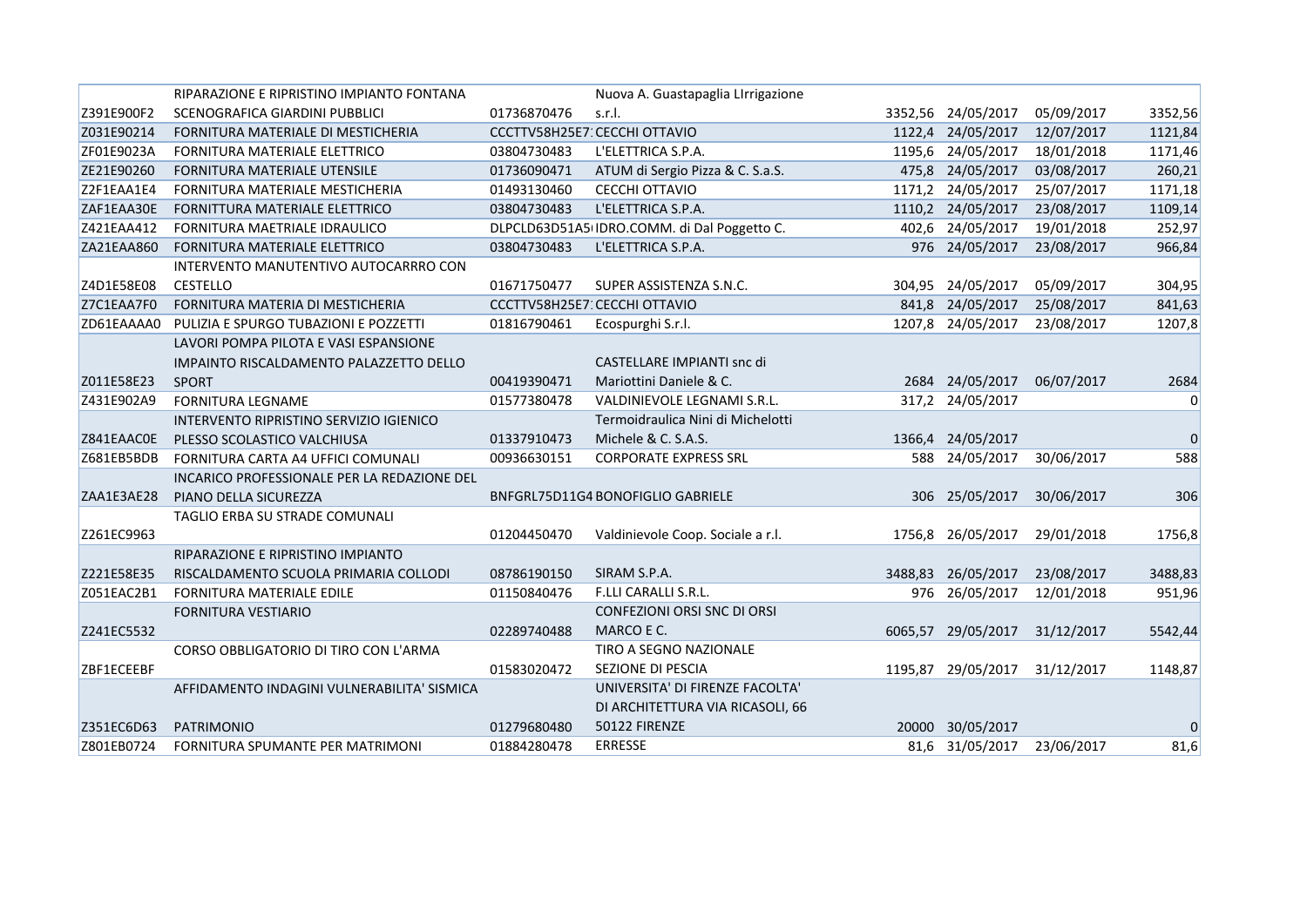|            | S.I.C. - E-SEMINAR "NUOVO CAD, DECRETO             |             |                                    |       |                    |            |         |
|------------|----------------------------------------------------|-------------|------------------------------------|-------|--------------------|------------|---------|
|            | <b>CORRETTIVO APPALTI E REGOLAMENTO EIDAS - E-</b> |             |                                    |       |                    |            |         |
|            | PROCUREMENT E STIPULA INFORMATICA DEI              |             |                                    |       |                    |            |         |
|            | CONTRATTI PUBBLICI" - IMPEGNO DI SPESA - CIG       |             |                                    |       |                    |            |         |
| ZB11ED4337 | ZB11ED4337.                                        | 02386580209 | <b>AIDEM SRL</b>                   |       | 143,1 31/05/2017   | 31/05/2017 | 143,1   |
|            | ACCORDO B&B SUPERMERCATI SRL PER SERVIZIO          |             |                                    |       |                    |            |         |
| ZD2202FE77 | EROGAZIONE BUONI ALIMENTARI                        | 01992090975 | <b>B&amp;B SUPERMERCATI S.R.L.</b> |       | 691,11 31/05/2017  | 27/10/2017 | 691,11  |
| Z431EC8C9D | FORNITURA SEGNALETICA STRADALE                     | 01777310465 | PANZA S.R.L.                       |       | 3149,3 01/06/2017  | 06/07/2017 | 3149,3  |
|            | FORNITURA MAETRIALE PER STRADE                     |             |                                    |       |                    |            |         |
| Z6C1ED668B |                                                    | 00210740478 | Officina Meccanica Vezzani s.a.s.  |       | 512,4 01/06/2017   | 12/06/2017 | 512,4   |
|            | CANONE OCCUPAZIONE SPAZI ED AREE PUBBLICHE         |             |                                    |       |                    |            |         |
| Z3A1FA24D0 |                                                    | 02478610583 | ICA                                |       | 3423,45 01/06/2017 | 30/06/2017 | 3423,45 |
|            | S.I.C. - SERVIZI SOCIALI - ACQUISIZIONE SOFTWARE   |             |                                    |       |                    |            |         |
|            | DI GESTIONE DELLA CARTELLA SOCIALE - IMPEGNO       |             |                                    |       |                    |            |         |
| ZF41ED43A0 | DI SPESA - CIG ZF41ED43A0.                         | 06628860964 | PA Digitale Spa                    |       | 4400 01/06/2017    | 01/06/2017 | 2400    |
|            | ORGANIZZAZIONE MANIFESTAZIONI LA CITTA' NEL        |             | ASSOCIAZIONE OFFICINA DELLE        |       |                    |            |         |
| Z921EE1290 | <b>PRESEPE</b>                                     | 91024870478 | <b>ARTI</b>                        | 2000  | 06/06/2017         | 06/06/2017 | 2000    |
|            | FORNITURA GAS IMMOBILE VIA SAN MARTINO EX          |             |                                    |       |                    |            |         |
|            | SCUOLA COLLODI ESTRA ENERGIE SRL PERIODO           |             |                                    |       |                    |            |         |
| Z8F1EE575E | RIFERIMENTO APRILE 2017                            | 01219980529 | <b>ESTRA ENERGIE SRL</b>           |       | 34,47 06/06/2017   | 06/06/2017 | 34,47   |
|            | FORNITURA CONTRASSEGNI INVALIDI PER UFFICIO        |             |                                    |       |                    |            |         |
| Z271EDB9EA | POLIZIA MUNICIPALE ETRURIA                         | 05883740481 | ETRURIA P.A. SRL                   |       | 143,6 06/06/2017   | 28/07/2017 | 143,6   |
|            | PROGETTO POLIS PER L'INCLUSIONE SOCIALE E          |             | <b>COOPERATIVA SOCIALE ARKE</b>    |       |                    |            |         |
| Z711EE3F98 | LAVORATIVA                                         | 01633770472 | ONLUS                              | 33180 | 07/06/2017         | 01/12/2017 | 33180   |
| ZB91EEA26B | REALIZZAZIONE CATALOGO                             | 01194560502 | <b>EDIZIONI ETS</b>                |       | 3650 07/06/2017    | 27/06/2017 | 3650    |
|            | INTERVENTI DI MODIFICA E RIALLINEAMENTO            |             |                                    |       |                    |            |         |
| Z1A1EEAB87 | <b>MARCIAPIEDE</b>                                 | 00157350471 | F.LLI GLIORI S.R.L.                |       | 5612 07/06/2017    | 27/07/2017 | 5612    |
|            | FORNITURA MATERIALE TIPOGRAFICO                    |             |                                    |       |                    |            |         |
| ZA41EEA2A4 |                                                    | 00942640475 | TIPO-LITO VANNINI DI BIAGI SNC     |       | 1190 07/06/2017    | 07/06/2017 | 1190    |
|            | S.I.C. - SERVIZI ASSISTENZA SISTEMISTICA           |             |                                    |       |                    |            |         |
|            | HARDWARE E SOFTWARE ON SITE SULLE                  |             |                                    |       |                    |            |         |
|            | POSTAZIONI LAVORO, SERVER E NETWORKING -           |             |                                    |       |                    |            |         |
|            | ACQUISTO TRAMITE MEPA IMPEGNO DI SPESA -           |             |                                    |       |                    |            |         |
| ZE61EE6117 | CIG ZE61EE6117.                                    | 01415840477 | <b>SYSTEM CHECK</b>                | 15200 | 08/06/2017         | 08/06/2017 | 9500    |
| Z551EED2F6 | FORNITURA VERIFICA TELELASER                       | 00917650962 | <b>ELTRAFF SRL</b>                 |       | 560 08/06/2017     | 31/12/2017 | 560     |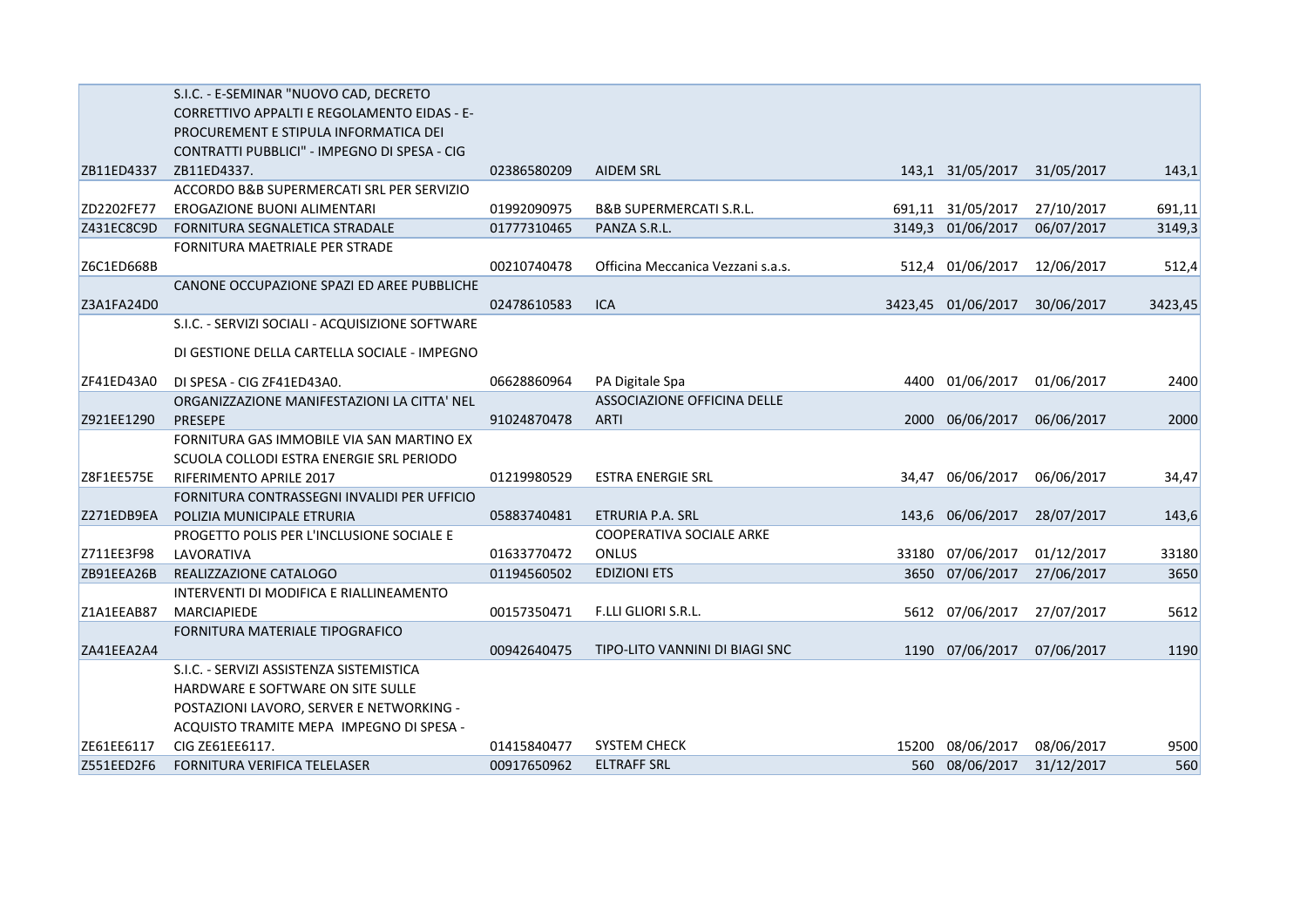|            | S.I.C.- ACQUISIZIONE MODULO SOFTWARE PER IL     |                             |                                               |      |                    |            |         |
|------------|-------------------------------------------------|-----------------------------|-----------------------------------------------|------|--------------------|------------|---------|
|            | CALCOLO DELLE OFFERTE ANOMALE NEGLI APPALTI     |                             |                                               |      |                    |            |         |
|            | (ART. 97, COMMA 2, DEL D.LGS.N. 50/2016, COME   |                             |                                               |      |                    |            |         |
|            | MODIFICATO DAL D.LGS. N. 56/2017) - IMPEGNO DI  |                             |                                               |      |                    |            |         |
| ZA31EE60AE | SPESA - CIG ZA31EE60AE.                         | 02066400405                 | Maggioli SpA                                  | 99   | 08/06/2017         | 08/06/2017 | 99      |
| Z9F1EF0D25 | FORNITURA LAMPADA ED INSTALLAZIONE              | 01180690479                 | <b>MICROREX SPA</b>                           | 166  | 09/06/2017         | 31/12/2017 | 166     |
| Z481EE7D19 | CONTRIBUTO PER LUMINARIA 2017                   |                             |                                               | 4880 | 09/06/2017         | 17/10/2017 | 4880    |
| Z481EE7D19 | <b>CONTRIBUTO PER LUMINARIA 2017</b>            |                             |                                               |      | 4880 09/06/2017    | 17/10/2017 | 4880    |
|            | SEGRETERIA - AMMINISTRATORI COMUNALI -          |                             |                                               |      |                    |            |         |
|            | RIMBORSO ONERI AI DATORI DI LAVORO ANNO         |                             |                                               |      |                    |            |         |
|            | 2017 - SERGIO LUNATICI SPA - IMPEGNO DI SPESA E |                             |                                               |      |                    |            |         |
| Z021EF624A | LIQUIDAZIONE                                    | 00526610464                 | SERGIO LUNATICI SPA                           |      | 235,98 12/06/2017  | 15/06/2017 | 235,98  |
|            | SERVIZIO POSTALE DELL'ENTE-INTEGRAZIONE         |                             |                                               |      |                    |            |         |
| Z1A1EF2DEE | APRILE- MAGGIO                                  | 97103880585                 | POSTE ITALIANE SPA                            |      | 1465,83 12/06/2017 | 14/06/2017 | 1396,83 |
|            | SEGRETERIA - QUOTA ASSOCIATIVA PER L'ANNO       |                             |                                               |      |                    |            |         |
|            | 2017 A ISTITUTO STORICO DELLA RESISTENZA E      |                             | <b>ISTITUTO STORICO DELLA</b>                 |      |                    |            |         |
|            | DELL'ETA' CONTEMPORANEA IN PROVINCIA DI         |                             | <b>RESISTENZA E DELL'ETA'</b>                 |      |                    |            |         |
|            |                                                 |                             | CONTEMPORANEA IN PROVINCIA                    |      |                    |            |         |
| ZAF1EF7868 | PISTOIA I.S.R.Pt ONLUS                          | 01245520471                 | DI PISTOIA I.S.R.Pt ONLUS                     |      | 992,5 12/06/2017   | 15/06/2017 | 992,5   |
| Z6E2001F9D | LIBRI DI TESTO GRATUITI A.S. 2017-18            |                             | CGGLDR56B26G8 CARTOLERIA CAGGESE              |      | 47,86 13/06/2017   | 06/10/2017 | 47,86   |
| ZE520B60EE | FORNITURA LIBRI DI TESTO A.S. 2017-18           | RCCFNC76B20G7 PISTOIA LIBRI |                                               |      | 22,19 13/06/2017   | 01/12/2017 | 22,19   |
|            | FORNITURA LIBRI DI TESTO A.S. 2017-18           |                             |                                               |      |                    |            |         |
| Z4A205709B |                                                 |                             | PPLGPP52M3010. CARTOLIBRERIA PUPILLO GIUSEPPE |      | 84,32 13/06/2017   | 15/11/2017 | 84,32   |
| Z8A20358DF | FORNITURA LIBRI DI TESTO A.S. 2017-18           | 01520740471                 | <b>CARTOLIBRERIA LES PAPIERS</b>              |      | 1211,65 13/06/2017 | 15/11/2017 | 1211,65 |
| Z082056E81 | FORNITURA LIBRI DI TESTO A.S. 2017-18           |                             | PLGLLT64C59C63 CARTOLERIA ELEONORA            |      | 540,34 13/06/2017  | 15/11/2017 | 540,34  |
| ZC02077F8C | FORNITURA LIBRI DI TESTO A.S. 2017-18           |                             | GRLMSM61P10A CARTOLIBRERIA SILVY              |      | 47,73 13/06/2017   | 15/11/2017 | 47,73   |
| Z2A20502FE | FORNITURA LIBRI DI TESTO A.S. 2017-18           | 00991620477                 | <b>CARTOLERIA CIALDONI</b>                    |      | 3047,38 13/06/2017 | 15/11/2017 | 3047,38 |
|            | <b>TESTI SCOLASTICI PER IPOVEDENTI</b>          |                             |                                               |      |                    |            |         |
| Z841DF2ABA |                                                 | 00978220473                 | BIBLIOTECA ITALIANA PER CIECHI                |      | 1388,92 13/06/2017 | 13/09/2017 | 1388,92 |
|            | FORNITURA MATERIALE TIPOGRAFICO                 |                             |                                               |      |                    |            |         |
| Z9A1EFD0DF |                                                 | 00942640475                 | TIPO-LITO VANNINI DI BIAGI SNC                |      | 84 13/06/2017      | 06/07/2017 | 84      |
| Z5F206FD79 | LIBRI DI TESTO A.S. 2017-18                     |                             | DLMMVL50H14F: CARTOLERIE DEL MORO             |      | 4249,02 13/06/2017 | 16/01/2018 | 4249,02 |
|            | ACQUISTO MATERIALE MOSTRA SUI MERCATI DEI       |                             |                                               |      |                    |            |         |
| ZD01EFD0B8 | <b>FIORI</b>                                    |                             | SLVSFN74E27G4S SALVADORI STEFANO              |      | 591 13/06/2017     | 25/08/2017 | 591     |
| Z6420C4ACF | FORNITURA LIBRI DI TESTO A.S. 2017-18           |                             | GLLNCS46T21F38 CARTOLERIA GALLI NARCISO       |      | 30,18 13/06/2017   | 04/12/2017 | 30,18   |
| Z4920820A0 | FORNITURA LIBRI DI TESTO A.S. 2017-18           | 01822700470                 | CARTOLIBRERIA CART-OFFICE                     |      | 3458,27 13/06/2017 | 01/12/2017 | 3458,27 |
| Z7620A9673 | FORNITURA LIBRI DI TESTO A.S. 2017-18           | 01791250473                 | <b>CARTOLERIA SNOOPY</b>                      |      | 389,02 13/06/2017  | 04/12/2017 | 389,02  |
| ZDE20A75B1 | LIBRI DI TESTO A.S. 2017-18                     | 00978220473                 | LIBRERIA MICHELOTTI                           |      | 44,39 13/06/2017   | 17/12/2017 | 44,39   |
|            |                                                 |                             |                                               |      |                    |            |         |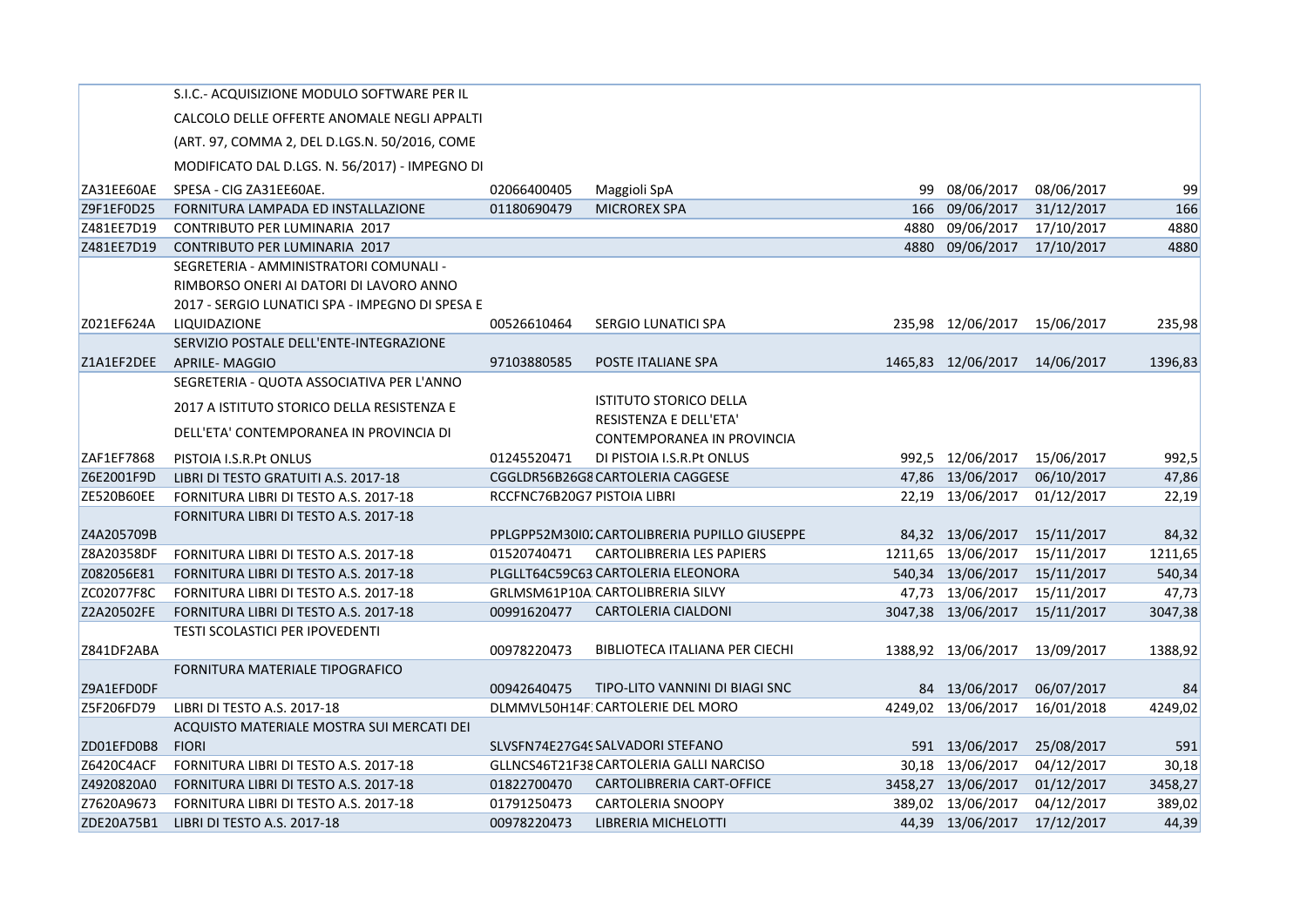| ZB8210CAF3 | LIBRI DI TESTO A.S. 2017-18                     | 00404300469 | <b>CARTOLIBRERIA CHECCHI</b>             | 144,1 13/06/2017 17/12/2017 |            | 144,1          |
|------------|-------------------------------------------------|-------------|------------------------------------------|-----------------------------|------------|----------------|
| Z982073022 | LIBRI DI TESTO A.S. 2017-18                     |             | MDRLNE74S44G7 CARTOLIBRERIA IL TEMPIETTO | 10664,7 13/06/2017          | 19/06/2018 | 10664,7        |
| Z16205037C | LIBRI DI TESTO A.S. 2017-18                     | 00000000000 | CARTOLERIA VERDEMENTA                    | 3340,62 13/06/2017          | 12/03/2018 | 3340,62        |
| ZE62123E33 | LIBRI DI TESTO A.S. 2017-18                     |             | MCHBBR76M67C CARTOLIBRERIA EMMEBI        | 2835,58 13/06/2017          | 17/12/2017 | 2835,58        |
| Z1D20A8F21 | FORNITURA LIBRI DI TESTO A.S. 2017-18           | 00000000000 | LIBRERIA ISOARA                          | 316,26 13/06/2017           | 29/11/2017 | 316,26         |
| ZEA215B795 | <b>CONTRIBUTO EUROPEO LATTICINI</b>             | 10428330152 | <b>TEBESCO</b>                           | 285,72 13/06/2017           | 18/12/2017 | 285,72         |
|            | GIORNATA FORMATIVA ORGANIZZATA DA AGENZIA       |             |                                          |                             |            |                |
|            |                                                 |             | AGENZIA FORMATIVA UNIONE                 |                             |            |                |
| Z1B1F037E8 | FORMATIVA UNIONE COMUNI DELLA VERSILIA          | 94009760466 | COMUNI DELLA VERSILIA                    | 120 15/06/2017              | 15/06/2017 | 0              |
| Z871F02DCC | TAGLIO ERBA FOSSO VIA DEL TOMOLO                | 00132240474 | Sa.Ca. s.r.l.                            | 1952 15/06/2017             |            | $\overline{0}$ |
|            | <b>ESECUZIONE PROVE PENETROMETRICHE</b>         |             |                                          |                             |            |                |
|            | DINAMICHE CON ANALISI LABORATORIO E             |             | Studio Geologico Sigma Dr. Franco        |                             |            |                |
| Z141F0670B | RELAZIONE GEOLOGICA                             | 00397490475 | Menetti                                  | 2986,56 15/06/2017          | 12/09/2017 | 2986,56        |
| ZOC1EEEF54 | PAGAMENTO FRANCHIGIA SINISTRO 100018-           | 00408780583 | SARA ASSICURAZIONI                       | 1110 15/06/2017             | 19/06/2017 | 1110           |
|            | FORNITURA COPIE ELIOGRAFICHE                    |             | ELIOGRAFICA VALDINIEOVOLE                |                             |            |                |
| ZC21F066E1 |                                                 | 01418050470 | S.A.S.                                   | 150,32 15/06/2017           | 27/07/2017 | 150,32         |
| ZDB1EF6EB2 | SERVIZIO MANUTENZIONE LUCE VOTIVA               | 01800430462 | B TEC S.R.L.                             | 3484,32 15/06/2017          | 03/08/2017 | 3484,32        |
| Z991F08DD5 | SERVIZIO DI VIGILANZA EX CARCERE DI VENERI      | 01065300475 | IL GLOBO SRL                             | 765 16/06/2017              | 14/12/2017 | 765            |
| Z2A1F08D54 | SERVIZIO DI VIGILANZA TEATRO PACINI             | 01065300475 | IL GLOBO SRL                             | 275 16/06/2017              | 20/07/2017 | 275            |
|            | SEGRETERIA - AMMINISTRATORI COMUNALI -          |             |                                          |                             |            |                |
|            | RIMBORSO ONERI AI DATORI DI LAVORO ANNO         |             |                                          |                             |            |                |
|            | 2017 - SERGIO LUNATICI SPA - IMPEGNO DI SPESA E |             |                                          |                             |            |                |
| ZC41F0928F | LIQUIDAZIONE                                    | 00526610464 | SERGIO LUNATICI SPA                      | 399,36 16/06/2017           | 19/06/2017 | 399,36         |
|            | <b>TESTI SCOLASTICI PER IPOVEDENTI</b>          |             |                                          |                             |            |                |
| ZCC1DF2A86 |                                                 | 00978220473 | BIBLIOTECA ITALIANA PER CIECHI           | 3000 17/06/2017             | 13/09/2017 | 3000           |
|            | <b>TESTI SCOLASTICI PER IPOVEDENTI</b>          |             |                                          |                             |            |                |
| Z4C1DF2A57 |                                                 | 00978220473 | BIBLIOTECA ITALIANA PER CIECHI           | 592,8 17/06/2017            | 13/09/2017 | 592,8          |
|            | RINNOVO AFFIDAMENTO DEL SERVIZIO                |             |                                          |                             |            |                |
| Z1B1EE78D0 | <b>BIBLIOTECARIO</b>                            | 01666850472 | <b>COOPERATIVA SAPERI APERTI</b>         | 10500 19/06/2017            | 06/12/2017 | 10500          |
|            | <b>GESTIONE ASSOCIATA ATTIVA' SOCIALI</b>       |             | COOPERATIVA SOCIALE ARKE                 |                             |            |                |
| ZD51D7BAEB |                                                 | 01633770472 | ONLUS                                    | 21500 19/06/2017            | 18/10/2017 | 14500          |
|            | CONVENZIONE PER L'ATTIVITA' DI SUPPORTO         |             |                                          |                             |            |                |
| 7115488E70 | ALL'A.O. ENTRATE COMUNALI                       | 02460390376 | CO.SE.A.                                 | 46440 19/06/2017            | 31/12/2017 | 46440          |
|            | S.I.C. - SOFTWARE APPLICATIVO GESTIONE          |             |                                          |                             |            |                |
|            | PRATICHE EDILIZIE "CIVILIA OPEN" - SERVIZI DI   |             |                                          |                             |            |                |
|            | ASSISTENZA E MANUTENZIONE ANNO 2017 -           |             |                                          |                             |            |                |
| Z791F06DAD | IMPEGNO DI SPESA - CIG Z791F06DAD               | 01727860221 | DEDAGROUP PUBLIC SERVICES S.r.l.         | 4040 20/06/2017 20/06/2017  |            | 4005           |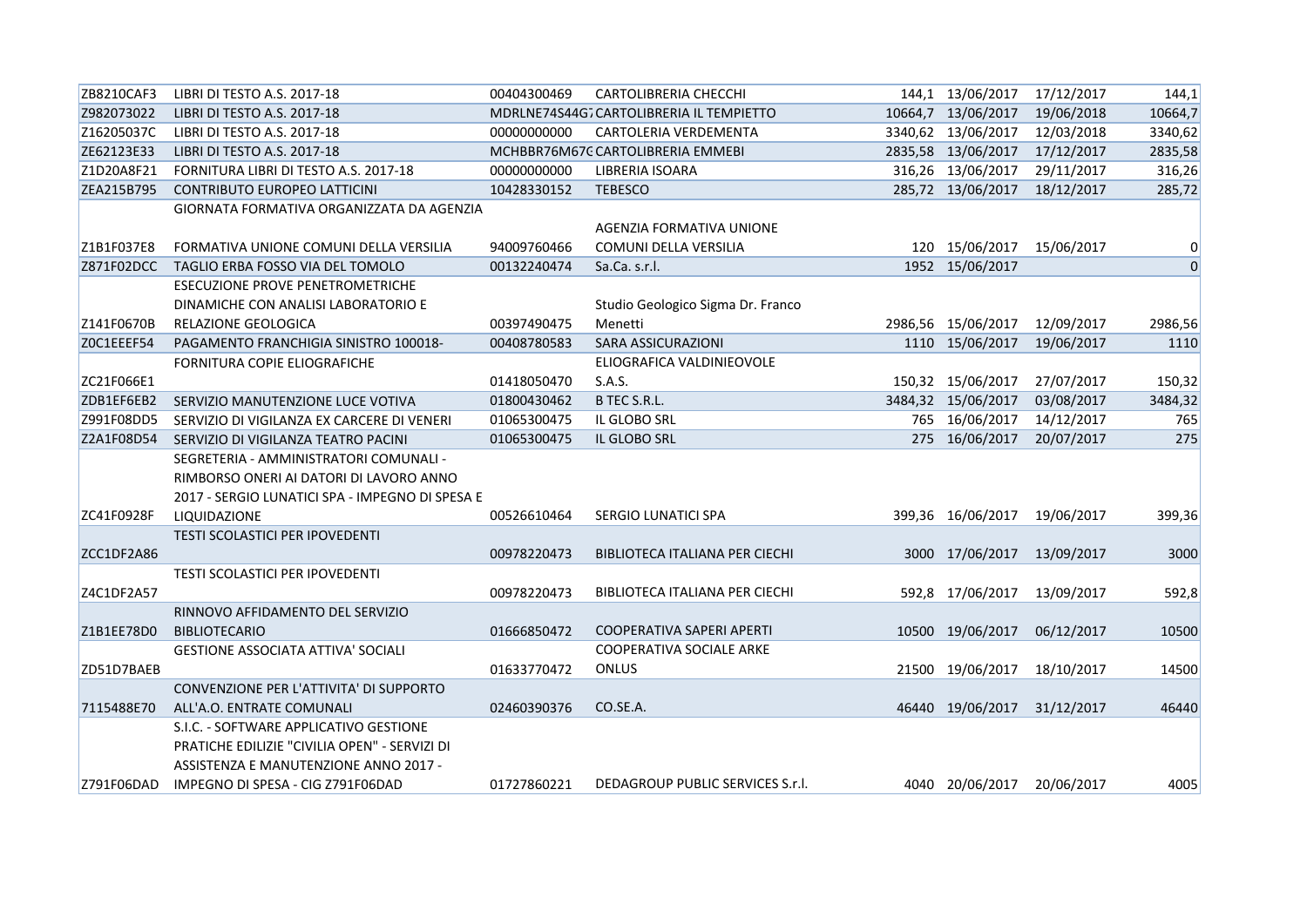|            | S.I.C. - ACQUISTO MATERIALE ELETTRONICO PER    |             |                                                    |        |                     |            |          |
|------------|------------------------------------------------|-------------|----------------------------------------------------|--------|---------------------|------------|----------|
|            | RIPARAZIONI E STRUMENTAZIONE INFORMATICA       |             |                                                    |        |                     |            |          |
| Z6E1F0B635 | PER UFFICI - IMPEGNO DI SPESA - CIG Z6E1F0B635 | 01268220504 | Computer Shop                                      |        | 2235 20/06/2017     | 20/06/2017 | 2235     |
|            | <b>GESTIONE PROGETTO INCLUSIONE ABITATIVA</b>  |             | COOPERATIVA SOCIALE ARKE                           |        |                     |            |          |
| Z021F112AD |                                                | 01633770472 | <b>ONLUS</b>                                       |        | 7619,05 20/06/2017  | 21/12/2017 | 7619,05  |
|            | SERVIZIO INFORMATICO                           |             | GIS 3 W SAS VIALE VERDI, 24 51016                  |        |                     |            |          |
| Z951E8BE8F |                                                | 01782000473 | MONTECATINI TERME                                  |        | 6918 21/06/2017     | 18/03/2018 | 6918     |
|            | LIQUIDAZIONE FATTURA PER VMDC A DIPENDENTE     |             |                                                    |        |                     |            |          |
| Z851F1AAA9 |                                                | 80078750587 | <b>INPS</b>                                        |        | 65,74 22/06/2017    | 26/06/2017 | 65,74    |
|            | CONTRIBUTO PARTECIPAZIONE A FIERE              |             | ASSOCIAZIONE PAESI BANDIERA                        |        |                     |            |          |
| Z1C1F1C835 |                                                | 90061410081 | <b>ARANCIONE</b>                                   |        | 250 23/06/2017      | 23/06/2017 | 250      |
|            | AGGIORNAMENTO PROCEDURE HACCP E                |             |                                                    |        |                     |            |          |
| Z6C1F1F743 | <b>FORMAZIONE ADDETTI</b>                      |             | BRDGLI82B65D61BARDUCCI GIULIA                      |        | 831,6 23/06/2017    | 25/07/2017 | 831,6    |
|            | IMP.E LIQ.SALDO QUOTA 2016-17 GESTIONE         |             |                                                    |        |                     |            |          |
| Z8A1F22F64 | TEATRO - DITTA ALFEA-                          | 00386880504 | ALFEACINEMATOGRAFIA                                |        | 24000 27/06/2017    | 27/06/2017 | 29280    |
|            | ULTERIORE IMP.SPESA PER TRASP.SCOL. 2017-18    |             |                                                    |        |                     |            |          |
| ZBA1F1DB43 |                                                | 00000000000 | <b>VARI</b>                                        |        | 12836,36 27/06/2017 |            | $\Omega$ |
|            | SERVIZIO MENSA DIPENDENTI AFFIDAMENTO          |             |                                                    |        |                     |            |          |
|            |                                                |             |                                                    |        |                     |            |          |
|            | CAFFE SOTTO I PORTICI DI INCERPI SIMONETTA.    |             | SIMONETTA INCERPI "CAFFE"                          |        |                     |            |          |
| Z6F1F25341 | LIQUIDAZIONE FATTURA 5/1 DEL 31/05/2017        |             | NCRSNT44B46L5. SOTTO I PORTICI"                    |        | 680,26 27/06/2017   | 01/07/2017 | 680,26   |
|            | LIQUIDAZIONE BENEFICI CONTRATTUALI INPDAP      |             |                                                    |        |                     |            |          |
| Z3E1F2B3DC |                                                | 80078750587 | <b>INPS</b>                                        |        | 1253,86 28/06/2017  | 10/07/2017 | 1253,86  |
| Z261EF312A | RIPRISTINO COPERTURA CANTIRE VIA BELLINI       | 01673020473 | LA FERLA S.R.L.                                    |        | 1146,8 28/06/2017   | 27/07/2017 | 1146,8   |
| ZBE1EF30F4 | LAVORI CANTIERE VIA BELLINI                    | 01816790461 | ECOSPURGHI S.R.L.                                  |        | 902,8 28/06/2017    | 04/09/2017 | 902,8    |
|            | <b>INTERVENTO RECUPERO PARETI E SOFFITTO</b>   |             |                                                    |        |                     |            |          |
| ZD81EC9566 | AMMALORATO CHIASSO DELLA CONTEA                | 01673020473 | LA FERLA S.R.L.                                    |        | 5002 28/06/2017     | 27/07/2017 | 5002     |
|            | RIPRISTINO GUASTO TECNICO E SOSTITUZIONE       |             |                                                    |        |                     |            |          |
|            |                                                |             |                                                    |        |                     |            |          |
| Z6E1EC9543 | SENSORI IMPIANTO ANTIINTRUSIONE                |             | RCLDVD69B20G4 Ercolini Impianti di Ercolini Davide |        | 1395,68 28/06/2017  |            | $\Omega$ |
|            | LAVORI PIAZZALE SCUOLA MATERNA                 |             |                                                    |        |                     |            |          |
| ZD21ECB619 | PESCIAMORTA                                    | 00165210469 | SAF S.R.L.                                         |        | 39147,33 28/06/2017 | 07/09/2017 | 39147,28 |
|            | MANUTENZIONE ORDINARIA RIPARAZIONE             |             |                                                    |        |                     |            |          |
| ZE81EF0368 | ATTREZZATURE                                   | 00977790476 | AZ AGRARIA DI VITA S.R.L.                          | 445.79 | 28/06/2017          | 23/08/2017 | 445,79   |
|            | INCARICO LEGALE PER RICORSO GP-AVV. FAMBRINI   |             |                                                    |        |                     |            |          |
| ZB41F2F405 | <b>ROBERTO</b>                                 | 01033740471 | AVV. ROBERTO FAMBRINI                              |        | 417,48 29/06/2017   |            | 417,48   |
| ZED1F348FF | REALIZZAZIONE RIPRESE FOTOGRAFICHE             | 01279680480 | UNIVERSITA' STUDI DI FIRENZE                       |        | 600 30/06/2017      |            | 600      |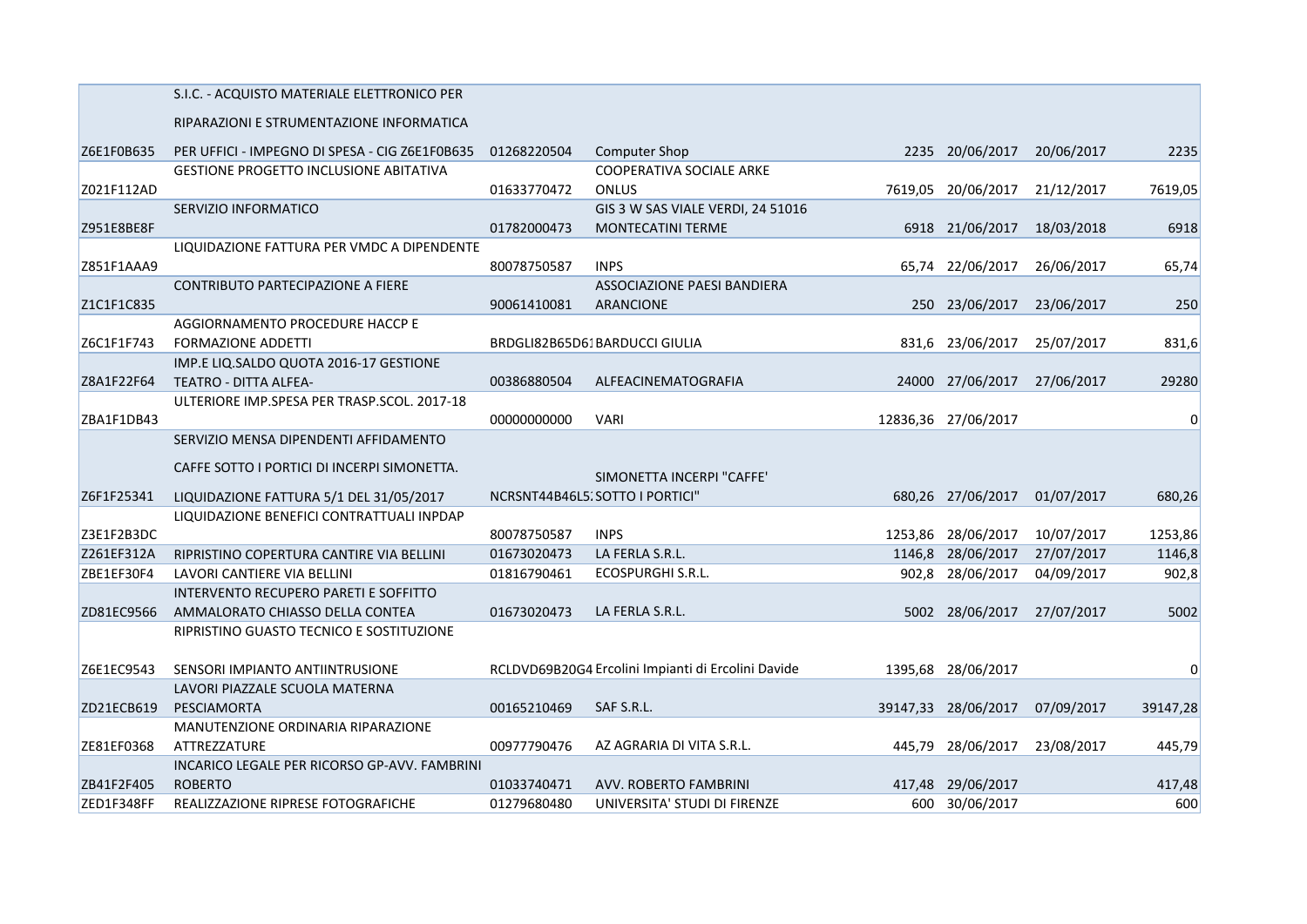|            | PROROGA SERVIZIO PULIZIA LOCALI COMUNALI         |                       | COOPERATIVA SOCIALE PROD.84           |      |                              |            |          |
|------------|--------------------------------------------------|-----------------------|---------------------------------------|------|------------------------------|------------|----------|
| ZB81F31E47 | DAL 01/07/2017 AL 31/10/2017                     | 00932450471           | R.L.                                  |      | 10880 30/06/2017             | 05/12/2017 | 10880    |
|            | CANONE OCCUPAZIONE SPAZI ED AREE PUBBLICHE       |                       |                                       |      |                              |            |          |
| Z311FB478C |                                                  | 02478610583           | ICA                                   |      | 2994,01 01/07/2017           | 31/08/2017 | 2994,01  |
|            | FORNITURA MANIFESTI PER CONSIGLIO COMUNALE       |                       | STAMPERIA BENEDETTI SNC DI            |      |                              |            |          |
| ZF71F34AB6 | STAMPERIA BENEDETTI SNC                          | 00977010479           | NECCIARI ROBERTA E C.                 |      | 312,3 03/07/2017             | 13/11/2017 | 312,3    |
|            | LAVORI RIPRISTINO RECINZIONE CAMPO SPORTIVO      |                       |                                       |      |                              |            |          |
| Z9B1F393F6 | COLLODI                                          | 00157350471           | F.LLI GLIORI S.R.L.                   |      | 2630 03/07/2017              | 04/09/2017 | 2630     |
|            | <b>FORNITURA REGISTRO STATO CIVILE</b>           |                       |                                       |      |                              |            |          |
| Z2D1F37F23 | INTEGRAZIONE ANNO 2017 DITTA MAGGIOLI            | 06188330150           | <b>MAGGIOLI SPA</b>                   |      | 130 04/07/2017               | 08/08/2017 | 130      |
|            | S.I.C. - MAGGIOLI - ASSIST/MANUTENZ SW MODULI    |                       |                                       |      |                              |            |          |
|            | CONCILIA ORGANIZER/CAR CRASH SERV PM - ANNI      |                       |                                       |      |                              |            |          |
| Z701F3F04D | 2017/2018/2019                                   | 02066400405           | <b>MAGGIOLI SPA</b>                   |      | 4992 05/07/2017              | 05/07/2017 | 1664     |
| Z5B1E81017 | SERVIZIO COMUNICAZIONE ALERT SYSTEM              | 10478691008           | <b>COMUNICA ITALIA</b>                | 2300 | 05/07/2017                   | 12/12/2017 | 2300     |
| Z571C7E40E | PROGETTO PAESE DI OZ PER ANNUALITA' 2017         | 81001070473           | ISTITUTO DON BOSCO PESCIA             | 1000 | 05/07/2017                   | 05/07/2017 | 1000     |
|            | S.I.C. - MAGGIOLI - SISTEMA DI ANALISI DATI      |                       |                                       |      |                              |            |          |
| Z8E1F3FA59 | TACHIGRAFICI "OPTAC3" - CANONE 2017              | 02066400405           | <b>MAGGIOLI SPA</b>                   |      | 400 05/07/2017               | 05/07/2017 | 400      |
|            | S.I.C. - ALCIONE SAS - RINNOVO LICENZE ANTIVIRUS |                       |                                       |      |                              |            |          |
|            |                                                  |                       | ALCIONE SAS DI BOSIO MAURIZIO         |      |                              |            |          |
| Z9B1F439A9 | PARCO MACCHINE ENTE - ANNO 2017                  | 01665900476           | & C.                                  |      | 2921 06/07/2017              | 07/07/2017 | 2921     |
| ZEA1F42F94 | FORNITURA TONER UFFICIO ANAGRAFE                 | 05910100485           | GUAZZINI S.R.L.                       |      | 78 07/07/2017                | 08/08/2017 | 78       |
|            | PAGAMENTO ACCONTO SPETTANZE SENTENZA 108         |                       | STUDIO LEGALE AVV.LORENZO             |      |                              |            |          |
| ZC01F43ACF |                                                  | 01634080475           | <b>MAGRINI</b>                        |      | 11822,19 07/07/2017          | 02/08/2017 | 9930,64  |
|            | PAGAMENTO A SALDO SENTENZA RICORSO TAR           |                       |                                       |      |                              |            |          |
| Z081F48E8F |                                                  |                       | BRTSLV74A67L83 AVV. SILVIA BERTOLUCCI |      | 2647,54 07/07/2017           | 25/08/2017 | 2223,93  |
|            | FORNITURA TONER VARI UFFICI MONDO STAMPA         |                       | MONDO STAMPA DI DICUONZO              |      |                              |            |          |
| Z0E1F47C91 | DICUONZO CRISTINA                                | DCNCST85M65G CRISTINA |                                       |      | 338,9 07/07/2017             | 06/10/2017 | 338,9    |
| Z921F2BAD0 | TAGLIO E PULIZIA BANCHINE STRADALI               | 01478520479           | Az. Agricola Mariani Sergio           |      | 15691,08 07/07/2017          | 06/12/2017 | 15691,08 |
|            | <b>INCARICO RSPP</b>                             |                       | Studio Associato Consiglieri          |      |                              |            |          |
| Z0C1F6AFCC |                                                  | 05226460961           | Indipendenti                          |      | 1700 10/07/2017              | 20/01/2018 | 1700     |
|            | INTERVENTI MANUTENZIONE PALO P.I.                |                       |                                       |      |                              |            |          |
| Z3D1F4BF29 | <b>INDICENTATO</b>                               | 01727930479           | Benedetti Vasco Eredi s.r.l.          |      | 1700 10/07/2017              | 05/09/2017 | 1700     |
| Z1D1F4BF5C | <b>FORNITURA TELEFONI</b>                        | 01149360479           | DITTA COGGIOLA SNC                    |      | 130 10/07/2017               | 07/11/2017 | 130      |
|            | FORNITURA CANCELLERIA VARI UFFICI COMUNALI       |                       |                                       |      |                              |            |          |
| Z4F1F48F11 | <b>DITTA MYO</b>                                 | 03222970406           | <b>MYO SPA</b>                        |      | 178,95 11/07/2017            | 29/09/2017 | 175,08   |
|            | RIMBORSO QUOTE ACCANTONAMENTO TFR A              |                       |                                       |      |                              |            |          |
|            |                                                  |                       |                                       |      |                              |            |          |
| Z901F5068E | <b>FAVORE HOTEL BIODOLA SRL PORTOFERRAIO LI</b>  | 00110500493           | <b>HOTEL BIODOLA SRL</b>              |      | 521,52 11/07/2017 11/07/2017 |            | 521,52   |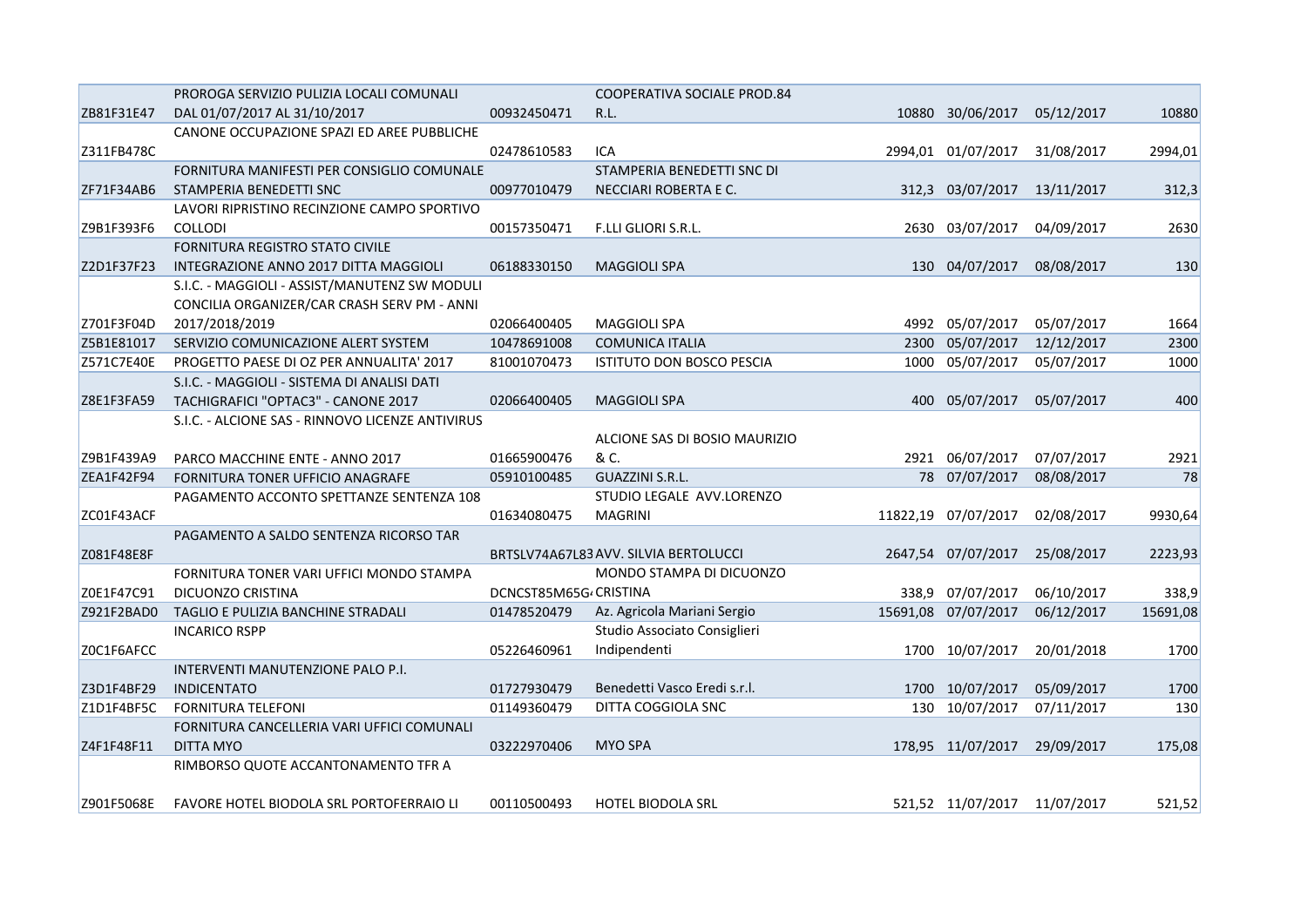|            | FORNITURA SERVIZIO TARATURA TELELASER        |             |                                 |                               |            |          |
|------------|----------------------------------------------|-------------|---------------------------------|-------------------------------|------------|----------|
| ZC41F26D1B | ULTRALYTE                                    | 01465450516 | T.E.S.I. srl                    | 780 12/07/2017                | 04/08/2017 | 780      |
|            | S.I.C. - SCALI OROLOGI -                     |             |                                 |                               |            |          |
|            | ASSISTENZA/MANUTENZIONE 2017 SISTEMI         |             |                                 |                               |            |          |
|            |                                              |             | SCALI OROLOGI SNC DI MAURO      |                               |            |          |
| ZBD1F5621A | RILEVAZIONE PRESENZE - AGGIORNAMENTO DATI    | 00262710973 | SCALI & CO.                     | 2737,81 12/07/2017 18/07/2017 |            | 2737,81  |
|            | APPALTO SERVIZIO RISTORAZIONE SCOLASTICA     |             |                                 |                               |            |          |
|            | PERIODO 01/09/2017 - 31/08/2020 PIU'         |             |                                 |                               |            |          |
|            |                                              |             |                                 |                               |            |          |
| 7184132545 | EVENTUALE ULTERIORE TRIENNIO                 | 00124140211 | <b>DUSSMANN SERVICE</b>         | 3700200 14/07/2017            |            |          |
|            | APPALTO SERVIZIO RISTORAZIONE SCOLASTICA     |             |                                 |                               |            |          |
|            | PERIODO 01/09/2017 - 31/08/2020 PIU'         |             |                                 |                               |            |          |
| 7184132554 | EVENTUALE ULTERIORE TRIENNIO                 | 00124140211 | <b>DUSSMANN SERVICE</b>         | 3700200 14/07/2017            |            | 0        |
|            | FORNITURA MAETRIALE PER CUCINA E             |             |                                 |                               |            |          |
|            |                                              |             |                                 |                               |            |          |
| Z861F5B844 | COMPLEMENTI ARREDO RIFUGIO USO DI SOTTO      | 01895600474 | Fattorini di Brotini Cristina   | 990 14/07/2017                | 27/11/2017 | 990      |
|            | RIPARAZIONE LAVASTOVIGLIE E FORNO ASILO NIDO |             |                                 |                               |            |          |
| Z1F1E156E2 | IL CUCCIOLO                                  | 00141930479 | <b>GIMAS</b>                    | 245 14/07/2017                | 13/10/2017 | 245      |
|            | LIQUIDAZIONE FATTURA PER VISITE MEDICHE AI   |             |                                 |                               |            |          |
| Z781F6158F | <b>DEPENDENTI</b>                            |             | CSCPRZ48A05E45 PATRIZIO COSCI   | 2345 17/07/2017               | 19/07/2017 | 2345     |
|            | SERVIZIO MENSA DIPENDENTI AFFIDAMENTO        |             |                                 |                               |            |          |
|            | CAFFE SOTTO I PORTICI DI INCERPI SIMONETTA.  |             | SIMONETTA INCERPI "CAFFE"       |                               |            |          |
| ZOE1F60E8F | LIQUIDAZIONE FATTURA 6/1                     |             | NCRSNT44B46L5. SOTTO I PORTICI" | 506,24 17/07/2017             | 30/07/2017 | 506,24   |
|            | LIQUIDAZIONE FATTURA PER VISITE MEDICHE      |             |                                 |                               |            |          |
| Z9F1F626EF | DOMICILIARI A FAVORE DELL'INPS               | 80078750587 | <b>INPS</b>                     | 67,29 18/07/2017              | 19/07/2017 | 67,29    |
| ZDA1F6B260 | <b>ACQUISTO FORNITURA MATERIALE</b>          | 00089490478 | <b>DAMAZ SRL</b>                | 81,97 20/07/2017              | 10/11/2017 | 81,97    |
| ZFA1F6DE4C | REDAZIONE CENSIMENTO ESSENZE ARBOREE         | 01633770472 | ARKE' COOP. SOCIALE             | 9957,37 20/07/2017            |            | 0        |
|            | NOLEGGIO N. 1 MULTIFUNZIONE UFFICIO          |             |                                 |                               |            |          |
| Z351F6BFC0 | <b>URBANISTICA</b>                           | 00304720287 | GBR ROSSETTO S.P.A.             | 2700 21/07/2017               |            | $\Omega$ |
| Z921F5CD26 | SPESE POSTALI ENTE INTEGRAZIONE INVII -      | 97103880585 | POSTE ITALIANE SPA              | 114,65 24/07/2017             | 25/07/2017 | 114,65   |
|            | LAVORI DI COLLEGAMENTO IMPIANTO ELETTRICO    |             |                                 |                               |            |          |
| Z411F6F7EE | ALL'IMPIANTO ESISTENTE VILLA SISMONDI        | 01551230475 | MOLINI NICOLA (NICOLA IMPIANTI) | 470 24/07/2017                | 05/10/2017 | 470      |
|            | S.I.C. - ETRURIA PA - APPLICATIVO GESTIONE   |             |                                 |                               |            |          |
|            | TRIBUTI - ACQUISIZIONE-CONVERSIONE -         |             |                                 |                               |            |          |
| Z701F78219 | <b>CONFIGURAZIONE NUOVO SW</b>               | 05883740481 | <b>ETRURIA PA SRL</b>           | 8400 25/07/2017 25/07/2017    |            | 8400     |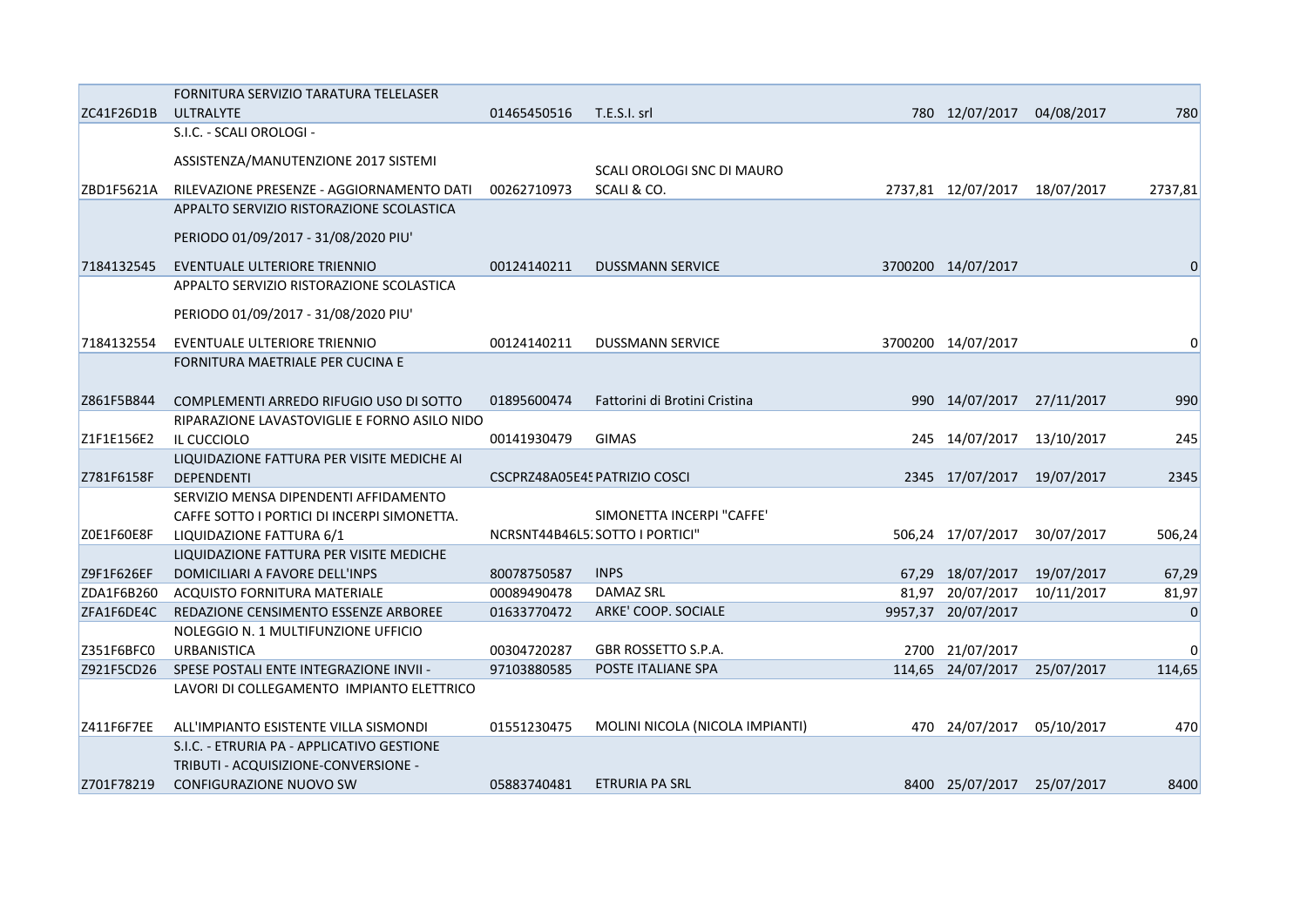|            | S.I.C. - PA DIGITALE - PACCHETTO 5000 SMS INVIO          |             |                                       |         |                    |            |         |
|------------|----------------------------------------------------------|-------------|---------------------------------------|---------|--------------------|------------|---------|
|            | DEBITORI SERV. A DOMANDA INDIVIDUALE                     |             |                                       |         |                    |            |         |
| Z221F7BC7E | (REFEZIONE - TRASPORTO SCOLASTICI)                       | 06628860964 | PA DIGITALE SPA                       |         | 515 26/07/2017     | 28/07/2017 | 515     |
|            | S.I.C. - BASE SRL - ASSISTENZA STRAORDINARIA             |             |                                       |         |                    |            |         |
|            |                                                          |             |                                       |         |                    |            |         |
| Z2A1F7E6D9 | SERVER / APPARATI RECOVERY - ANNO 2017                   | 01600570509 | <b>BASE SRL</b>                       |         | 600 27/07/2017     | 28/07/2017 | 600     |
|            | INTERVENTI DA ESEGUIRSI SU FABBRICATO SITO IN            |             |                                       |         |                    |            |         |
| ZCF1F7F101 | PIAZZA SAN FRANCESCO SEDE PROTEZIONE CIVILE              | 01673020473 | LA FERLA S.R.L.                       |         | 3123,2 27/07/2017  | 04/09/2017 | 3123,2  |
|            | ACQUISTO MODELLI IN BIANCO CARTE DI IDENTITA'            |             |                                       |         |                    |            |         |
| Z781F81F2B | PREFETTURA DI PISTOIA                                    |             |                                       |         | 440 28/07/2017     | 31/08/2017 | 440     |
|            | INTERVENTI NECESSARI REVISIONE PERIODICA                 |             |                                       |         |                    |            |         |
|            |                                                          |             | Euroservice sas di Micheli Claudio e  |         |                    |            |         |
| Z251F8A7A2 | AUTOCARRO MUNITO DI CESTELLO ELEVATORE                   | 01458570460 | C.                                    | 488     | 01/08/2017         | 17/10/2017 | 443,22  |
|            | SPESE LEGALI CAUSA COMUNE DI PESCIA/UNICA                |             |                                       |         |                    |            |         |
| Z871F75A37 |                                                          | 01033740471 | AVV. ROBERTO FAMBRINI                 | 5550,81 | 01/08/2017         | 02/08/2017 | 5550,81 |
|            | PAGAMENTO FRANCHIGIA SINISTRO 51019/2014                 |             |                                       |         |                    |            |         |
| Z651F5CDC4 |                                                          | 00409920584 | ASSICURAZIONI GENERALI ITALIA         | 1000    | 02/08/2017         | 03/08/2017 | 1000    |
|            | VERIFICHE IMPIANTI MESSA A TERRA E                       |             |                                       |         |                    |            |         |
| Z431F8DEC8 | <b>MANUTENZIONE</b>                                      | 01648320479 | HT S.R.L.                             |         | 1207,8 02/08/2017  | 21/11/2017 | 963,8   |
|            | LIQUIDAZIONE COMPETENZE CAUSA LAVORO RGN.                |             |                                       |         |                    |            |         |
| ZB51F9375B | 3327/2010                                                |             | DLPRCR57M24C8 AVV. DEL PUNTA RICCARDO |         | 3533,36 04/08/2017 | 23/08/2017 | 3533,36 |
| Z8A1F963A7 | FORNITURA BUSTE CON E SENZA FINESTRA                     | 05883740481 | ETRURIA P.A. SRL                      |         | 383 07/08/2017     | 29/09/2017 | 383     |
|            | SERVIZIO DI PULIZIA LOCALI COMUNALI -                    |             |                                       |         |                    |            |         |
|            |                                                          |             | COOPERATIVA SOCIALE PROD.84           |         |                    |            |         |
| Z291F30671 | AGGIUDICAZIONE DEFINITIVA FINO AL 31/10/2018 00932450471 |             | R.L.                                  | 38500   | 09/08/2017         | 21/11/2018 | 2887    |
|            | INDAGINE GEOLOGICA AI SENSIDEL DM 14.01.2008             |             |                                       |         |                    |            |         |
|            | (NTC) PER INTERVENTODI MIGLIORAMENTO                     |             |                                       |         |                    |            |         |
|            |                                                          |             | MENETTI FRANCO VIA S.                 |         |                    |            |         |
| ZF61E2C5AE | SISMICO VECCHIA SCUOLA MATERNA CALAMARI                  | 00397490475 | D'ACQUISTO, 45 510121 PESCIA          |         | 2000 11/08/2017    | 14/09/2017 | 2000    |
|            | COPIE ECCEDENTI PERIODO 01.01.2017 AL                    |             |                                       |         |                    |            |         |
| ZA21F878ED | 30.06.2017 DITTA GBR ROSSETTO SPA                        | 00304720287 | GBR ROSSETTO S.P.A.                   |         | 407,81 16/08/2017  | 18/08/2017 | 407,81  |
|            | NOLEGGIO PROVVISORIO DI URGENZA DI UN FORD               |             |                                       |         |                    |            |         |
|            | CONNECT TARGATO EH467XD CON LA DITTA                     |             | PROGRAM DI AUTONOL. F.NO SRL          |         |                    |            |         |
| Z721F90AD3 | PROGRAM FINO AL 30/11/2017                               | 04435420486 | <b>SOC UNIPERS</b>                    |         | 1260 16/08/2017    | 08/01/2018 | 1218    |
|            | FORNITURA IN NOLEGGIO DI COPIATORE COSTO                 |             | F.T.S. DI FERRI SERGIO E TIZIANO      |         |                    |            |         |
| ZF71F87949 | <b>COPIE SOCIETA' FTS</b>                                | 01577580473 | S.N.C.                                |         | 20,96 16/08/2017   | 23/08/2017 | 20,96   |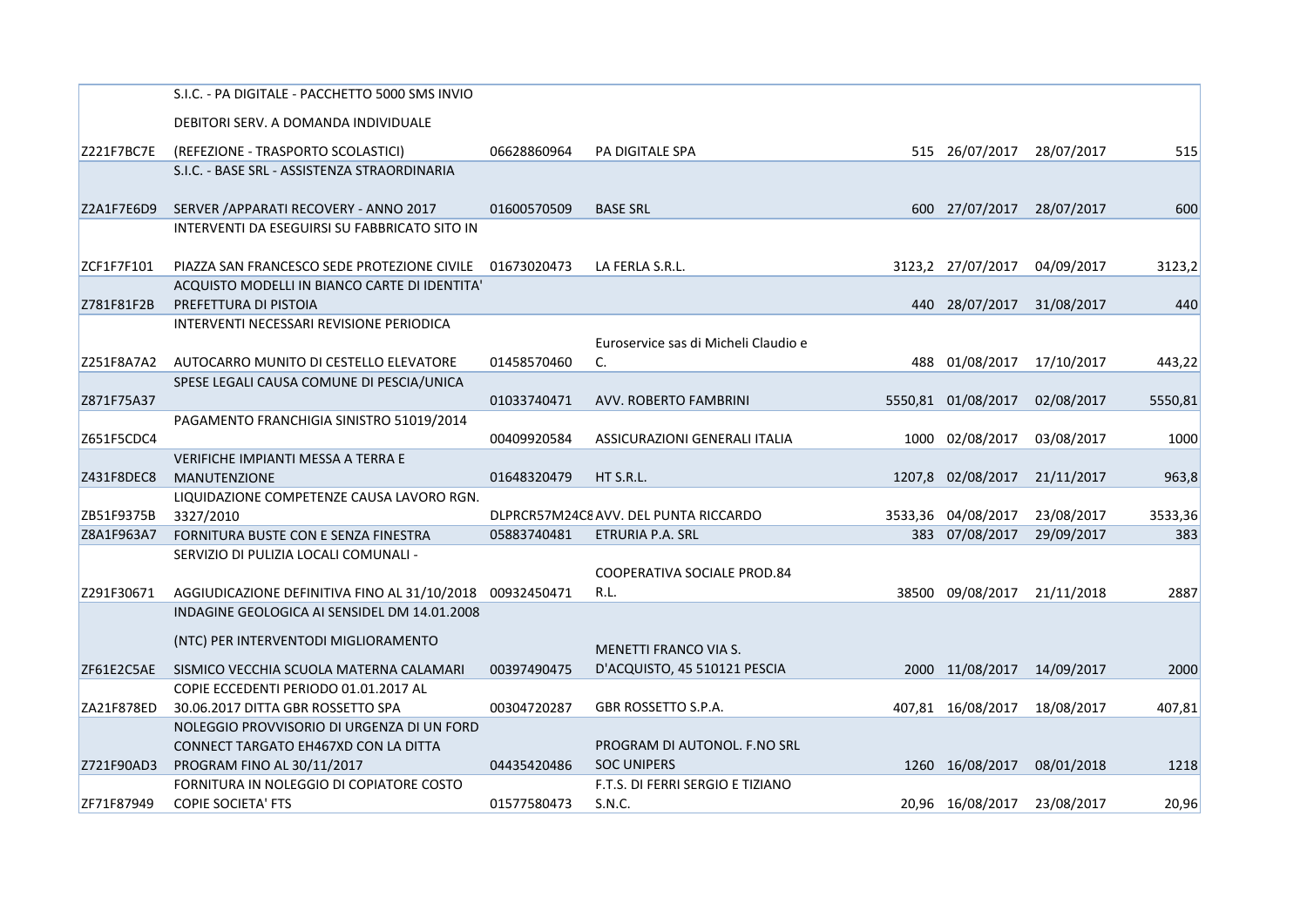|            | FORNITURA COPIE ELIOGRAFICHE                                                         |             |                                     |        |                    |            |         |
|------------|--------------------------------------------------------------------------------------|-------------|-------------------------------------|--------|--------------------|------------|---------|
| Z6C1FA9456 |                                                                                      | 01418050470 | ELIOGRAFICA VALDINIEVOLE S.A.S.     | 305.49 | 18/08/2017         | 13/10/2017 | 305,49  |
|            | INCARICO COLLAUDO STRUTTURALE SOMMA                                                  |             |                                     |        |                    |            |         |
| Z351FA9438 | URGENZA PONTITO                                                                      | 01057420471 | Maurizio Lucchesi                   |        | 976 18/08/2017     | 27/11/2017 | 976     |
|            | PROGETTAZIONE STRUTTURALE E DIREZIONE                                                |             |                                     |        |                    |            |         |
| Z871FA93C5 |                                                                                      | 01852880473 | ING CARDELLI GIOVANNI               |        | 8488,27 18/08/2017 | 03/11/2017 | 8488,27 |
|            | LAVORI STRUTTURALI SOMMA URGENZA PONTITO<br>S.I.C. - TELECOM - CONNETT. RTRT3 COMUNE |             |                                     |        |                    |            |         |
| Z6B1F80BFA | /SCUOLE PERIODO 19/08/2017-18/08/2018                                                | 00488410010 | TELECOM ITALIA SPA                  |        | 19629,7 19/08/2017 | 18/08/2018 | 0       |
|            | NOLEGGIO BAGNI CHIMICI A SEGUITO PALIO DI                                            |             |                                     |        |                    |            |         |
| Z0E1FAB4D9 | <b>PESCIA</b>                                                                        | 01352660524 | <b>KOBAK SRL</b>                    |        | 137 21/08/2017     | 13/10/2017 | 137     |
| Z751FAB819 | REDAZIONE DOCUMENTI PER PALIO                                                        | 01336460470 | <b>BONOFIGLIO GABRIELE</b>          |        | 2300 21/08/2017    |            |         |
|            | MONTAGGIO E SMONTAGGIO STRUTTURE PER                                                 |             |                                     |        |                    | 07/09/2017 | 2300    |
| Z8A1FAB3F4 | <b>PALIO</b>                                                                         | 02128140403 | <b>PUBBLIFEST</b>                   | 4800   | 21/08/2017         | 02/10/2017 | 4800    |
|            | SPESE LEGALI CHIUSURA RICORSO EX ART 414                                             |             |                                     |        |                    |            |         |
|            |                                                                                      |             |                                     |        | 21/08/2017         |            |         |
| Z2E1F7DA33 | DIPENDENTE A.S.B.                                                                    |             | TRRMTN81T58G7AVV. MARTINA TORRACCHI | 2896   |                    | 29/08/2017 | 2896    |
|            | ORGANIZZAZIONE MANIFESTAZIONI PALIO DI                                               |             |                                     |        |                    |            |         |
| Z971FAB775 | <b>PESCIA</b>                                                                        |             | PDDFRZ63P27A5(PEDDITZI FABRIZIO     |        | 500 21/08/2017     | 11/09/2017 | 500     |
| Z4A1FAB45A | ORGANIZZAZIONE PALIO DI PESCIA                                                       | 00130420466 | <b>COBEL SRL</b>                    |        | 100 21/08/2017     | 10/10/2017 | 100     |
|            | ORGANIZZAZIONE MANIFESTAZIONI PALIO DI                                               |             |                                     |        |                    |            |         |
| Z341FAB549 | <b>PESCIA</b>                                                                        | 01306980473 | AZ. AGR. BARIGNANO                  |        | 1065,57 21/08/2017 | 29/09/2017 | 1065,57 |
|            | ORGANIZZAZIONE MANIFESTAZIONI PALIO DI                                               |             |                                     |        |                    |            |         |
| Z8E1FAB6FE | <b>PESCIA</b>                                                                        | 01204450470 | VALDINIEVOLE COOP. SOC. A R.L.      |        | 760 21/08/2017     | 20/11/2017 | 760     |
|            | COLLAUDO STRUTTURE PER SVOLGIMENTO PALIO                                             |             |                                     |        |                    |            |         |
| ZC51FAB621 |                                                                                      | 01250650478 | DEL TOZZOTTO ALESSANDRO             |        | 1000 21/08/2017    | 09/10/2017 | 1000    |
| Z0F1FF8D69 | PUBBLICAZIONE ESITO DI GARA                                                          | 00000000000 | LA STAMPA & TIRRENO                 |        | 545 22/08/2017     | 22/08/2017 | 545     |
| Z351FF89ED | PUBBLICAZIONE ESITO DI GARA                                                          | 00000000000 | <b>GURI</b>                         |        | 414,19 22/08/2017  | 22/08/2017 | 414,19  |
|            | TRASPORTO STUDENTI NELL'AMBITO DELL'EVENTO                                           |             | DITTA CNP CONSORZIO                 |        |                    |            |         |
| Z5A1F6C4D2 | "SPORT DI CLASSE"                                                                    | 01441160478 | NOLEGGIATORI PISTOIESI              |        | 1227,27 22/08/2017 | 20/10/2017 | 1227,27 |
|            | PROROGA NOLEGGIO AUTO PM E UFFICIO TECNICO                                           |             | PROGRAM DI AUTONOL. F.NO SRL        |        |                    |            |         |
| Z031F90B4D | (PORTER) FINO AL 31/12/2017                                                          | 04435420486 | <b>SOC UNIPERS</b>                  |        | 6590,72 23/08/2017 |            | 5328,79 |
|            | RIMOZIONE E SMALTIMENTO RIFIUTI SU AREA                                              |             |                                     |        |                    |            |         |
| Z251FAF6DB | PATRIMONIALE COMUNALE                                                                | 02368771206 | <b>COSEA AMBIENTE SPA</b>           |        | 1186,33 24/08/2017 | 06/09/2017 | 1186,33 |
|            | CONTRIBUTO A CORPO MUSICALE GIALDINO                                                 |             | <b>CORPO MUSICALE GIALDINO</b>      |        |                    |            |         |
| ZBB1FB1F49 | <b>GIALDINI ANNO 2017</b>                                                            | 91019460475 | <b>GIALDINI</b>                     |        | 500 25/08/2017     | 15/11/2017 | 500     |
|            | FORNITURA MANIFESTI TRICOLORE SOCIETA' TIPO                                          |             |                                     |        |                    |            |         |
| Z331FB0956 | LITO VANNINI DI BIAGI E. & C. SNC                                                    | 00942640475 | TIPO-LITO VANNINI DI BIAGI E. &     |        | 240 25/08/2017     | 10/10/2017 | 240     |
|            | FORNITURA E POSA IN OPERA PELLICOLA SU VETRO                                         |             |                                     |        |                    |            |         |
| Z8B1FB8BED | + ESECUZIONE TEST                                                                    | 02223380516 | SOLARIS FILM S.R.L.                 |        | 3660 29/08/2017    |            | 0       |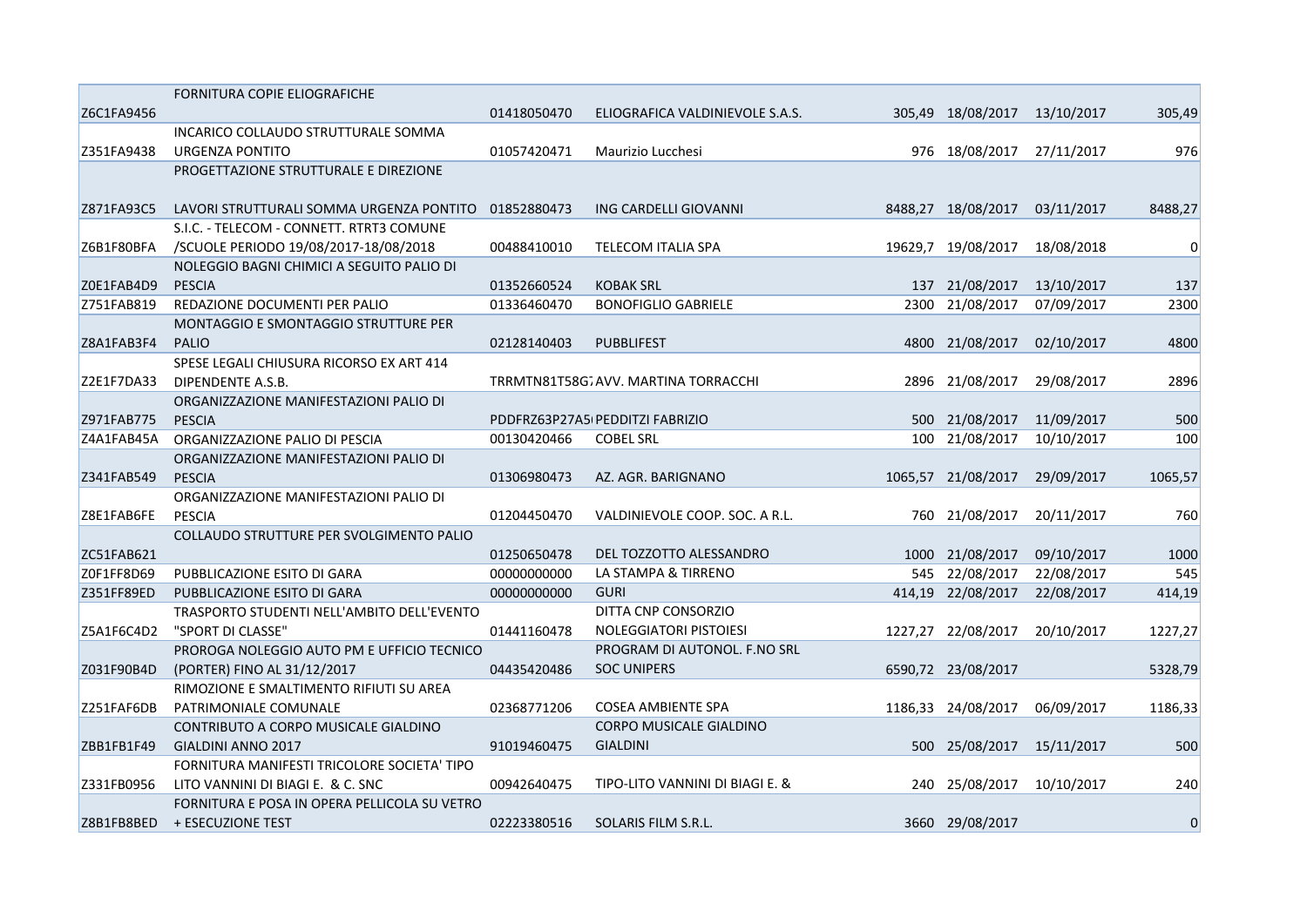|            | FORNITURA DERRATE ALIMENTARI ASILO NIDO "IL |             |                                        |                     |            |             |
|------------|---------------------------------------------|-------------|----------------------------------------|---------------------|------------|-------------|
| Z031FB2D6C | CUCCIOLO" 2017-18                           | 00089490478 | DITTA DAMAZ                            | 1665,61 29/08/2017  |            | 0           |
|            | FORNITURA DERRATE ALIMENTARI ASILO NIDO "IL |             |                                        |                     |            |             |
| Z1D1FB2D91 | <b>CUCCIOLO" 2017-18</b>                    | 01446340471 | <b>DITTA TEMPERANI</b>                 | 1230,12 29/08/2017  |            | $\mathbf 0$ |
|            | FORNITURA DERRATE ALIMENTARI ASILO NIDO "IL |             |                                        |                     |            |             |
| ZBC1FB2E43 | <b>CUCCIOLO" 2017-18</b>                    | 00440600229 | DITTA TUSCANIA                         | 6559,69 29/08/2017  |            | 0           |
|            | MANUTENZIONE IMPIANTI PUBBLICA              |             |                                        |                     |            |             |
| Z791FAB155 | ILLUMINAZIONE                               | 01727930479 | Benedetti Vasco Eredi s.r.l.           | 13008,65 29/08/2017 | 27/11/2017 | 13008,65    |
| ZD41FB8BFE | <b>MONTAGGIO PARETI VETRATE</b>             | 01447930478 | <b>IDROTECH S.R.L.</b>                 | 2400 29/08/2017     | 03/11/2017 | 2400        |
|            | FORNITURA DERRATE ALIMENTARI ASILO NIDO "IL |             |                                        |                     |            |             |
| Z491FB2EA4 | <b>CUCCIOLO" 2017-18</b>                    | 01244980478 | DITTA EDEN FRUTTA                      | 3557,69 29/08/2017  |            | $\mathbf 0$ |
|            | LAVORI SOMMA URGENZA VIA VAL DI TORBOLA     |             |                                        |                     |            |             |
| Z771FBE3AE |                                             | 01847760475 | Fratelli Spitaletto Costruzioni S.r.l. | 38841,55 31/08/2017 | 17/10/2017 | 38841,55    |
|            | RIPRISTINO SEGNALETICA DI VAL DI TORBOLA    |             |                                        |                     |            |             |
| Z1D1FBE3EF |                                             | 01734900978 | NI.M.A. S.a.S. di Tito Nicola & C.     | 100 31/08/2017      |            | $\mathbf 0$ |
|            | MANUTENZIONE ORDINARIA IN ECONOMIA          |             |                                        |                     |            |             |
| ZE91F8D3A3 | <b>STRADE E PIAZZE</b>                      | 00210740478 | Officina Meccanica Vezzani s.a.s.      | 732 01/09/2017      | 10/01/2018 | 732         |
|            | CANONE OCCUPAZIONE SPAZI ED AREE PUBBLICHE  |             |                                        |                     |            |             |
| ZEE200C775 |                                             | 02478610583 | ICA                                    | 907,46 01/09/2017   | 30/09/2017 | 907,46      |
|            | SERVIZIO DI CUSTODIA E SORVEGLIANZA         |             |                                        |                     |            |             |
| ZA91FC1474 | <b>GIPSOTECA</b>                            | 02282170972 | SOCIETA' COOPERATIVA KERAS             | 5006,88 01/09/2017  |            | 2694        |
|            | ORGANIZZAZIONE MANIFESTAZIONI PALIO DI      |             |                                        |                     |            |             |
| Z4B1FC2060 | <b>PESCIA</b>                               | 01855610471 | RISTORANTE LA TRATTORIA                | 240 01/09/2017      |            | $\mathbf 0$ |
|            | ORGANIZZAZIONE MANIFESTAZIONI PALIO DI      |             |                                        |                     |            |             |
|            |                                             |             | <b>VENERABILE ARCICONFRATERNITA</b>    |                     |            |             |
| Z341FC1F14 | <b>PESCIA</b>                               | 00150480473 | <b>MISERICORDIA</b>                    | 1450 01/09/2017     |            | 0           |
|            | ORGANIZZAZIONE MANIFESTAZIONI PALIO DI      |             | RISTORANTE CAFFE' SOTTO I              |                     |            |             |
| Z111FC2169 | <b>PESCIA</b>                               | 01044760476 | <b>PORTICI</b>                         | 370 01/09/2017      | 13/09/2017 | 370         |
|            | ORGANIZZAZIONE MANIFESTAZIONI PALIO DI      |             |                                        |                     |            |             |
| ZAC1FC2202 | <b>PESCIA</b>                               | 01847010475 | <b>INTELLIGENCE CONSULTING</b>         | 700 01/09/2017      | 11/09/2017 | 700         |
|            | LAVORI URGENTI MANUTENZIONE SCARICHI        |             |                                        |                     |            |             |
| Z9E1FB0AB9 | FOGNARI PALESTRA ALBERGHI                   | 01816790461 | ECOSPURGHI S.R.L.                      | 1689,7 01/09/2017   | 28/11/2017 | 1523,5      |
|            | <b>INCARICO PROFESSIONALE INERENTE LA</b>   |             |                                        |                     |            |             |
|            | REDAZIONE PERIZIA STATICA IMMOBILE DEL      |             |                                        |                     |            |             |
| ZEE1FC6AB4 | MAGRO                                       | 02224680468 | Studio DP Ingegneria                   | 1000 04/09/2017     |            | 0           |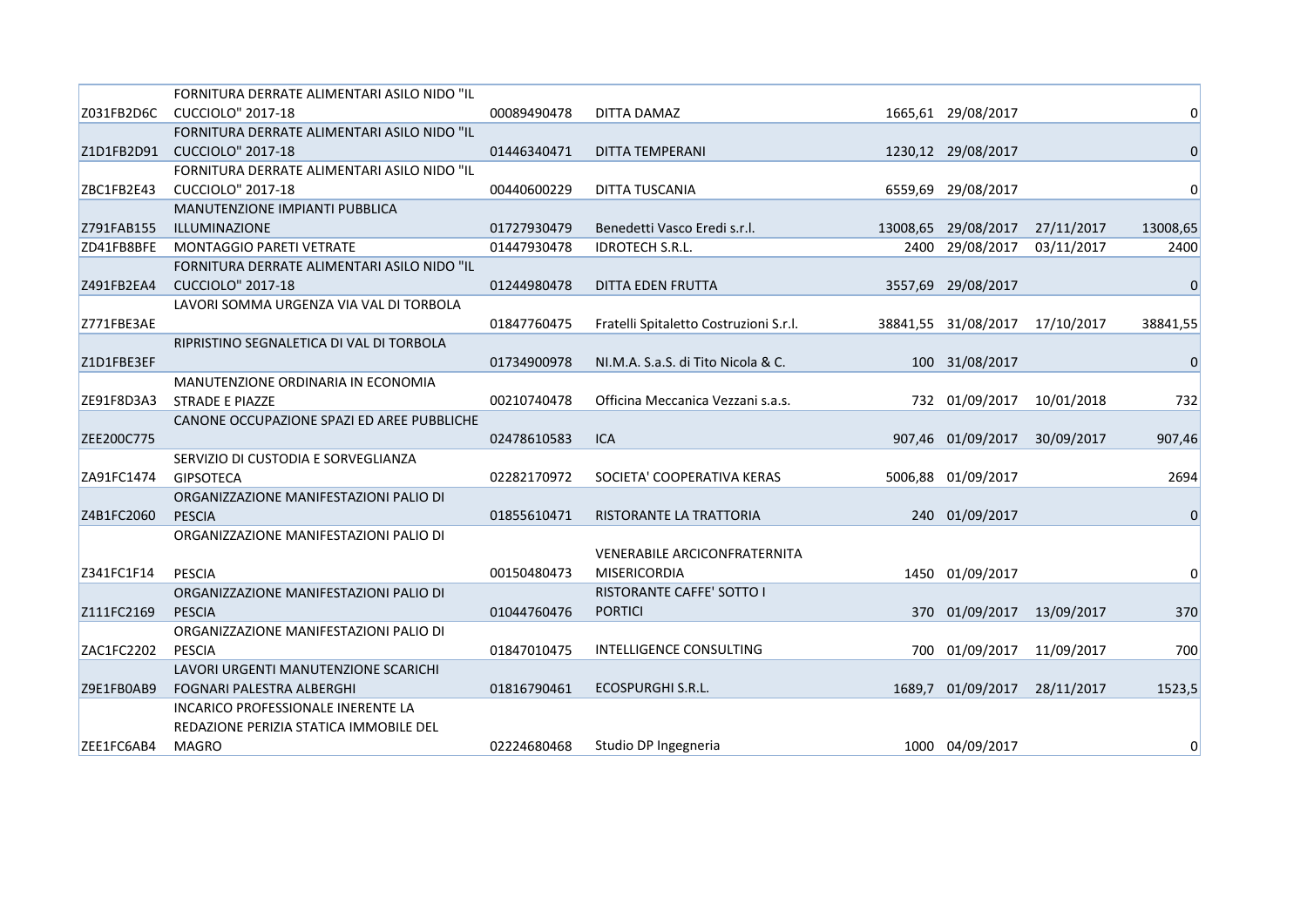|            | INCARICO PROFESSIONALE REDAZIONE PROGETTO   |             |                                                   |       |                              |            |                |
|------------|---------------------------------------------|-------------|---------------------------------------------------|-------|------------------------------|------------|----------------|
|            | DEFINTIVO/ESECUTIVO INTERVENTI              |             |                                                   |       |                              |            |                |
|            | ADEGUAMENTO PREVENZIONE INCENDI E           |             |                                                   |       |                              |            |                |
| Z911FC6B21 | MANUTENZIONE STRAORDINARIA COMICENT         | 01215980473 | ING. GIOVANNI BECATTINI                           |       | 21207,11 04/09/2017          | 05/12/2017 | 12936,33       |
|            | ABBONAMENTI BLUBUS TRASPORTO SCOLASTICO     |             |                                                   |       |                              |            |                |
| Z9D1FAAB59 | 2017-18                                     | 01546280478 | <b>DITTA BLUBUS</b>                               |       | 653,19 05/09/2017            | 03/10/2017 | 653,19         |
| Z231EC133C | FORNITURA MATERIALE DI OCNSUMO AIB          | 01150840476 | <b>F.LLI CARALLI</b>                              |       | 366 06/09/2017               |            | $\overline{0}$ |
| Z681EBFBAC | FORNITURA RICAMBI E ATTREZZATURE            | 01736090471 | ATUM di Sergio Pizza & C. S.a.S.                  | 201.3 | 06/09/2017                   |            | $\Omega$       |
|            | RISCHIO ANTINCENDIO MERCATO SETTIMANALE     |             | <b>BONOFIGLIO GABRIELE VIA</b>                    |       |                              |            |                |
|            |                                             |             | ABRUZZO, 1 51015                                  |       |                              |            |                |
| Z461FCB023 |                                             | 01336460470 | <b>MONSUMMANO TERME</b>                           | 1800  | 06/09/2017                   | 19/02/2018 | 933,3          |
| ZAF1EC13B6 | FORNITURA VETTOVAGLIAMENTO                  | 00407780485 | <b>UNICOOP FIRENZE</b>                            |       | 305 06/09/2017               |            | $\overline{0}$ |
|            | FORNITURA MATERIALE DIDATTICO               |             |                                                   |       |                              |            |                |
| ZE51EC138F |                                             | 01418050470 | ELIOGRAFICA VALDINIEVOLE S.A.S.                   |       | 176,9 06/09/2017             | 13/10/2017 | 176,9          |
|            | FORNITUR DI VETTOVAGLIAMENTO                |             |                                                   |       |                              |            |                |
| Z6E1EC13D7 |                                             |             | BRNSST90D29G4 La Trattoria di Sebastiano Brunelli |       | 152,5 06/09/2017             | 26/09/2017 | 152,5          |
| ZAE1EC1371 | FORNITURA MINUTERIA PROT CIVILE             |             | CCCTTV58H25E7: CECCHI OTTAVIO                     |       | 201,3 06/09/2017             |            | $\Omega$       |
|            | LAVORI MANUTENZIONE, RIPARAZIONE E MESSA A  |             |                                                   |       |                              |            |                |
|            | NORMA BARRE LAMPAGGIANTI E SIRENE SUI MEZZI |             |                                                   |       |                              |            |                |
| ZOD1FCDA9F | <b>SPECIALI AIB</b>                         | 03354080610 | PEGASO DESIGN S.A.S.                              |       | 2440 06/09/2017              |            | $\overline{0}$ |
|            | LIQUIDAZIONE COMPETENZE CAUSA LAVORO RGN    |             |                                                   |       |                              |            |                |
| ZF01F93792 | 3327/2010                                   |             | PGNLRI64L65M0! AVV. ILARIA PAGNI                  |       | 3533,36 07/09/2017           | 18/09/2017 | 3533,36        |
|            | INCARICO PER STUDIO DI MICROZONAZIONE       |             | DREAM ITALIA SOC. COOP VIA                        |       |                              |            |                |
|            |                                             |             | GARIBALDI, 3 STIA PRATOVECCHIO                    |       |                              |            |                |
| ZDE1E9305C | SISMICA DI SECONDO LIVELLO                  | 00295260517 | AR                                                |       | 22130,91 07/09/2017          | 20/07/2018 | 22130,91       |
|            | RIPULITURA SUPERFICIALE PRELIMINARE AREA    |             |                                                   |       |                              |            |                |
| ZBB1FCFAD0 | <b>INLOC. SORANA</b>                        | 02368771206 | COSEA AMBIENTE S.P.A.                             |       | 17500 07/09/2017             | 30/01/2018 | 17500          |
|            | LAVORI URGENTI MANUTENZIONE CON CREAZIONE   |             | MACAR di Carli Roberto, Stefanelli                |       |                              |            |                |
| ZAA1FD5847 | AULA SCUOLA PRIMARIA COLLODI                | 00352880470 | Riccardo & C. s.a.s.                              | 3200  | 08/09/2017                   | 15/09/2017 | 3200           |
|            | IMPEGNO E LIQUIDAZIONE DA SENTENZA          |             | L'UNICA DI ADDEVICO VIA MARITI,                   |       |                              |            |                |
| ZF91FD8324 |                                             | 03403840485 | 31/R FIRENZE                                      |       | 22614,36 11/09/2017          | 12/09/2017 | 22614,36       |
|            | S.I.C. - SITER - CANONE MANUT SVIEC 2017 +  |             | SITER SISTEMI INFORMATIVI                         |       |                              |            |                |
| Z571FD78D0 | <b>FORMAZIONE 2GG</b>                       | 01074090505 | <b>TERRITORIALI SRL</b>                           |       | 2650 11/09/2017              | 11/09/2017 | 2650           |
|            | S.I.C. - ACQUISIZIONE SMART-CARD ARUBA IN   |             |                                                   |       |                              |            |                |
| ZAA1FD8757 | ADESIONE CONTRATTO RTRT                     | 01573850516 | <b>ARUBA SPA</b>                                  |       | 82 11/09/2017                | 14/09/2017 | 57,5           |
| Z521FDF010 | STAMPA DELLE LOCANDINE                      | 01418050470 | ELIOGRAFICA VALDINIEVOLE                          |       | 100 12/09/2017               | 26/09/2017 | 100            |
|            | LIQUIDAZIONE BENEFICI CONTRATTUALI EX       |             |                                                   |       |                              |            |                |
| Z561FDED38 | <b>GESTIONE INPDAP</b>                      | 80078750587 | <b>INPS</b>                                       |       | 535,88 12/09/2017 12/09/2017 |            | 535,88         |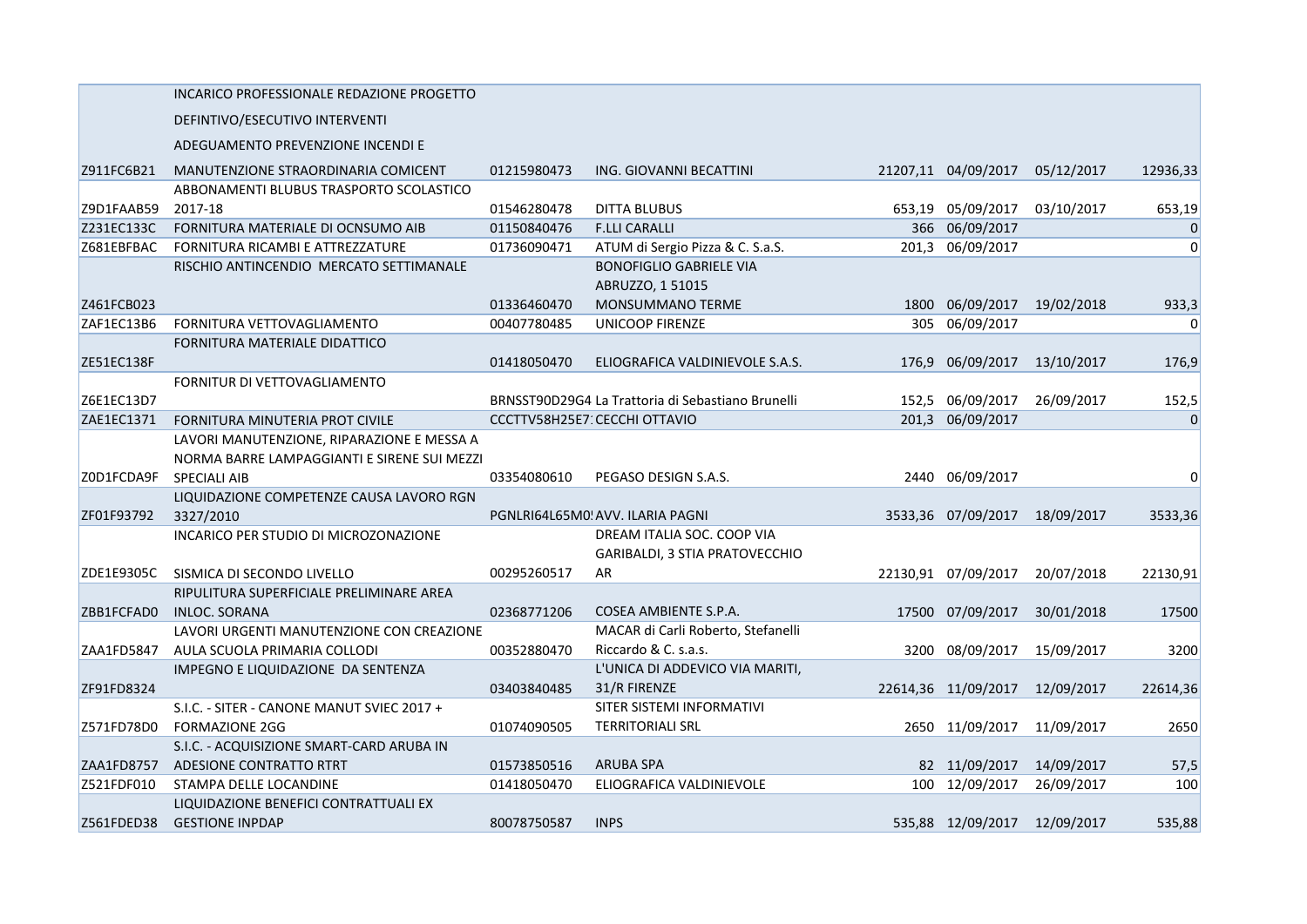|            | ZOA1FDAC9D FORNITURA E POSA IN OEPRA OSSARI | 00772460150 | <b>BOSISIO GIUSEPPE S.R.L.</b>              | 7997 12/09/2017             | 02/11/2017 | 7997    |
|------------|---------------------------------------------|-------------|---------------------------------------------|-----------------------------|------------|---------|
| ZE21FDAC01 | IMPEGNO E LIQUIDAZIONE DA SENTENZA          | 02133681003 | ANAS SPA VIA ARMANI ROMA                    | 5511,1 12/09/2017           | 12/09/2017 | 5511,1  |
|            | ACCATASTAMENTO SCUOLA MATERNA               |             | CANTATORE ERICA VIA LENZI, 1/C              |                             |            |         |
| Z0D1F9DFD1 | PESCIAMORTA                                 | 01900380476 | 51010UZZANO                                 | 1442 13/09/2017             | 05/12/2017 | 1442    |
|            | NOLEGGIO AUTO UFFICIO TECNICO DAL           |             | PROGRAM DI AUTONOL. F.NO SRL                |                             |            |         |
| Z461FE7618 | 27/08/2017 AL 31/08/2017                    | 04435420486 | <b>SOC UNIPERS</b>                          | 76,15 14/09/2017            | 18/10/2017 | 76,15   |
|            | PROGETTO POLIS - SOSTEGNO FASCE DEBOLI      |             | <b>COOPERATIVA SOCIALE ARKE</b>             |                             |            |         |
| Z8C1FCD4A7 |                                             | 01633770472 | ONLUS                                       | 30000 14/09/2017            | 06/10/2017 | 30000   |
|            | ACQUISTO QUOTIDIANI SEGRETERIA 2° IMPEGNO   |             |                                             |                             |            |         |
| Z351FE6E92 | DI SPESA 2017                               |             | CEISFN69C48E62 EDICOLA ALMA DI CEI STEFANIA | 215,5 14/09/2017            | 05/10/2017 | 162     |
|            | RICORSO TAR TOSCANA RG 544/2017- INCARICO   |             |                                             |                             |            |         |
| Z951FDE8A1 |                                             |             | CRRPLA53R09G7(AVV. PAOLO CARROZZA           | 3588 15/09/2017             | 09/11/2017 | 3588    |
|            | PROGETTO POLIS SOSTEGNO AI GIOVANI          |             |                                             |                             |            |         |
|            | ATTRAVERSO TIROCINI DI VOLONTARIATO         |             |                                             |                             |            |         |
|            | FINALIZZATI ALLA CONOSCENZA DEL MONDO DEL   |             | <b>COOPERATIVA SOCIALE ARKE</b>             |                             |            |         |
| Z411FCD507 | LAVORO                                      | 01633770472 | <b>ONLUS</b>                                | 14800 15/09/2017 21/12/2017 |            | 14800   |
|            | PROGETTO POLIS SOSTEGNO E TUTELA DONNE      |             | COOPERATIVA SOCIALE ARKE                    |                             |            |         |
| ZD71FCD542 | <b>IMMIGRATI E FAMIGLIE</b>                 | 01633770472 | <b>ONLUS</b>                                | 19000 15/09/2017            | 21/12/2017 | 11860   |
|            | ORGANIZZAZIONE MANIFESTAZIONI PALIO DI      |             |                                             |                             |            |         |
| ZF61FFA765 | <b>PESCIA</b>                               | 91014890478 | <b>RIONE S. FRANCESCO</b>                   | 533,9 21/09/2017            | 06/10/2017 | 533,9   |
|            | ORGANIZZAZIONE MANIFESTAZIONI PALIO DI      |             | ASSOCIAZIONE CULTURALE                      |                             |            |         |
| Z711FFA3E7 | <b>PESCIA</b>                               | 01709240475 | MUSIKE'                                     | 505 21/09/2017              | 23/10/2017 | 505     |
|            | ACQUISTO MATERIALI PRODOTTI IGIENICI F.LLI  |             |                                             |                             |            |         |
| Z521FFE515 | <b>PASQUI SRL</b>                           | 00048910525 | F.LLI PASQUI S.R.L.                         | 543,51 22/09/2017           | 21/11/2017 | 536,61  |
| ZAC1FF8D91 | PUBBLICAZIONE ESITO DI GARA LA NAZIONE      | 00326930377 | SOC.PUB.EDIT.E DIGITALE                     | 207 22/09/2017              | 17/10/2017 | 207     |
| ZC31FF8DE2 | PUBBLICAZIONE ESITO DI GARA                 | 12086540155 | <b>RCS</b>                                  | 270 22/09/2017              | 11/10/2017 | 270     |
|            | SERVIZIO MANUTENZIONE IMPIANTO              |             |                                             |                             |            |         |
| Z1E2015864 | RADIOCOLLEGAMENTI                           | 02072540467 | S.E. RADIOELETTRONICA                       | 122,95 28/09/2017           | 31/12/2017 | 122,95  |
|            | FORNITURA SERVIZIO CUSTODIA VEICOLI         |             |                                             |                             |            |         |
| Z2C2014989 | SOTTOSPOSTI A SEQUESTRO ART.214 CDS         | 00373870476 | OFFICINA AUTOSTRADA SRL                     | 4558,86 28/09/2017          | 31/12/2017 | 4558,86 |
|            | RIFACIMENTO SEGNALETICA STRADALE A SEGUITO  |             |                                             |                             |            |         |
| Z812012B80 | <b>DI SINISTRO</b>                          | 01734900978 | NI.M.A. S.a.S. di Tito Nicola & C.          | 1037 28/09/2017             |            | 0       |
|            | ORGANIZZAZIONE MANIFESTAZIONI PALIO DI      |             |                                             |                             |            |         |
| Z662011B66 | <b>PESCIA</b>                               | 01097200479 | <b>MENCARINE DEANNA</b>                     | 96,5 28/09/2017             | 22/12/2017 | 96,5    |
|            | ORGANIZZAZIONE MANIFESTAZIONI PALIO DI      |             | ASSOCIAZIONE CULTURALE                      |                             |            |         |
| Z552011ABD | <b>PESCIA</b>                               | 01709240475 | <b>MUSIKE'</b>                              | 250 28/09/2017              | 10/11/2017 | 250     |
|            | ORGANIZZAZIONE MANIFESTAZIONI PALIO DI      |             |                                             |                             |            |         |
| Z0E2011940 | <b>PESCIA</b>                               | 01306980473 | AZ. AGR. BARIGNANO                          | 901,64 28/09/2017           | 13/10/2017 | 901,64  |
|            | ZD72011D6C ACQUISTO BANDIERE PER RIONI      | 01462770171 | NOVALI EGIDIO SNC                           | 294 28/09/2017 06/11/2017   |            | 294     |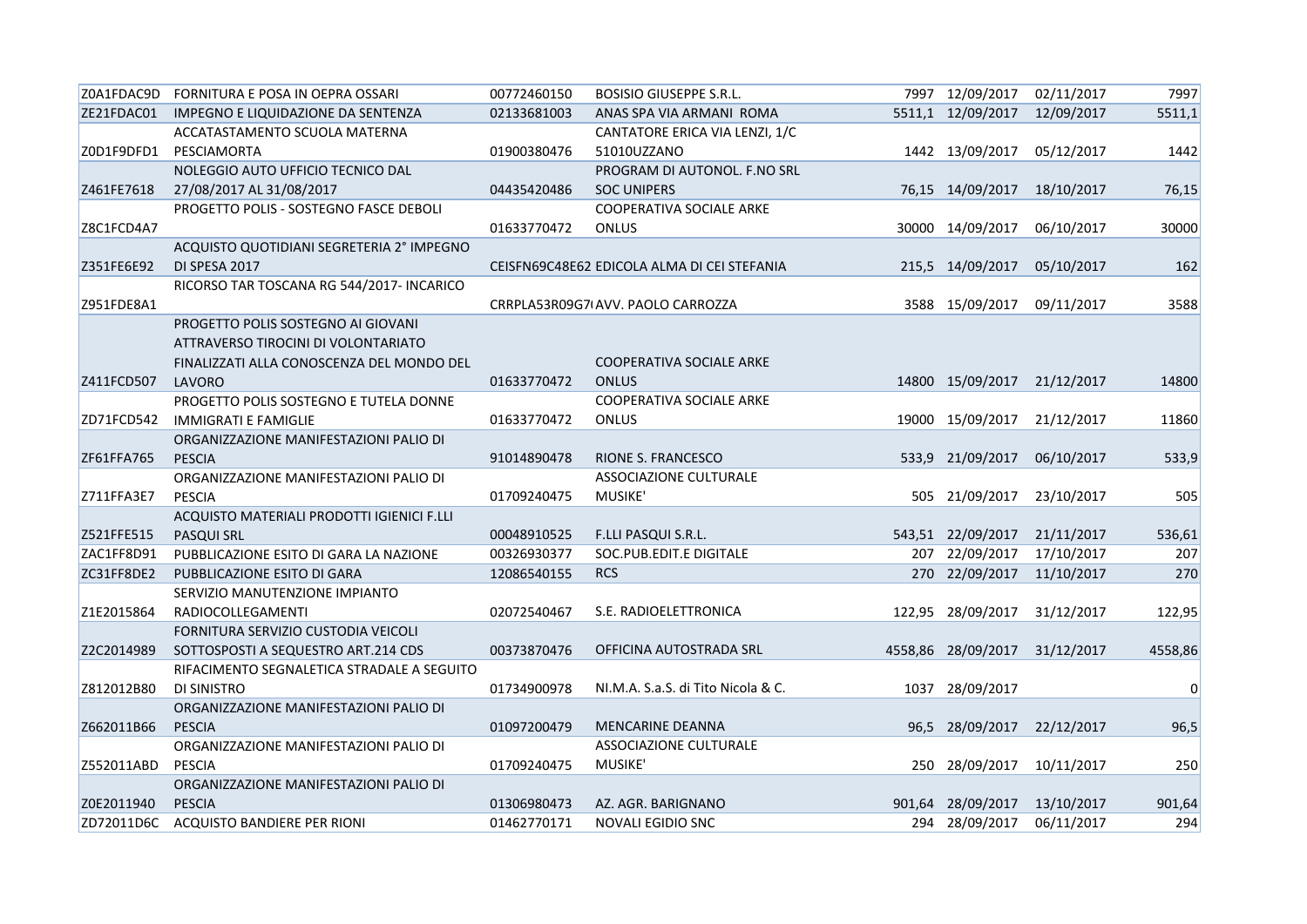| Z0720193E2 | SCARIFICA MANTO STRADALE                    | 01840580474 | Cinelli Costruzioni s.r.l.          | 7320 29/09/2017 07/11/2017 |            | 7320        |
|------------|---------------------------------------------|-------------|-------------------------------------|----------------------------|------------|-------------|
|            | FORNITURA REGISTRI STATO CIVILE ANNO 2018   |             |                                     |                            |            |             |
| Z4D200D102 |                                             | 05883740481 | ETRURIA P.A. SRL                    | 568,2 29/09/2017           | 12/12/2017 | 568,2       |
| Z2B1F6A77C | AGGIO VIOLAZIONI ICI E RSU                  | 02971560046 | <b>AREA RISCOSSIONI</b>             | 2967,74 01/10/2017         | 28/02/2018 | 2967,74     |
|            | CANONE OCCUPAZIONE SPAZI ED AREE PUBBLICHE  |             |                                     |                            |            |             |
| ZD020C5F18 |                                             | 02478610583 | ICA                                 | 4409,35 01/10/2017         | 09/03/2018 | 4409,35     |
|            | RIPARAZIONE URGENTE ASCIUGATRICE PER ASILO  |             |                                     |                            |            |             |
| Z27202122A | NIDO "IL CUCCIOLO"                          | 00496240466 | <b>MARCHESCHI MAURIZIO</b>          | 176 03/10/2017             | 18/10/2017 | 176         |
| ZD1202597A | RIMBORSO QUOTE VERSATE E NON DOVUTE         |             |                                     | 195,21 04/10/2017          | 04/10/2017 | 195,21      |
|            | FORNITURA COMPLEMENTI PER BAGNO PLESSO      |             |                                     |                            |            |             |
| Z562023E35 | INFANZIA DI PESCIAMORTA                     | 01288990474 | <b>IDROCOMM</b>                     | 175,4 04/10/2017           | 14/05/2018 | 175,4       |
| Z0C202284D | ACQUISTO SEDIA MOD. DORY PER ALUNNO         | 01653860468 | MICHELOTTI ORTHOPEDIC               | 396 04/10/2017             | 29/03/2018 | 396         |
|            | FORNITURA ARREDI SCOLASTICI SCUOLA MATERNA  |             |                                     |                            |            |             |
|            |                                             |             |                                     |                            |            |             |
| Z9320244D8 | PESCIAMORTA E PRIMARIA VALCHIUSA            | 02029130693 | VASTARREDO                          | 714,4 04/10/2017           | 19/12/2017 | 714,4       |
|            | FORNITURA SCALA A SERVIZIO MONTAVIVANDE     |             |                                     |                            |            |             |
| ZA8202D9A7 |                                             | 01493130460 | Cecchi Ottavio                      | 381,86 05/10/2017          | 20/12/2017 | 381,86      |
|            | PROTEZIONE CIVILE BUONI PASTO               |             | Il Caffè Sotto i Portici di Incerpi |                            |            |             |
| Z6E202E383 |                                             | 01044760476 | Simonetta                           | 110 05/10/2017             | 25/10/2017 | 110         |
|            | ACQUISTO MATERIALE PER L'ORGANIZZAZIONE     |             |                                     |                            |            |             |
| Z87202CECC | MOSTRA SISMONDI                             | 02094950462 | COLORE' SNC                         | 82 05/10/2017              | 09/11/2017 | 82          |
|            | ACQUISTO MATERIALE PER L'ORGANIZZAZIONE     |             |                                     |                            |            |             |
| Z1D202C7CC | <b>MOSTRA SISMONDI</b>                      | 01475840474 | SPAZIO ARTE PIAZZA DEL GRANO        | 85 05/10/2017              |            | $\mathbf 0$ |
|            | ACQUISTO MATERIALE DI CONSUMO E COPIE       |             | ELIOGRAFICA VALDINIEVOLE SAS        |                            |            |             |
| Z3920181FC |                                             | 01418050470 | VIA AMENDOLA, 29 PESCIA             | 163,93 06/10/2017          | 06/02/2018 | 163,32      |
| Z37202FED9 | POLIZZA TUTELA LEGALE                       | 07585850584 | LLOYDS SINDACATO CHAUCER            | 15459,38 09/10/2017        | 17/10/2017 | 15459,38    |
|            | RIMBORSO SPESE AD ASSOCIAZIONI PARTECIPANTI |             | ASSOCIAZIONE CULTURALE RIONE        |                            |            |             |
| Z99203531C | AL PALIO                                    | 91026540475 | <b>CASINA ROSSA</b>                 | 550 09/10/2017             | 09/10/2017 | 550         |
|            | ACQUISTO MATERIALE DIDATTICO ASILO NICO IL  |             |                                     |                            |            |             |
| ZA92032F39 | <b>CUCCIOLO</b>                             | 00486330509 | DIDATTICA TOSCANA                   | 105,38 09/10/2017          | 01/12/2017 | 105,38      |
|            | FORNITURA IN NOLEGGIO DI COPIATORE A COLORI |             |                                     |                            |            |             |
| ZA520373C2 | COSTO COPIE SOCIETA' KRATOS SPA             | 02683390401 | KRATOS S.P.A.                       | 82,1 09/10/2017            | 16/10/2017 | 82,1        |
|            | RIMBORSO SPESE AD ASSOCIAZIONI PARTECIPANTI |             | <b>ASSOCIAZIONE PRO LOCO</b>        |                            |            |             |
| Z01203515C | <b>AL PALIO</b>                             | 00529180473 | LARCIANO                            | 400 09/10/2017             | 09/10/2017 | 400         |
|            | MANUTENZIONE ORDINARIA ASCENSORE VIA        |             |                                     |                            |            |             |
| Z66205EBD9 | <b>BOITO</b>                                | 04991600489 | EUCERT S.r.l.                       | 152,5 10/10/2017           | 10/01/2018 | 152,5       |
| ZC0204BEFB | REALIZZAZIONE NUOVI LOCALI                  | 01189720475 | IMPRESA EDILE MORRA LUIGI           | 10500 10/10/2017           | 28/12/2017 | 10500       |
|            | ACQUISTO MATERIALE MOSTRA SUI MERCATI DEI   |             |                                     |                            |            |             |
| Z632042806 | <b>FIORI</b>                                | 01502760471 | EDICOLA MALENTACCHI                 | 1684,2 11/10/2017          | 14/12/2017 | 1684,2      |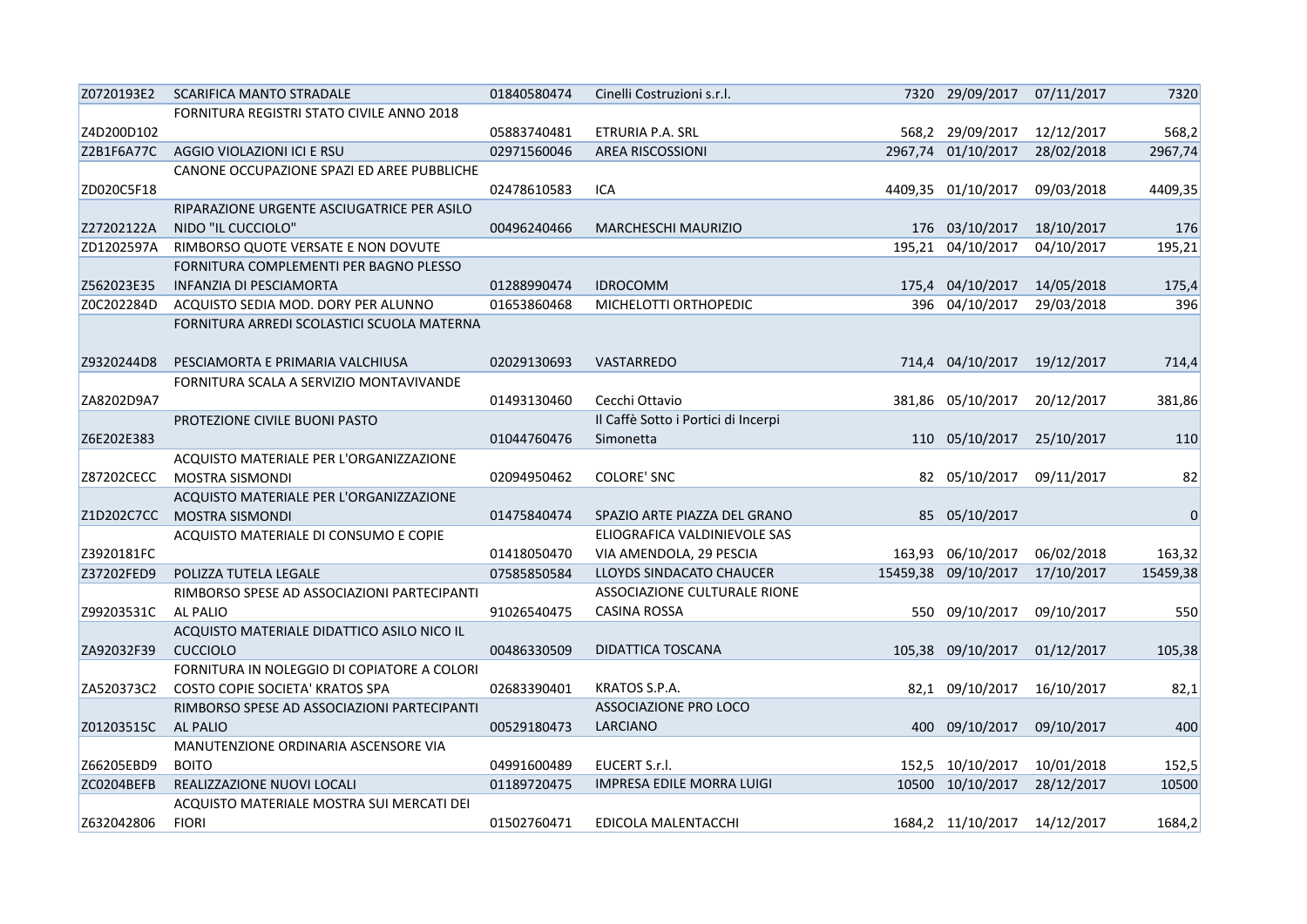|            | ACQUISTO CARTA A4 SOCIETA' MISTER WIZARD SRL |             |                                       |                    |            |             |
|------------|----------------------------------------------|-------------|---------------------------------------|--------------------|------------|-------------|
| Z522041B99 |                                              | 01077280475 | MISTER WIZARD SRL                     | 477,6 11/10/2017   | 17/11/2017 | 477,6       |
| ZC120495AE | ACQUISTO FORNITURA MATERIALE                 | 01751230473 | CARTOLERIA ALMA                       | 1832,42 12/10/2017 | 15/12/2017 | 1832,42     |
| ZD0204BEFB | FORNITURA MATERIALE DI MESTICHERIA           | 01493130460 | CECCHI OTTAVIO                        | 366 13/10/2017     | 09/01/2018 | 366         |
|            | FORNITURA MATERIALE IDRO E TERMO IDRAULICO   |             |                                       |                    |            |             |
| Z60204BF30 |                                              | 01288990474 | IDRO.COMM. di Dal Poggetto C.         | 378,2 13/10/2017   | 19/01/2018 | 378,2       |
| Z51204D3A8 | INTERVENTI AUTOMEZZI UFFICIO TECNICO         | 01849380470 | ROSI MASSIMO                          | 732 13/10/2017     | 09/01/2018 | 732         |
|            | FORNITURA MATERIALE COPIE ELIOGRAFICHE       |             |                                       |                    |            |             |
| ZF3204BF97 |                                              | 01418050470 | ELIOGRAFICA VALDINIEVOLE S.A.S.       | 366 13/10/2017     | 09/01/2018 | 366         |
| Z51204D3A8 | <b>INTERVENTO SU FORD TRANSIT</b>            | 00340960475 | Piliero & Cerri s.n.c.                | 629 13/10/2017     | 30/01/2018 | 629         |
|            | <b>INCARICHI PER SUPPORTO PROGETTO</b>       |             | CANTATORE ERICA VIA LENZI, 1/C        |                    |            |             |
| Z13202310D | VIDEOSORVEGLIANZA                            | 01900380476 | 51010 UZZANO                          | 1153,85 13/10/2017 | 05/12/2017 | 1183,85     |
|            | CAUSA COMUNE DI PESCIA RGN 770/14            |             |                                       |                    |            |             |
| ZBA20492D0 | PAGAMENTO A SALDO                            |             | DLPRCR57M24C8 AVV. DEL PUNTA RICCARDO | 4029,48 16/10/2017 | 09/11/2017 | 4029,48     |
| Z772050423 | AFFIDAMENTO GESTIONE BIBLIOTECA              | 05165230482 | EDA SERVIZI COOPERATIVA               | 31808 16/10/2017   |            | 0           |
|            | SERVIZIO MENSA DIPENDENTI AFFIDAMENTO        |             |                                       |                    |            |             |
|            | CAFFE SOTTO I PORTICI DI INCERPI SIMONETTA.  |             |                                       |                    |            |             |
|            |                                              |             | SIMONETTA INCERPI "CAFFE"             |                    |            |             |
| Z74204F59A | LIQUIDAZIONE FATTURA 8/1 DEL 30/09/2017      |             | NCRSNT44B46L5, SOTTO I PORTICI"       | 474,6 16/10/2017   | 03/11/2017 | 474,6       |
|            | CAUSA COMUNE DI PESCIA RGN 770/14            |             |                                       |                    |            |             |
| Z0120493EF | PAGAMENTO A SALDO                            |             | PGNLRI64L65M0! AVV. ILARIA PAGNI      | 4029,48 16/10/2017 | 09/11/2017 | 4029,48     |
|            | CORSO FORMAZIONE IL NUOVO CODICE DEGLI       |             |                                       |                    |            |             |
| Z55204A7A2 | APPALTI ANCI TOSCANA 8 NOVEMBRE 2017         | 01710310978 | <b>ANCI TOSCANA</b>                   | 240 16/10/2017     | 07/03/2018 | 240         |
|            | GIORNATA DI FORMAZIONE ORGANIZZATA           |             |                                       |                    |            |             |
| ZD02051739 | DALL'AZIENDA PUBLIKA SEDE IN MANTOVA         | 02213820208 | <b>PUBLIKA</b>                        | 185 16/10/2017     | 16/10/2017 | 185         |
|            | INTERVENTO RIPARAZIONE MEZZO PUBBLICA        |             |                                       |                    |            |             |
| Z93205EC36 | ILLUMINAZIONE                                | 00340960475 | autofficina Piliero & Cerri s.n.c.    | 1000,4 18/10/2017  | 09/01/2018 | 1000,4      |
|            | ESTUMULAZIONI STRAORDINARIE SALME            |             |                                       |                    |            |             |
| Z4F204BE87 |                                              | 06593810481 | AZIENDA USL TOSCANA CENTRO            | 1732,38 18/10/2017 |            | 0           |
| Z66205EBD9 | VERIFICA STRAORDINARIA ASCENSORE             | 04991600489 | Eucert s.r.l.                         | 125 18/10/2017     | 17/11/2017 | 125         |
|            | INTERVENTO RIPARAZIONE MEZZO PUBBLICA        |             | Euroservice sas di Micheli Claudio e  |                    |            |             |
| Z55205EC36 | ILLUMINAZIONE                                | 01458570460 | C.                                    | 768,8 18/10/2017   | 08/01/2018 | 768,8       |
|            | INTERVENTO RIPARAZIONE MEZZO PUBBLICA        |             |                                       |                    |            |             |
| ZEA205EC21 | <b>ILLUMINAZIONE</b>                         | 01849380470 | <b>ROSI MASSIMO</b>                   | 536,8 18/10/2017   |            | $\mathbf 0$ |
|            | GIORNATE FORMATIVE DITTA DASEIN SRL TORINO   |             |                                       |                    |            |             |
| ZB32061240 |                                              | 06367820013 | <b>DASEIN SRL</b>                     | 1600 19/10/2017    | 19/10/2017 | 1600        |
|            | CORSO DI AGGIORNAMENTO APPALTI               |             |                                       |                    |            |             |
| Z78205DE12 | SOTTOSOGLIA CALDARINI & ASSOCIATI            | 02365460357 | <b>CALDARINI &amp; ASSOCIATI</b>      | 562 19/10/2017     | 01/12/2017 | 562         |
| Z472067B77 | <b>ACQUISTO TARGA</b>                        | 01026470474 | <b>BARTOLINI ANNA</b>                 | 50 20/10/2017      | 25/10/2017 | 50          |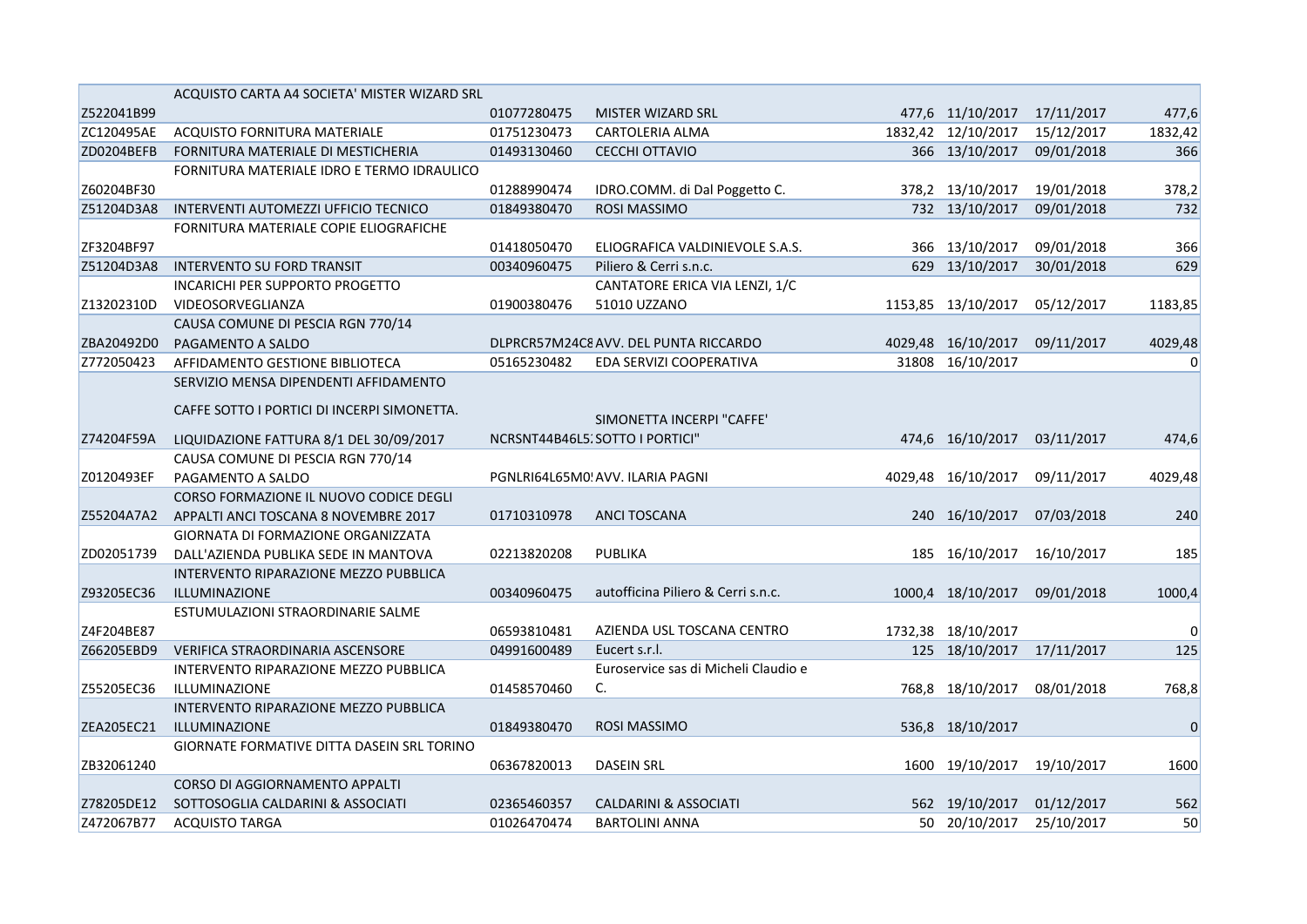| ZCD206AB59 | ASSEMBLEA SOCI LUOGHI DEL MEDIOEVO          | 91013840474            | <b>RIONE SAN MICHELE</b>          | 200 23/10/2017 25/10/2017  |            | 200            |
|------------|---------------------------------------------|------------------------|-----------------------------------|----------------------------|------------|----------------|
|            | S.I.C. - COMPUTER SHOP - STRUMENTAZIONE     |                        |                                   |                            |            |                |
| Z4E206C1FC | <b>INFORMATICA</b>                          | 01268220504            | <b>COMPUTER SHOP SNC</b>          | 1670,5 23/10/2017          | 14/11/2017 | 1670,5         |
|            | ORGANIZZAZIONE MANIFESTAZIONI COLLATERALI   |                        | ASSOCIAZIONE OFFICINA DELLE       |                            |            |                |
| Z462069E7E | AL PALIO DI PESCIA                          | 91024870478            | <b>ARTI</b>                       | 2500 23/10/2017 23/10/2017 |            | 2500           |
|            | SERVIZIO MENSA DIPENDENTI AFFIDAMENTO LA    |                        |                                   |                            |            |                |
|            | TRATTORI DI SEBASTIANI BRUNELLO.            |                        |                                   |                            |            |                |
|            | LIQUIDAZIONE FATTURE MAGGIO GIUGNO LUGLIO   |                        | LA TRATTORIA DI SEBASTIANO        |                            |            |                |
| ZFA1FA693B | 2017                                        | BRNSST90D29G4 BRUNELLI |                                   | 1004,57 23/10/2017         | 14/12/2017 | 1004,57        |
|            | S.I.C. - BASE SRL - SOSTITUZIONE APPARATO   |                        |                                   |                            |            |                |
| Z52206C11A | <b>INCHIOSTRO - PLOTTER HP</b>              | 01600570509            | <b>BASE SRL</b>                   | 265 23/10/2017             | 24/10/2017 | 265            |
|            | REALIZZAZIONE AULA DI SCIENZE PLESSO        |                        |                                   |                            |            |                |
| Z2D2077070 | SCOLASTICO VALCHIUSA                        | 01712790508            | Parri Costruzioni S.r.l.          | 22120,83 25/10/2017        | 10/01/2018 | 22120,83       |
|            | AMPLIAMENTO PIAZZALE SCUOLA MATERNA         |                        |                                   |                            |            |                |
| Z0120790B3 | PESCIAMORTA                                 | 01319390462            | ESMOTER COSTRUZIONI S.R.L.        | 13405,55 25/10/2017        | 10/01/2018 | 13405,55       |
|            | SERVIZIO SORVEGLIANZA E CUSTODIA E          |                        |                                   |                            |            |                |
| ZAC2080562 | ACCOGLIENZA AL PUBBLICO AL PALAGIO          | 04876970486            | CO&SO                             | 14000 27/10/2017           |            | 0              |
|            | RESISTENZA IN GIUDIZIO AVVERSO              |                        |                                   |                            |            |                |
| ZEB204B983 | ANNULLAMENTO ORDINANZA-INCARICO             |                        | SCHZRR76P64M0 AVV.AZZURRA ESCHINI | 416,5 30/10/2017           |            | $\overline{0}$ |
|            | VALUTAZIONE TECNICO ARCHITETTPONICA         |                        |                                   |                            |            |                |
|            | INERENTE LA TIPOLOGIA DELLE VETRATE DEL     |                        | <b>FONDAZIONE GIOVANNI</b>        |                            |            |                |
| Z3A2087CAB | <b>COMICENT</b>                             | 94007610481            | <b>MICHELUCCI</b>                 | 2000 30/10/2017            | 10/11/2017 | 2000           |
| Z4D2087AED | INTENSIFICAZIONE SERVIZIO DI TPL            | 01546280478            | BluBus S.c.a.r.l.                 | 1525 30/10/2017            | 08/01/2018 | 1375           |
|            | PLESSO SCOLASTICO COLLODI REALIZZAZIONE     |                        |                                   |                            |            |                |
|            |                                             |                        |                                   |                            |            |                |
|            | NUOVO SERVIZIO IGIENICO SCUOLA ELEMENTARE E |                        |                                   |                            |            |                |
| Z47208F4D9 | SISTEMAZIONE AREA A VERDE SCUOLA MATERNA    | 00157350471            | F.LLI GLIORI S.R.L.               | 12326,2 31/10/2017         |            | 0              |
|            | SISTEMAZIONE COPERTURA LOCALI MENSA         |                        |                                   |                            |            |                |
| Z25208F191 | <b>SCUOLA VALCHIUSA</b>                     | 01824600470            | Gruppo Le Mura S.r.l.s.           | 12800 31/10/2017           |            | 0              |
|            | ATTIVITA' DI SUPPORTO ALL'A.O. ENTRATE      |                        |                                   |                            |            |                |
| Z7220FAA74 | <b>COMUNALI</b>                             | 02460390376            | CO.SE.A.                          | 27050,91 01/11/2017        | 30/11/2017 | 27050,91       |
|            | <b>PROGETTO POLIS</b>                       |                        | COOPERATIVA SOCIALE ARKE          |                            |            |                |
| Z7A209CF83 |                                             | 01633770472            | <b>ONLUS</b>                      | 32854,8 06/11/2017         |            | 0              |
| Z54209D8E1 | LIQUIDAZIONE FATTURA SPES SCRL              | 01441160478            | <b>SPES SCRL</b>                  | 600 07/11/2017             | 07/11/2017 | 600            |
|            |                                             |                        | C.S.M. di Maurizio Frateschi & C. |                            |            |                |
| Z4120A5A15 | RILIEVI VIA DELLA DILEZZA                   | 01044850475            | S.n.c.                            | 716,32 07/11/2017          | 17/11/2017 | 716,32         |
|            |                                             |                        |                                   |                            |            |                |
|            | GIORNATE PROMOZIONE ATTIVITA' DI BIBLIOTECA |                        |                                   |                            |            |                |
| Z8620A5FEF |                                             | 01666850472            | COOPERATIVA SAPERI APERTI         | 1799 07/11/2017            |            | 1799           |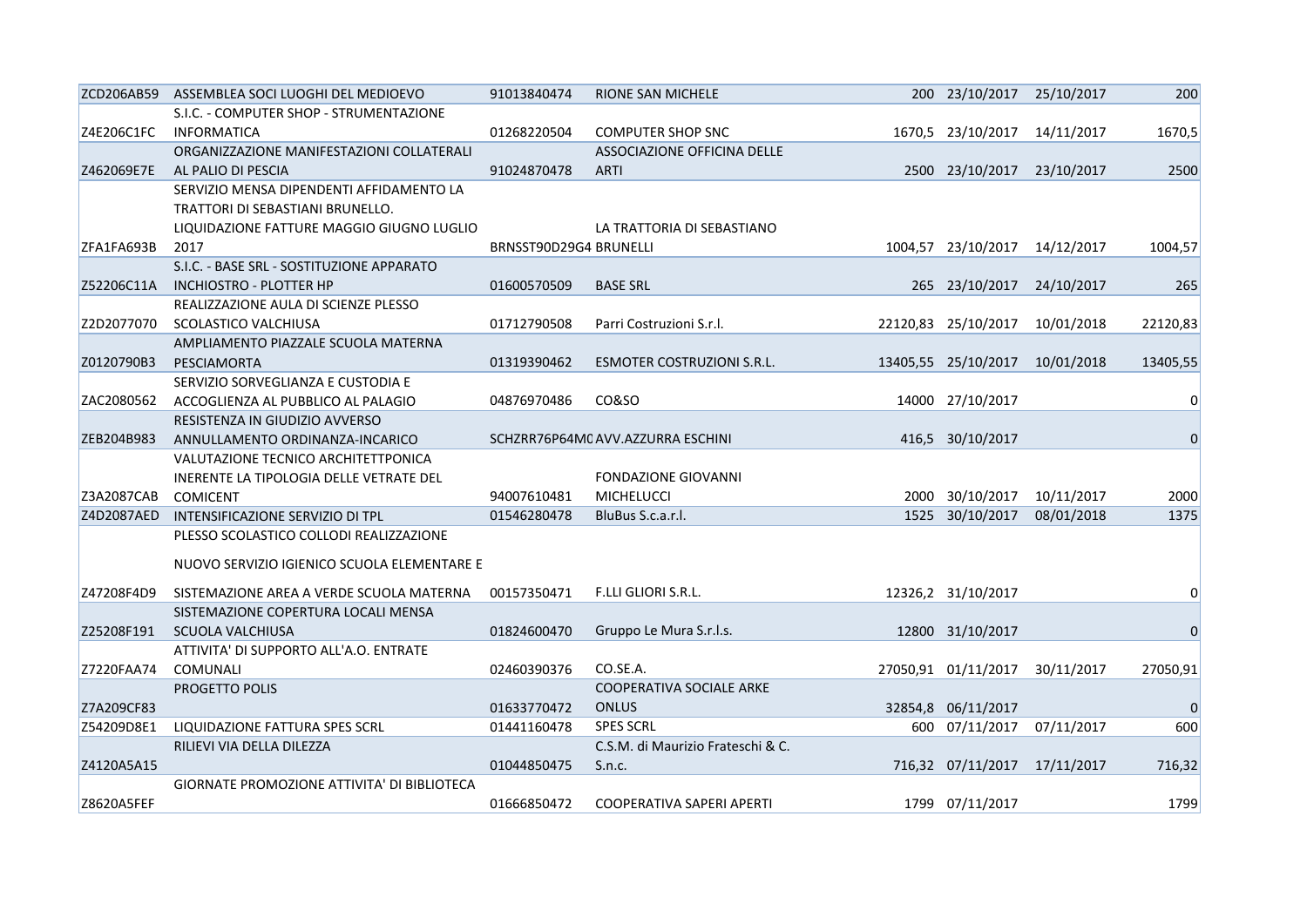|            | RICALCOLO IMPIANTO TERMICO SCUOLA MATERNA     |             |                                   |                              |            |                |
|------------|-----------------------------------------------|-------------|-----------------------------------|------------------------------|------------|----------------|
|            |                                               |             | SOC. CRIT SRL VIA TEVERE, 70      |                              |            |                |
| Z171EFE37D | CALAMARI                                      | 03896360488 | OSMANNORO SESTO FIORENTINO        | 2000 09/11/2017              | 05/12/2017 | 2000           |
| Z841EC2684 | FORNITURA ABBIGLIAMENTO AIB                   | 01549260261 | JOLLY SAFETY FOOT WEAR            | 878,4 09/11/2017             |            | $\Omega$       |
| Z2F1EC2723 | FORNITURA MASCHERE E FILTRI AIB               | 02833160217 | PRO FIRE S.R.L.                   | 436,15 09/11/2017            | 11/01/2018 | 436,15         |
|            | INCARICO PROGETTAZIONE ESECUTIVA STADIO DEI   |             | Studio Tecnico Del Tozzotto       |                              |            |                |
|            |                                               |             | Alessandro e Antonio Ing. e Arch. |                              |            |                |
| Z6220B1D44 | <b>FIORI</b>                                  | 01250650478 | Associati                         | 31005,57 09/11/2017          |            | $\Omega$       |
| Z971EC26BC | FORNITURA ABBIGLIAMENTO PROT CIVILE           | 01115230334 | Schiavi Graziella & C. s.n.c.     | 457,5 09/11/2017             |            | $\overline{0}$ |
| Z771EC27EA | <b>FORNITURA DPI</b>                          | 03018460158 | REVERSE S.R.L.                    | 1201,17 09/11/2017           |            | 0              |
| Z2A1EC27C0 | FORNITURA CASCHI E ACCESSORI                  | 00618900229 | Antincendi Fulmix s.a.s.          | 1218,78 09/11/2017           |            | 0              |
| Z511EC277A | FORNITURA TUTE IGNIFUGHE AIB                  | 00932910169 | ECOSYSTEM S.R.L.                  | 1218,53 09/11/2017           |            | $\overline{0}$ |
|            | ACQUISTO MODELLI IN BIANCO CARTE DI IDENTITA' |             |                                   |                              |            |                |
| Z7B20E1AE3 | PREFETTURA DI PISTOIA                         |             |                                   | 220 10/11/2017               | 10/12/2017 | $\overline{0}$ |
|            | S.I.C. - KIBERNETES - SW CIE, OLTRE SERVIZI   |             |                                   |                              |            |                |
|            | INSTALLAZIONE POSTAZIONI/TEST - PACCHETTO     |             |                                   |                              |            |                |
| ZE020B7C04 | <b>FORMATIVO</b>                              | 00758400527 | <b>KIBERNETES SRL</b>             | 3190 10/11/2017              | 14/11/2017 | 0              |
|            | S.I.C. - PA DIGITALE - FORMAZIONE 3 GG        |             |                                   |                              |            |                |
| ZCC20B7C82 | PRATICHE/ISTANZE                              | 06628860964 | PA DIGITALE SPA                   | 1500 10/11/2017              | 14/11/2017 | 1500           |
|            | S.I.C. - ALCIONE - INTERVENTI ADEGUAMENTO     |             | ALCIONE SAS DI BOSIO MAURIZIO     |                              |            |                |
| ZC620B7DD5 | <b>QNAS - SERVER ANTIVIRUS</b>                | 01665900476 | & C.                              | 400 10/11/2017               | 14/11/2017 | 400            |
|            | S.I.C. - AB TELEMATICA - PACCHETTO ORE        |             |                                   |                              |            |                |
| ZB920B7C4A | ASSISTENZA TELEFONIA ANNO 2017                | 01461980508 | AB TELEMATICA SRL                 | 535 10/11/2017               | 16/11/2017 | 535            |
|            | CORSO FORMAZIONE L'ECONOMO E GLI AGENTI       |             |                                   |                              |            |                |
|            | CONTABILI NEGLI ENTI LOCALI DOPO IL D.LGS     |             |                                   |                              |            |                |
| Z7120B6FBF | 174/2016 16 NOVEMBRE 2017                     | 02365460357 | CALDARINI & ASSOCIATI S.R.L.      | 167 13/11/2017               | 06/12/2017 | 167            |
| ZF420BB55F | FORNITURA MATERIALE TIPOGRAFICO               | 01418050470 | ELIOGRAFICA VALDINIEVOLE          | 32,78 13/11/2017             | 28/11/2017 | 32,78          |
|            | INCARICO COLLAUDO STATICO AMPLIAMENTO         |             |                                   |                              |            |                |
| Z0120C42C1 | CIMITERI COLLODI E VENERI                     | 00891670473 | Dott. Ing. Patrizio Bonelli       | 858,6 14/11/2017             |            | $\Omega$       |
|            | INCARICO COLLAUDO VIABILITA' STRALCIO 2015    |             |                                   |                              |            |                |
| Z1A20D4383 |                                               | 01852880473 | dott. Ing. Giovanni Cardelli      | 1200 15/11/2017              |            | $\Omega$       |
|            | FORNITURA E POSA IN OPERA FASCE DI            |             |                                   |                              |            |                |
| ZEA20C8C57 | RIVESTIMENTO PER LOCULI                       | 01742700477 | <b>GJONI LEONARD</b>              | 2415,6 15/11/2017            |            | $\Omega$       |
|            | FORNITURA MAETRIALE ELETTRICO PER             |             |                                   |                              |            |                |
| ZD320C5BFB | CANCELLOPLESSO SCOLASTICO COLLODI             | 03804730483 | L'ELETTRICA S.P.A.                | 1098 15/11/2017              | 20/01/2018 | 1094,7         |
|            | FORNITURA SERVIZIO RIMOZIONE VEICOLI          |             |                                   |                              |            |                |
|            |                                               |             | AUTOCARROZZERIA MONTECARLO        |                              |            |                |
| Z0E2079A16 |                                               | 01521300465 | DI PALUMBO GIOVANNI               | 5737,7 15/11/2017 15/11/2019 |            | $\overline{0}$ |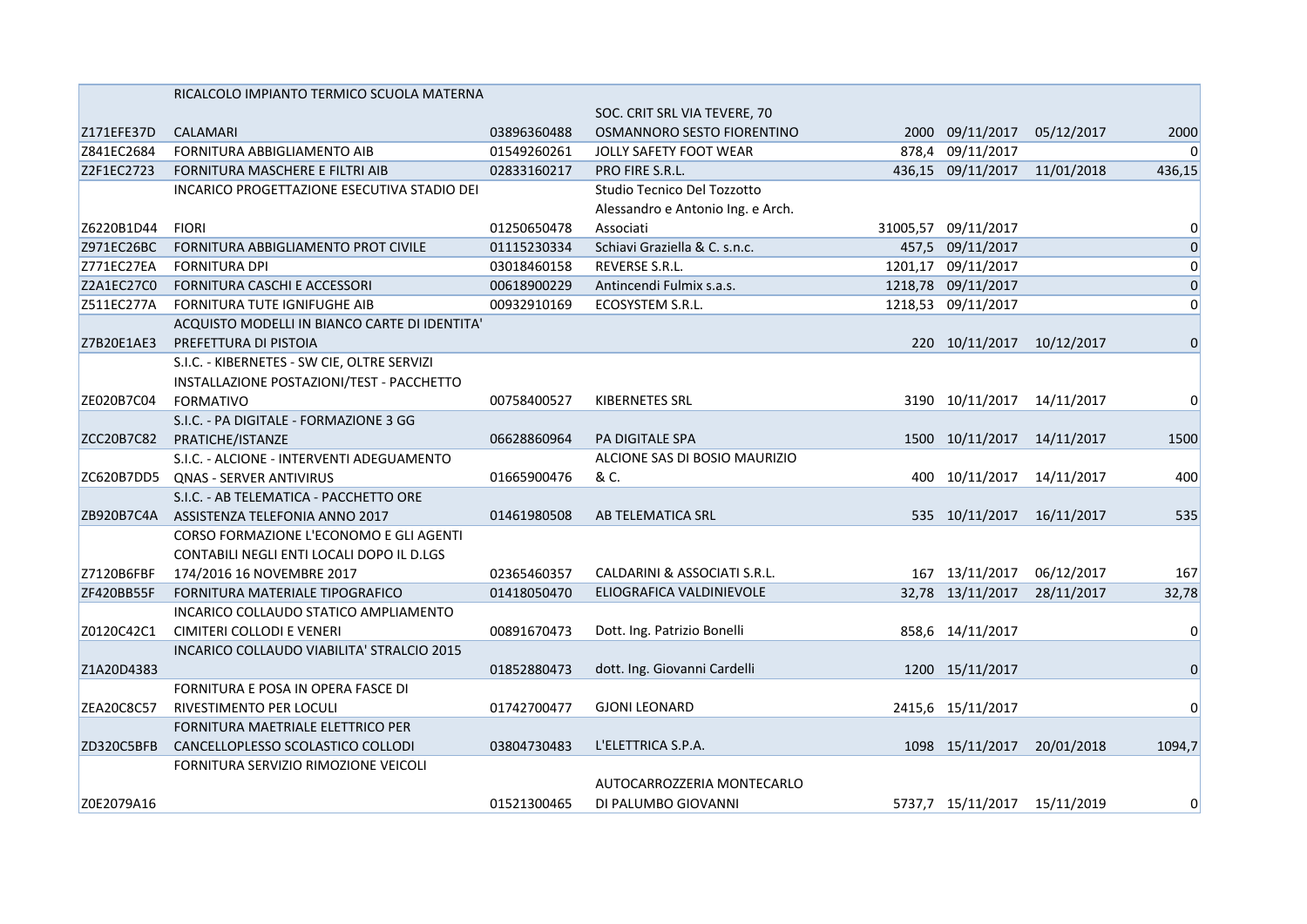|            | servizio di rilevazione, valorizzazione ed    |                       |                                             |        |                     |            |             |
|------------|-----------------------------------------------|-----------------------|---------------------------------------------|--------|---------------------|------------|-------------|
|            | aggiornamento del patrimonio mobiliare ed     |                       |                                             |        |                     |            |             |
| Z7020CEDDC | immobiliare dell'Ente                         |                       | GIES S.r.l.                                 |        | 22990 16/11/2017    |            | 7998,32     |
|            | INTERVENTO RIPARAZIONE E SOSTITUZIONE PARTI   |                       |                                             |        |                     |            |             |
| Z1F20D43E1 | <b>MECCANICHE FIAT 16</b>                     | 00340960475           | Piliero & Cerri s.n.c.                      |        | 489,34 17/11/2017   |            | $\Omega$    |
|            | COORDINAMENTO ALLA SICUREZA IN FASE DI        |                       |                                             |        |                     |            |             |
| ZD720D495A | <b>PROGETTAZIONE PROGETTO VIABILITA' 2016</b> |                       | CRDPLA61S06G8. ING PAOLO CARDELLI           |        | 4827,78 17/11/2017  |            | $\Omega$    |
|            | SERVIZIO MENSA DIPENDENTI AFFIDAMENTO         |                       |                                             |        |                     |            |             |
|            | CAFFE SOTTO I PORTICI DI INCERPI SIMONETTA.   |                       | SIMONETTA INCERPI "CAFFE"                   |        |                     |            |             |
| Z3C20D44D5 | LIQUIDAZIONE FATTURA 10/1 DEL 31/10/2017      |                       | NCRSNT44B46L5. SOTTO I PORTICI"             |        | 482,51 17/11/2017   | 30/11/2017 | 482,51      |
|            | FORNITURA CONTRASSEGNI INVALIDI PER UFFICIO   |                       |                                             |        |                     |            |             |
| Z8520D2877 | POLIZIA MUNICIPALE MAGGIOLI                   | 06188330150           | <b>MAGGIOLI SPA</b>                         |        | 113 20/11/2017      | 17/01/2018 | 113         |
| Z4120DAA30 | MANUTENZIONE IMPIANTO ELEVATORE               | 02412910461           | MORA & C. S.r.l.                            |        | 378,3 20/11/2017    |            | $\Omega$    |
| Z9820DAC11 | <b>FORNITURA PELLET</b>                       |                       | BRTCST63L59D81Fattorini di Brotini Cristina |        | 250 20/11/2017      | 29/01/2018 | 250         |
|            | FORNITURA SERVIZIO COMUNICAZIOE INTEGRATA     |                       |                                             |        |                     |            |             |
| Z3E20DB03E | ALLA CITTADINANZA                             | 01285520456           | Pro.Ge.Com. Srl                             |        | 3172 20/11/2017     | 10/01/2018 | 3172        |
| Z7220E0FA3 | FORNITURA MATERIALE TIPOGRAFICO               | 01418050470           | ELIOGRAFICA VALDINIEVOLE                    |        | 210 21/11/2017      | 05/12/2017 | 210         |
|            | FORNITURA TONER VARI UFFICI MONDO STAMPA      |                       | MONDO STAMPA DI DICUONZO                    |        |                     |            |             |
| Z6D20E1CFF | DICUONZO CRISTINA                             | DCNCST85M65G/CRISTINA |                                             |        | 259 23/11/2017      | 19/01/2018 | 259         |
| ZAD20E2085 | SERVIZIO NUMERO VERDE ANNO 2018               | 00488410010           | <b>TIM SPA</b>                              |        | 368,85 23/11/2017   | 23/11/2018 | 300,46      |
|            | CONVENZIONE CON UNIVERSITA' DI FIRENZE PER    |                       | UNIVERSITA' DI FIRENZE                      |        |                     |            |             |
|            |                                               |                       | DIPARTIMENTO INGEGNERIA                     |        |                     |            |             |
|            | STUDIO SISMICO IMMOBILI STORICO ARTISTICI DEL |                       | CIVILE E AMBIENTALE VIA DI S.               |        |                     |            |             |
| ZA420ED476 | <b>COMUNE</b>                                 | 01279680480           | MARTA, 3 50139 FIRENZE                      |        | 32138,49 24/11/2017 | 25/05/2018 | 32213,49    |
|            | PROROGA NOLEGGIO PIAGGIIO PORTER FINO AL      |                       | PROGRAM DI AUTONOL. F.NO SRL                |        |                     |            |             |
| Z7420E6093 | 28.02.2018                                    | 04435420486           | <b>SOC UNIPERS</b>                          |        | 1543,86 24/11/2017  |            | $\mathbf 0$ |
| Z3120F07D3 | FORNITURA MATERIALE TIPOGRAFICO               | 01418050470           | ELIOGRAFICA VALDINIEVOLE                    |        | 155 24/11/2017      | 19/01/2018 | 125         |
| Z021F49CA1 | <b>TEATRO PACINI NUOVE OPERE</b>              | 00192480457           | C.O.A.F. soc. coop.va                       |        | 20602,62 27/11/2017 | 10/01/2018 | 20602,62    |
|            | INSTALLAZIONE PIANO PER RIPRODUZIONE          |                       |                                             |        |                     |            |             |
| Z472103FA9 | MESSAGGIO DI EMERGENZA                        | 01722370473           | Ditta Marco Scannerini                      | 1213,9 | 28/11/2017          | 10/01/2018 | 1213,9      |
|            | REALIZZAZIONE INTERVENTI ATTI ALLA            |                       | MACAR di Carli Roberto, Stefanelli          |        |                     |            |             |
| Z1E2103F65 | SISTEMAZIONE DI MOQUETTE E TAPPEZZERIE        | 00352880470           | Riccardo & C. S.a.S.                        |        | 654,35 28/11/2017   | 15/01/2018 | 634,35      |
|            | FORNITURA BLOCCHI BUONI MENSA DITTA           |                       |                                             |        |                     |            |             |
| Z7C2100C41 | ETRURIA PA SRL                                | 05883740481           | ETRURIA P.A. SRL                            | 177    | 28/11/2017          | 19/01/2018 | 177         |
| Z3F2103995 | PIANO STRATEGICO DELLA CULTURA                | 01922510464           | PROMO P.A.                                  |        | 580 28/11/2017      |            | $\mathbf 0$ |
|            | AGENZIA FORMATIVA SELF SRL SAN MINIATO PI -   |                       |                                             |        |                     |            |             |
| Z2120FDD2D | <b>GIORNATA FORMATIVA</b>                     | 02215860509           | AGENZIA FORMATIVA SELF                      |        | 150 28/11/2017      | 29/11/2017 | 150         |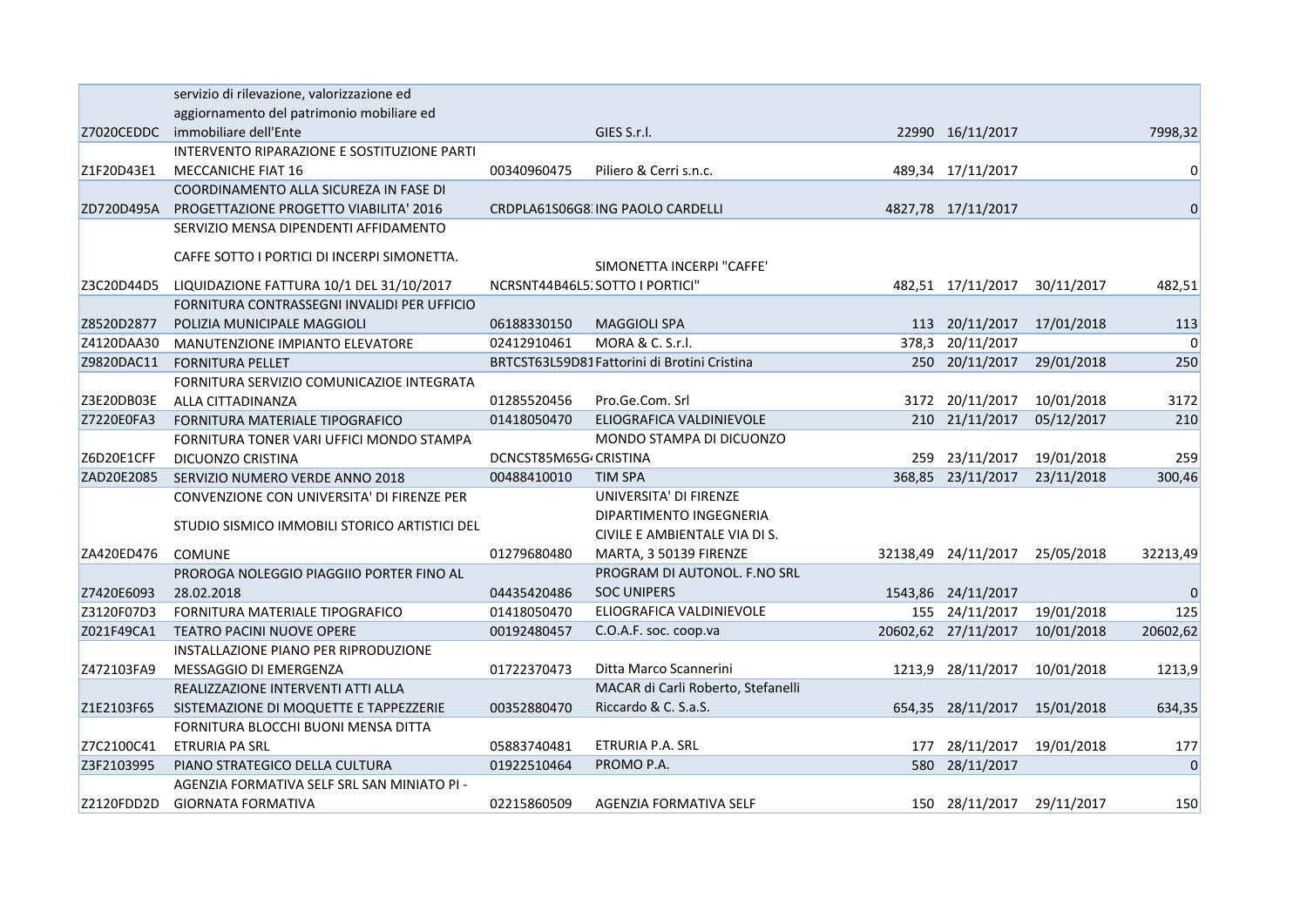|            | FORNITURA ABBIGLIAMENTO OPERAI UFFICIO          |                          |                                       |                              |            |              |
|------------|-------------------------------------------------|--------------------------|---------------------------------------|------------------------------|------------|--------------|
| Z452100546 | <b>TECNICO</b>                                  | 01254540477              | TE.MA. DI PETROLINI LORELLA SAS       | 814,13 28/11/2017 19/01/2018 |            | 814,13       |
|            | RIPRISTINO FUNZIONALITA' SERVIZIO IGIENICO      |                          | Termoidraulica Nini di Michelotti     |                              |            |              |
| ZEE2103FA9 | PIANO TERRA                                     | 01337910473              | Michele & C. S.A.S.                   | 1207,8 28/11/2017            |            | 0            |
|            | AFFIDAMENTO DELLA FORNITURA PER LA              |                          |                                       |                              |            |              |
|            | RILEGATURA DEI REGISTRI DI STATO CIVILE         |                          |                                       |                              |            |              |
| Z8F2104848 | DELL'ANNO 2017.                                 | 01482960471              | ALESSANDRO DEL BINO                   | 277 29/11/2017               |            | $\mathbf 0$  |
|            | ADESIONE ALL'ASSOCIAZIONE NAZIONALE UFFICIALI   |                          |                                       |                              |            |              |
|            |                                                 |                          |                                       |                              |            |              |
| ZC021047C3 | DI STATO CIVILE E D'ANAGRAFE (A.N.U.S.C.A.)     |                          |                                       | 130 29/11/2017               | 24/01/2018 | 130          |
|            | RIPARAZIONE CAPPA ELETTRICA ASILO NIDO IL       |                          |                                       |                              |            |              |
| Z2F2102B77 | <b>CUCCIOLO</b>                                 | 01085640470              | TOSCALBERGHI                          | 630 29/11/2017               | 08/01/2018 | 630          |
|            | INDIVIDUAZIONE PERDITA IMPIANTO                 |                          |                                       |                              |            |              |
| Z7F2103F11 | RISCALDAMENTO                                   | 08786190150              | SIRAM S.P.A.                          | 11460,24 29/11/2017          |            | 0            |
|            | S.I.C. - MAGGIOLI SPA- MIGRAZIONE A NUOVO SW    |                          |                                       |                              |            |              |
|            | WEB IN CLOUD PER LA GESTIONE                    |                          |                                       |                              |            |              |
| Z2D211105B | ECONOMICO/CONTABILE DEL PERSONALE               | 02066400405              | <b>MAGGIOLI SPA</b>                   | 6100 30/11/2017              | 01/12/2017 | 6100         |
|            | S.I.C. - PA DIGITALE - TUTORAGGIO/FORMAZIONE    |                          |                                       |                              |            |              |
|            |                                                 |                          |                                       |                              |            |              |
| Z4C2110FE3 | SW PRESENZE - MODULO BACHECA ON LINE            | 06628860964              | PA DIGITALE SPA                       | 1560 30/11/2017              | 01/12/2017 | 1560         |
|            | S.I.C. - ACQUISTO 8 SIM DATI TELECOM PER TABLET |                          |                                       |                              |            |              |
| Z62210DCF3 | SCUOLA E PROTEZIONE CIVILE                      | 00488410010              | <b>TELECOM ITALIA SPA</b>             | 1470,24 30/11/2017           | 01/12/2017 | $\mathbf{0}$ |
| Z57211BF6A | PULIZIA E SPURGO GRIGLIE STRADALI               | 01816790461              | Ecospurghi S.r.l.                     | 2909,7 04/12/2017            | 20/01/2018 | 2909,7       |
|            | SENTENZA DI RINVIO A CORTE D'APPELLO            |                          |                                       |                              |            |              |
| Z41211AFAE | RIASSUNZIONE CAUSA DIPENDENTE P.M.              |                          | VCCGTN59L10L3! AVV. GAETANO VICICONTE | 5980 04/12/2017              |            | 0            |
|            | SERVIZIO SOSTITUTIVO DI MENSA MESE              |                          |                                       |                              |            |              |
|            | NOVEMBRE-DICEMBRE 2017 - FORNITUR PASTI         |                          |                                       |                              |            |              |
|            |                                                 |                          |                                       |                              |            |              |
| Z2F2312357 | (CAPITAN PIADINA DI LAVORINI MASSIMILIANO)      |                          | LVRMSM79C02G MASSIMILIANO LAVORINI    | 113,12 05/12/2017            | 17/04/2018 | 113,12       |
| Z272124D64 | FORNITURA ALBERI DINATALE                       | 01202850473              | Bianchi Dino s.r.l.                   | 1657,25 05/12/2017           | 22/01/2018 | 1657,25      |
| Z022124757 | TAGLIO ERBA RIFUGIO USO DI SOTTO                | 01478520479              | Az. Agricola Mariani Sergio           | 1159 05/12/2017              | 26/01/2018 | 1159         |
| ZDC21224F4 | INCARICO SUPPORTO RUP LAVORI COMICENT           |                          | CRDPLA61S06G8 ING. PAOLO CARDELLI     | 21154,22 05/12/2017          |            | $\mathbf 0$  |
|            | SERVIZIO MENSA DIPENDENTI AFFIADAMENTO BAR      |                          |                                       |                              |            |              |
|            |                                                 |                          |                                       |                              |            |              |
| ZEE22EC6E3 | SANTO STEFANO GOBBI MARA ANNO 2017              | GBBMRA66B60C! GOBBI MARA |                                       | 240,98 05/12/2017            | 29/03/2018 | 240,98       |
| Z102125004 | INCARICO SUPPORTO RUP OO.PP. 2017/2019          | 01918770478              | Ing. Selena Gentili                   | 15002,5 05/12/2017           |            | $\mathbf 0$  |
| ZEC212D8C5 | MANUTENZIONE PUBBLICA ILLUMINAZIONE             | 01727930479              | Benedetti Vasco Eredi s.r.l.          | 9096,23 06/12/2017           | 19/01/2018 | 9096,23      |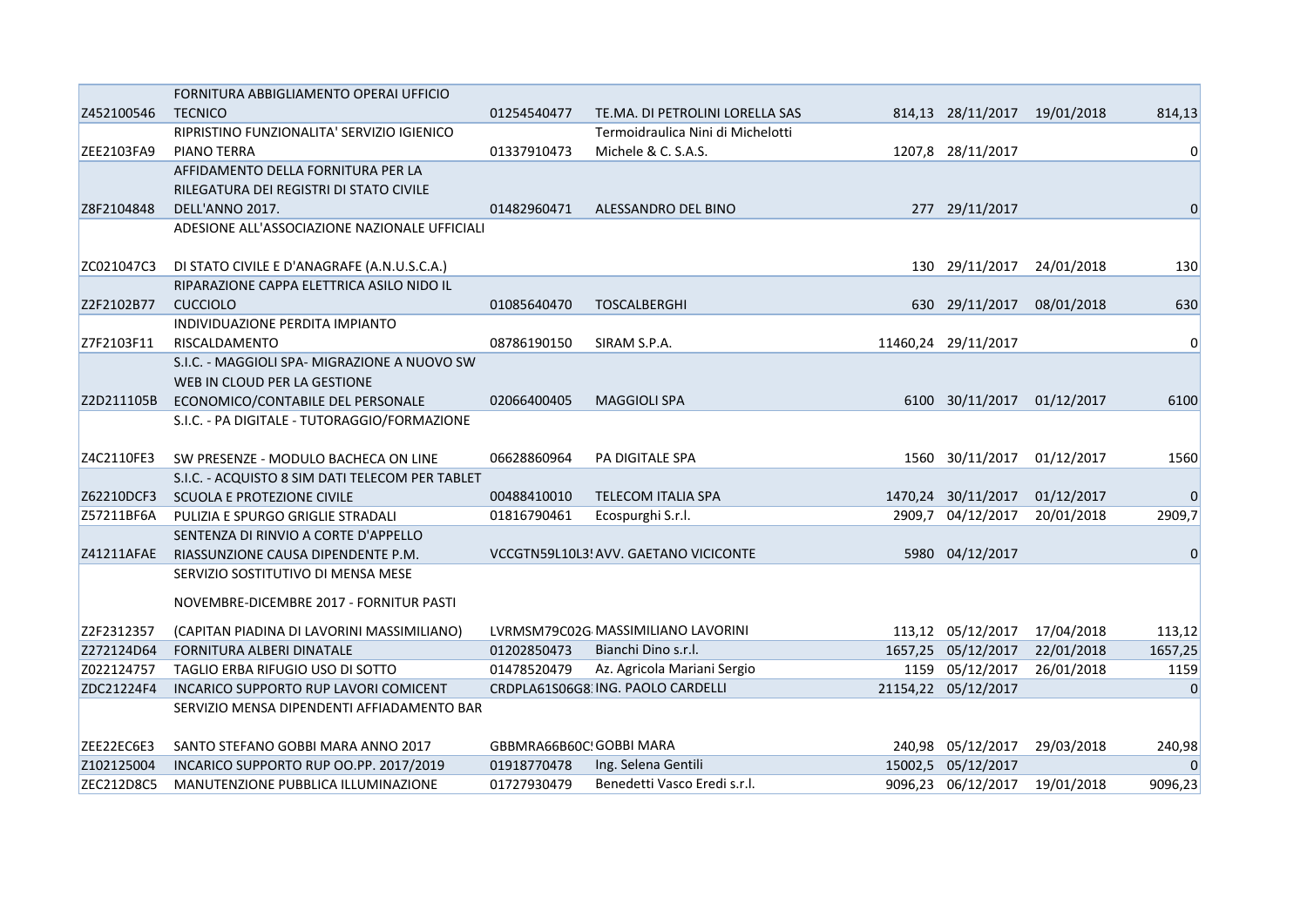|            | SERVIZIO SOSTITUTIVO DI MENSA MESE DI        |             |                                    |                           |            |             |
|------------|----------------------------------------------|-------------|------------------------------------|---------------------------|------------|-------------|
|            | NOVEMBRE 2017 - FORNITUR PASTI (SIMONETTA    |             | SIMONETTA INCERPI "CAFFE"          |                           |            |             |
| ZD3213350F | INCERPI)                                     |             | NCRSNT44B46L5. SOTTO I PORTICI"    | 703,99 07/12/2017         | 31/12/2017 | 703,99      |
|            | S.I.C. - COMPUTER SHOP - MATERIALE ELETTRICO |             |                                    |                           |            |             |
| Z0B21307FA | PER ADEGUAMENTO PC                           | 01268220504 | <b>COMPUTER SHOP SNC</b>           | 1078,68 07/12/2017        | 13/12/2017 | 1078,68     |
|            | FORNITURA GAS LOCALITA' TAMBURINO "USO DI    |             |                                    |                           |            |             |
| ZAD2136E78 | SOTTO" CON TOSCOGAS ANNO 2018                | 00247300460 | <b>TOSCOGAS SPA</b>                | 327,87 11/12/2017         | 18/01/2019 | 89,74       |
|            | ESECUZIONE BRANI MUSICALI PER MATRIMONI E    |             |                                    |                           |            |             |
|            |                                              |             | ASSOCIAZIONE CULTURALE PESCIA      |                           |            |             |
| Z21213295C | UNIONI CIVILI-                               | 91024930470 | LABORATORIO MUSICALE               | 1000 11/12/2017           |            | 1000        |
|            | ACQUISTO ARTICOLI PER L'IGIENE, LA CURA E IL |             |                                    |                           |            |             |
|            |                                              |             |                                    |                           |            |             |
| ZF4213361C | PRIMO SOCCORSO - ASILO NIDO IL CUCCIOLO      | 01621350477 | FARMACIA LAVORINI                  | 67,09 11/12/2017          | 10/01/2018 | 67,09       |
|            | FORNITURA REGISTRI CIMITERIALI E FASCICOLI   |             |                                    |                           |            |             |
|            | MORTE NASCITE CITTADINANZA E TRASPORTO       |             |                                    |                           |            |             |
| Z38213977D | SALME ALLA DITTA MAGGIOLI SPA                | 06188330150 | <b>MAGGIOLI SPA</b>                | 512 11/12/2017 14/03/2018 |            | 512         |
| ZBF208821F | FORNITURA PIATTI DONO PER MATRIMONI-         | 01756790471 | DITTA MANI DI FATA                 | 700 11/12/2017            |            | $\mathbf 0$ |
|            | INCARICO PROFGETTAZIONE DEFINITIVA SCUOLA    |             |                                    |                           |            |             |
| ZE61FAC1F7 | LABERGHI                                     | 02224680468 | Studio DP Ingegneria               | 37084,75 11/12/2017       |            | 0           |
|            | LAVORI DI RIPRISTINO VIARIO DI VIA DEL PILLO |             |                                    |                           |            |             |
| Z67213AB05 |                                              | 00157350471 | F.LLI GLIORI S.R.L.                | 2989 11/12/2017           |            | $\pmb{0}$   |
| ZE0213AC42 | MANUTENZIONE ATTREZZATURE VERDE              | 00454150475 | Maionchi Nello & Figli S.a.s.      | 778,35 11/12/2017         | 19/01/2018 | 778,35      |
| Z07213AF95 | <b>FORNITURA TOSASIEPI</b>                   | 00454150475 | Maionchi Nello & Figli S.a.s.      | 200 11/12/2017            | 19/01/2018 | 200         |
|            | SERVIZIO BROKERAGGIO ASSICURATIVO DIC 2017-  |             |                                    |                           |            |             |
| ZF92147EEF | <b>MAGGIO 2019</b>                           | 01561950476 | ALL INSURANCE BROKER               | 20000 12/12/2017          | 12/12/2017 | 0           |
|            | INTERVENTI SPALATURA E SPARGIMENTO SALE      |             |                                    |                           |            |             |
| Z3B214323B |                                              | 01478520479 | Az. Agricola Mariani Sergio        | 5000 12/12/2017           | 26/01/2018 | 5000        |
|            | LAVORI DI RIFACIEMNTO SEGNALETICA            |             |                                    |                           |            |             |
| Z452146DCB | <b>ORIZZONTALE E VERTICALE</b>               | 01734900978 | NI.M.A. S.a.S. di Tito Nicola & C. | 13045,85 13/12/2017       |            | 0           |
| Z9E2145C9A | <b>FORNITURA VESTIARIO</b>                   | 00492110481 | <b>GALLERIA DELLO SPORT SRL</b>    | 818,85 13/12/2017         | 31/12/2017 | 818,85      |
|            | <b>MANUTENZIONE VERDE PUBBLICO</b>           |             | Azienda Agricola Barignano di      |                           |            |             |
| Z5E2151E27 |                                              | 01306980473 | Papini L. & F. Società Agricola    | 18033,93 14/12/2017       | 19/01/2018 | 18033,93    |
|            | AFFIDAMENTO SERVIZIO ACCOGLIENZA TURISTI     |             |                                    |                           |            |             |
|            |                                              |             |                                    |                           |            |             |
| Z7A214D939 | PRESSO IL PUNTO INFORMAZIONI DI COLLODI      | 02268730484 | COOPERATIVA FLORENCE PLANET        | 15000 14/12/2017          |            | 3333,57     |
|            | 1° INTERVENTO CABINA TRASFORMAZIONE          |             |                                    |                           |            |             |
| Z1B21550BA | <b>COMICENT</b>                              | 01358070488 | S.E.I.M. srl                       | 12408 15/12/2017          | 20/01/2018 | 12408       |
|            | IMPERMEABILIZZAZIONE CABINA DI               |             |                                    |                           |            |             |
| Z542155358 | <b>TRASFORMAZIONE COMICENT</b>               | 01596360477 | TRASCAVI S.R.L.                    | 9382,32 15/12/2017        | 19/01/2018 | 9382,32     |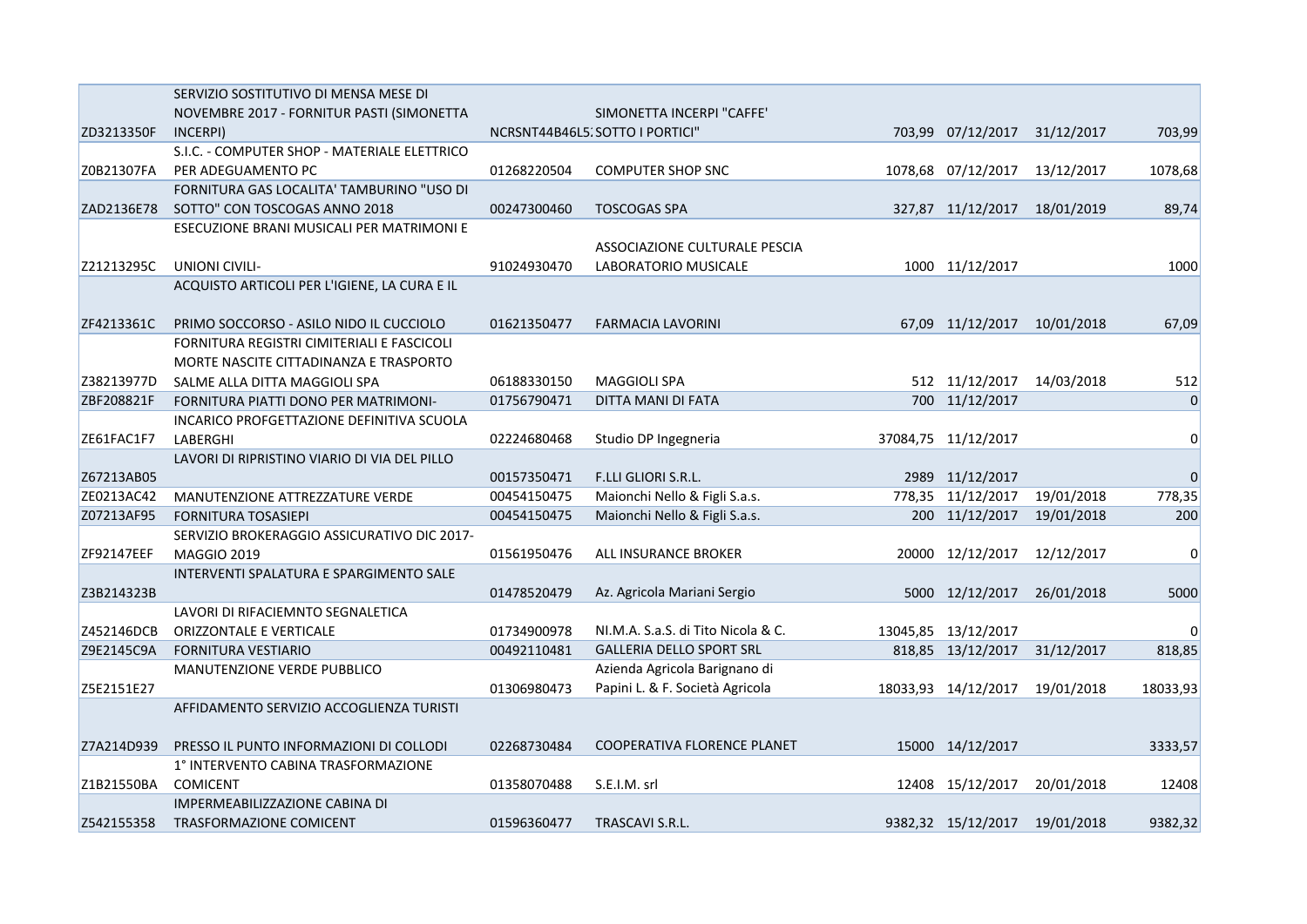|            | LAVORI IN ECONOMIA SFONDELLAMENTO SOLAI    |             |                                        |                            |            |                |
|------------|--------------------------------------------|-------------|----------------------------------------|----------------------------|------------|----------------|
| Z8E2155154 | ALTRI LOCALI TERMICI                       | 01904540463 | <b>COSTRUIRE S.R.L.</b>                | 8943 15/12/2017            | 20/01/2018 | 8943           |
|            | PROVE DI CARICO SCUOLE                     |             | LABORATORIO SIGMA SRL LOC.             |                            |            |                |
|            |                                            |             | CAPALLE VIA GOBETTI, 8 CAMPI           |                            |            |                |
| ZB02153F0A |                                            | 00667530489 | <b>BISENZIO</b>                        | 1300 15/12/2017 11/01/2018 |            | 1300           |
| Z362155124 | PROGETTAZIONE EDIREZIONE LAVORI            |             | ADVFNC66S10A6 ING. FRANCESCO SADOVSKY  | 14362,32 15/12/2017        |            | $\mathbf 0$    |
|            | FORNITURA COPIE ELIOGRAFICHE               |             |                                        |                            |            |                |
| Z9B21553DA |                                            | 01418050470 | ELIOGRAFICA VALDINIEVOLE S.A.S.        | 610 15/12/2017 19/01/2018  |            | 610            |
|            | SORVEGLIANZA SANITARIA AI SENSI DEL D. LGS |             |                                        |                            |            |                |
|            | 81/2008 - AFFIDAMENTO INCARICO PER         |             |                                        |                            |            |                |
|            | ESPLETAMENTO DI ANALISI CLINICHE AI        |             |                                        |                            |            |                |
| Z6C2151E01 | DIPENDENTI. IMPEGNO DI SPESA.              | 02112320839 | Medilav Srl MESSINA                    | 6000 15/12/2017            | 15/12/2017 | 3501,3         |
|            | INTERVENTO RIPRISTINO PAVIMENTAZIONE       |             |                                        |                            |            |                |
| Z271E66742 | <b>STRADALE</b>                            | 00115710501 | Galletti Amerigo & Arias s.r.l.        | 13225,16 15/12/2017        | 22/01/2018 | 13225,16       |
|            | 2° INTERVENTO CABINA DI TRASFORMAZIONE     |             |                                        |                            |            |                |
| ZE92155449 | <b>COMICENT</b>                            | 01358070488 | S.E.I.M. srl                           | 27500 15/12/2017           | 20/01/2018 | 27500          |
|            | PROGETTAZIONE E DIREZIONE LAVORI 2°        |             |                                        |                            |            |                |
| Z872155553 | <b>INTERVENTO COMICENT</b>                 |             | SDVFNC66S10A6 ING. FRANCESCO SADOVSKY  | 3522,34 16/12/2017         |            | $\mathbf 0$    |
|            | INARICO CAUSA CIVILE COMUNE DI             |             |                                        |                            |            |                |
| ZEF214C6C1 | PESCIA/MANZETTI F.                         |             | GVNGNN44D10G AVV. GIOVANNI GIOVANNELLI | 4670,61 18/12/2017         |            | $\Omega$       |
|            | LAVORI DI RIFACIMENTO SEGNALETICA STRADALE |             |                                        |                            |            |                |
| Z30215EC66 |                                            | 01734900978 | NI.M.A. S.a.S. di Tito Nicola & C.     | 768,11 18/12/2017          |            | $\mathbf 0$    |
| ZA4215ED45 | REVISIONE BIENNALE MEZZO AIB               | 00131800468 | <b>GARGE ITALIA S.N.C.</b>             | 268,92 18/12/2017          |            | $\Omega$       |
|            | FORNITURA CARTELLONICA VERTICALE           |             |                                        |                            |            |                |
| ZED215E86F |                                            | 01418050470 | ELIOGRAFICA VALDINIEVOLE S.P.A.        | 877,12 18/12/2017          | 19/01/2018 | 877,12         |
| ZBC215ECE0 | REVISIONE BIENNALE MEZZO AIB               | 01665860472 | Biemmegi s.r.l.                        | 120 18/12/2017             |            | 0              |
| Z48215ECFC | RICAMBI MODULO AIB                         | 01736090471 | ATUM di Sergio Pizza & C. S.a.S.       | 187 18/12/2017             |            | 0              |
| Z62215ED21 | RICAMBI FARI E KIT SICURA SPORTELLO        | 01825420464 | <b>OVERLAND LUCCA</b>                  | 283,04 18/12/2017          |            | $\overline{0}$ |
|            | ACQUISTO MATERIALE CON UTILIZZO DEL MEPA   |             |                                        |                            |            |                |
| Z612152DAB |                                            | 02367210735 | <b>MEDEVET SRL</b>                     | 85,4 19/12/2017            | 23/01/2018 | 85,4           |
|            | SERVIZIO MANUTENZIONE IMPIANTO             |             |                                        |                            |            |                |
| ZA0216832F | RADIOCOLLEGAMENTI                          | 02072540467 | S.E. RADIOELETTRONICA                  | 1926 20/12/2017            | 31/12/2017 | $\Omega$       |
| Z2D215382A | TRASLOCHI E PULIZIE ARCHIVI                |             |                                        | 1721,32 20/12/2017         |            | 532,79         |
| Z2D215382A | TRASLOCHI E PULIZIE ARCHIVI                |             |                                        | 1721,32 20/12/2017         |            | 532,79         |
|            | SERVIZIO DI PULIZIA STRAORDINARIA SCUOLA   |             |                                        |                            |            |                |
| ZC01F3E582 | <b>MATERNA</b>                             |             |                                        | 1320 20/12/2017            | 11/01/2018 | 1229,5         |
| Z08214342C | INTERVENTO PALO PUBBLICA ILLUMINAZIONE     |             |                                        | 1635,66 20/12/2017         |            | $\Omega$       |
|            | FORNTIURA E MONTAGGIO IMPIANTO DI          |             |                                        |                            |            |                |
| ZCB2180164 | <b>CONDIZIONAMENTO</b>                     |             |                                        | 3416 21/12/2017            |            | $\mathbf 0$    |